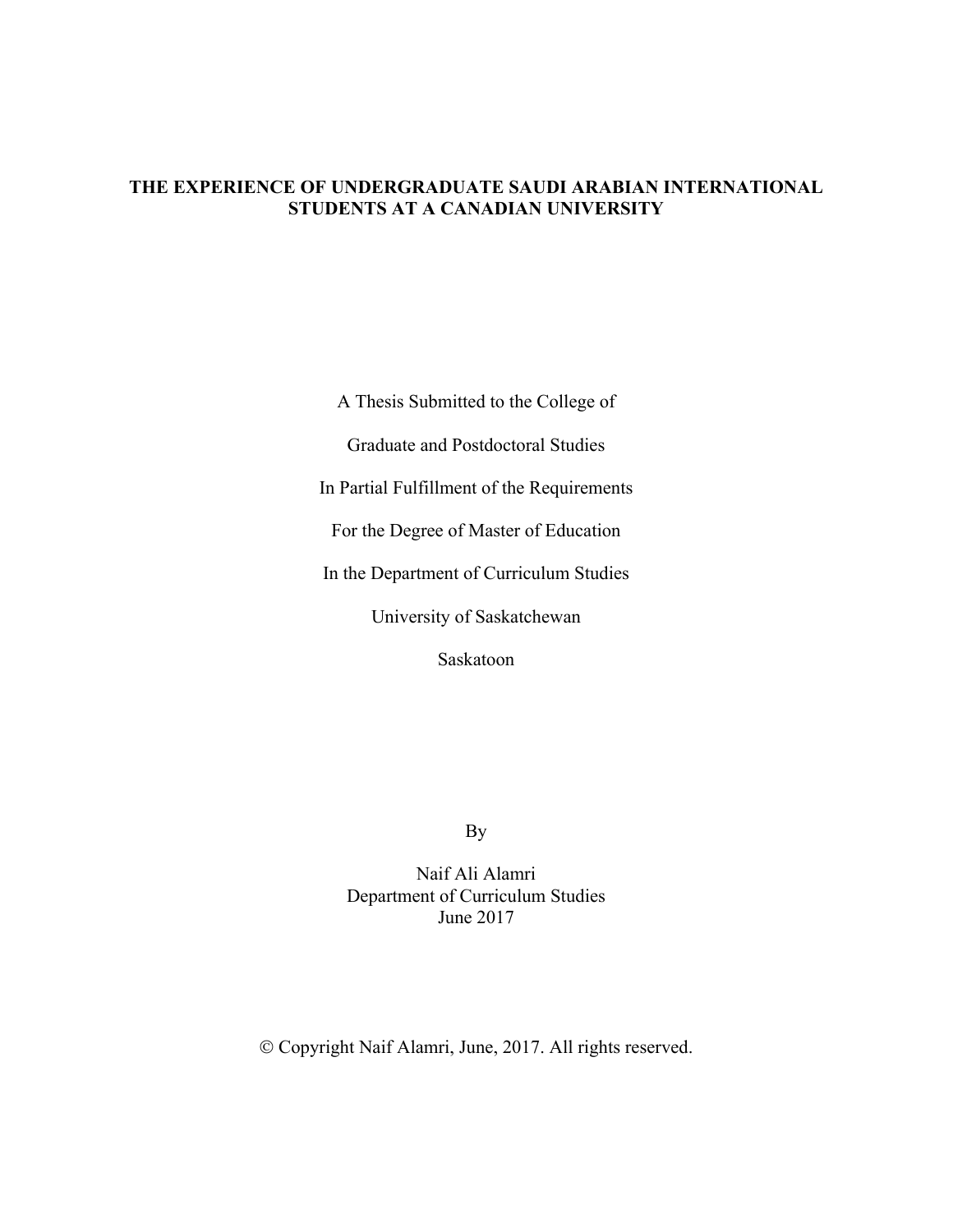#### **PERMISSION TO USE**

In presenting this thesis in partial fulfillment of the requirements for a Master degree from the University of Saskatchewan, I agree that the Libraries of this University may make it freely available for inspection. I further agree that permission for copying of this thesis in any manner, in whole or in part, for scholarly purposes may be granted by the professor or professors who supervised my thesis work or, in their absence, by the Head of the Department or the Dean of the College in which my thesis work was done. It is understood that any copying or publication or use of this thesis or parts thereof for financial gain shall not be allowed without my written permission. It is also understood that due recognition shall be given to me and to the University of Saskatchewan in any scholarly use which may be made of any material in my thesis.

#### **DISCLAIMER**

Reference in this thesis to any specific commercial products, process, or service by trade name, trademark, manufacturer, or otherwise, does not constitute or imply its endorsement, recommendation or favoring by the University of Saskatchewan. The views and opinions of the author expressed herein do not state or reflect those of the University of Saskatchewan, and shall not be used for advertising or product endorsement purposes.

Requests for permission to copy or to make other uses of materials in this thesis in whole or part should be addressed to:

Head of the Department of Curriculum Studies

University of Saskatchewan

28 Campus Drive

Saskatoon, Saskatchewan S7N 0X1

i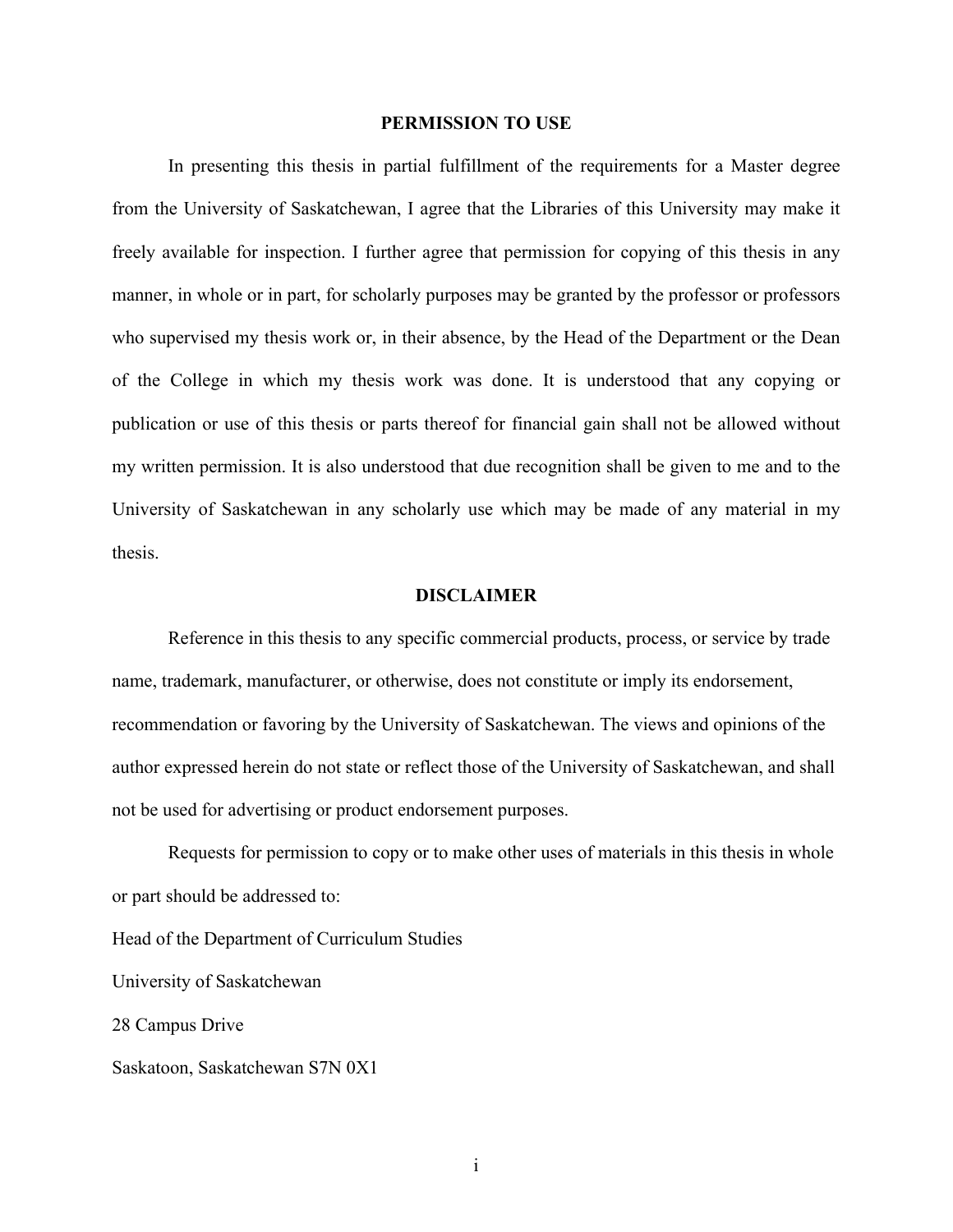# **ABSTRACT**

 This study examined the experiences of undergraduate Saudi Arabian international students studying at a Canadian university. Considering the cultural, religious, and academic religious differences that the participants of this study experienced, this qualitative study highlights the personal and academic challenges that undergraduate Saudi Arabian international students encounter during their studies in Canada. By examining this group in interaction within ordinary settings, I expected to discern examples such as academic adjustments, social networks and events, and cultural themes. Data was gathered for this study by interviewing four Saudi Arabian students studying various undergraduate programs at one university in Canada. This study provides a wider understanding of the issues that Saudi Arabian international students encounter when they choose to come to pursue their university education in Canada. The findings of this study may have implications for higher education professionals and may add to the limited literature of Saudi Arabian international students in Canada. As well, it will contribute to the literature on cross-cultural education and international students' adjustment issues.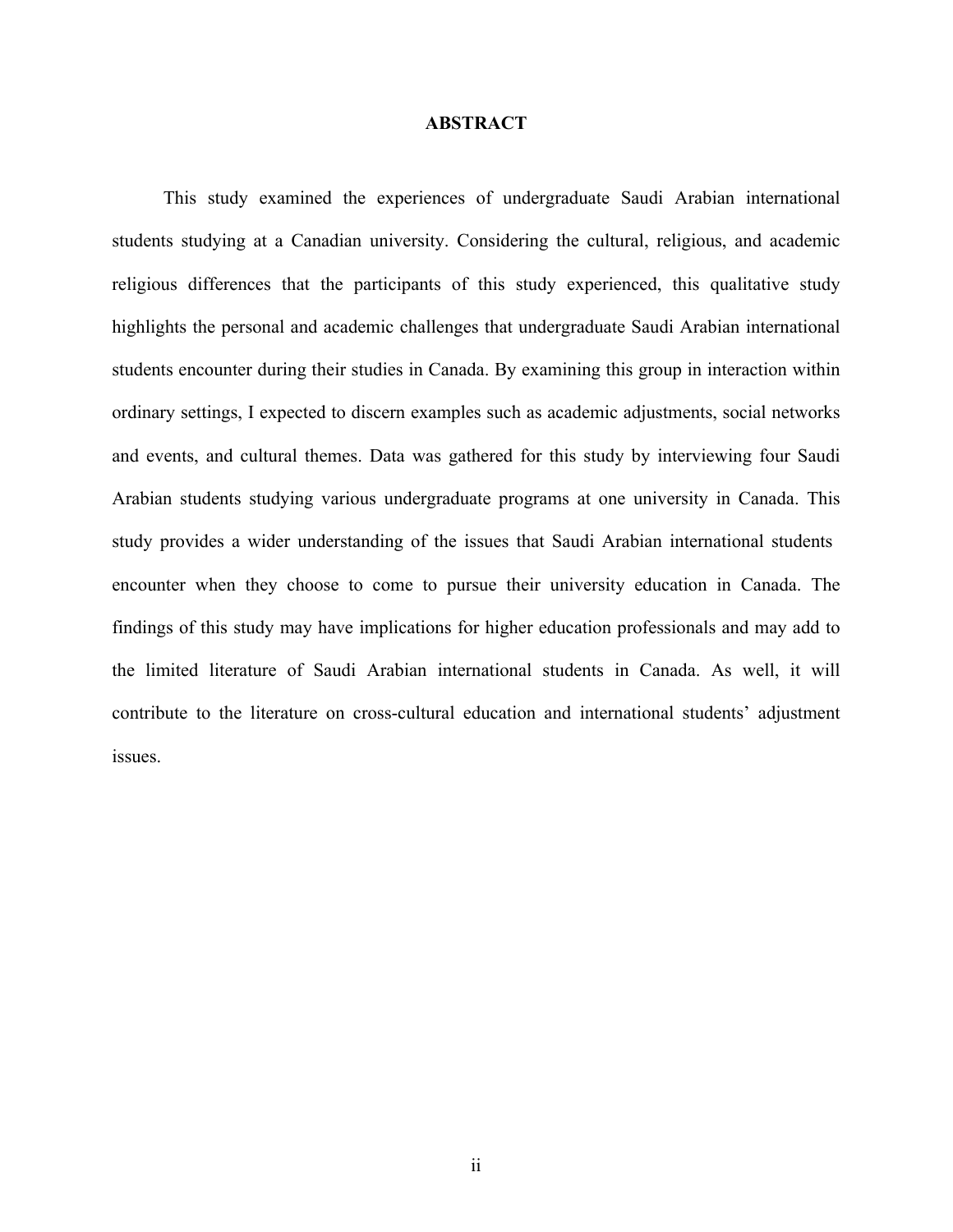# **ACKNOWLEDGEMENT**

- First and foremost, in the name of **Allah**, the most Gracious, the most Merciful. All praise and thanks be to *Allah* for the completion of this work.
- § My thanks are expressed to **Saudi Arabian Ministry of Education** for granting me a scholarship to pursue my education as well as the **Saudi Arabian Cultural Bureau in Canada** for their support and assistance during my study.
- § I extend my utmost gratitude to my supervisor **Dr. Linda Wason-Ellam**, I cannot thank you enough. Thank you for your guidance, support, kindness and patience throughout the entire process of writing this thesis.
- § **My committee members**, Drs. Karla Williamson, Janet Okoko, and Jennifer Tinkham: I'm grateful for your insightful comments and questions. I appreciate your guidance and kindness.
- To the **participants of this study**. Without you, this study would not have been possible. Thank you for giving your time and sharing your stories.
- Special thanks to Major General **Shukry Alamri**, I will never forget your help.
- § I would also like to give special thanks to my brother **Dr. Abdulrahman Alamri** for the great help throughout my study.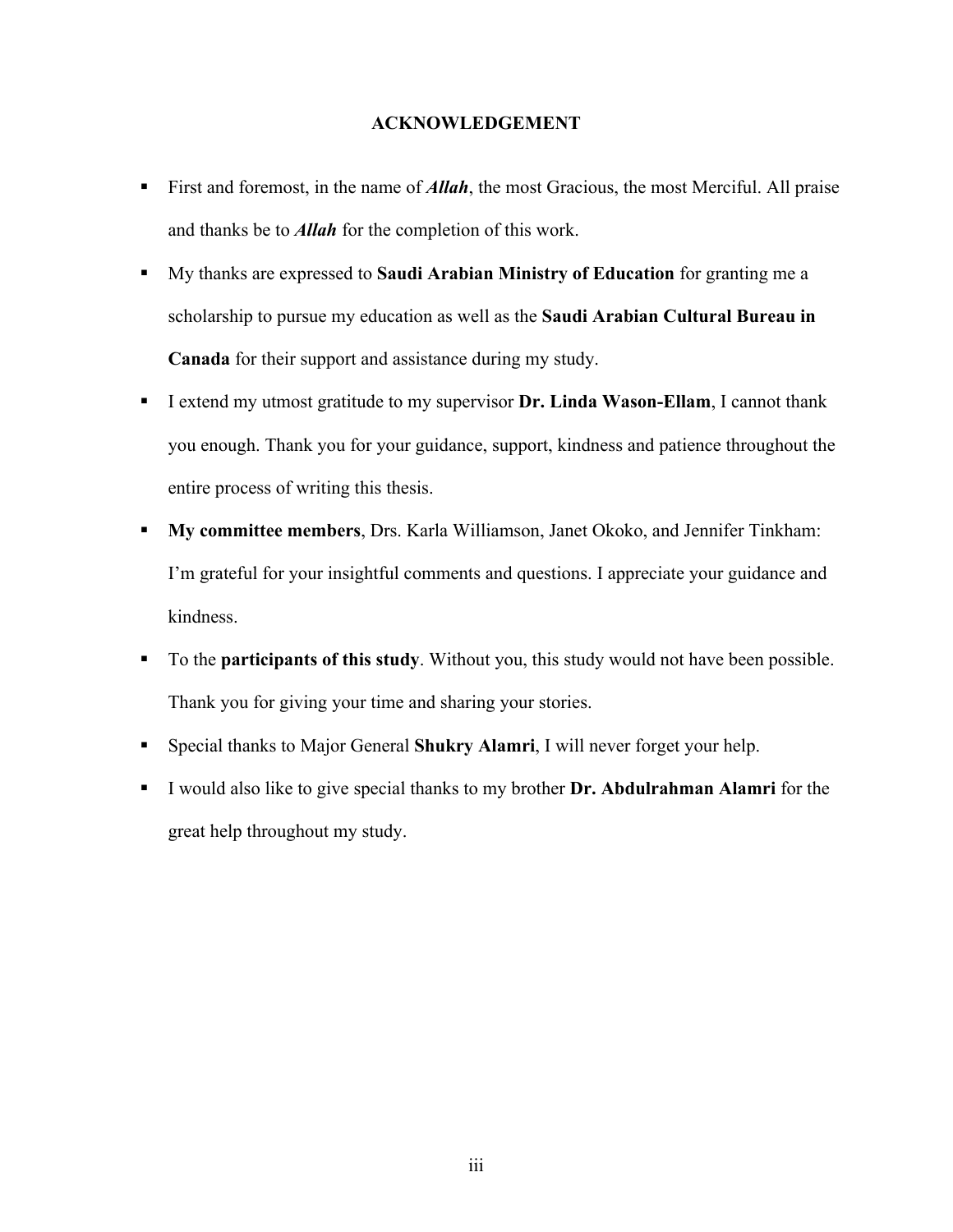# **DEDICATION**

*This work is dedicated to my beloved late father Ali Alamri who passed away during my educational journey, you are truly missed; to Sharah Alamri, my mother, your love, encouragement, appreciation and wisdom supported me throughout my educational growth; to my soul mate Fatima Alamri, this work would not have been completed without your ongoing patience and encouragement.*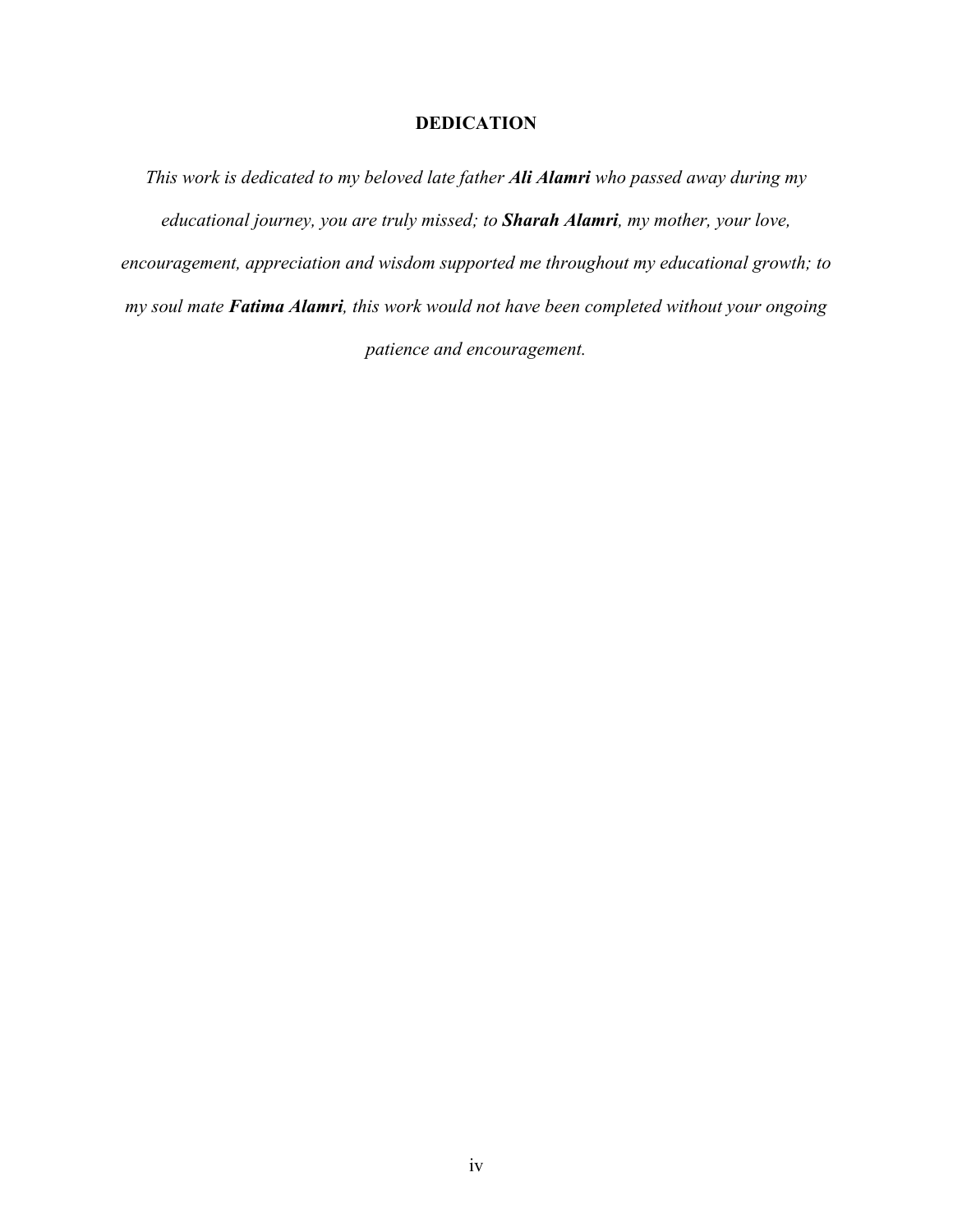# **TABLE OF CONTENTS**

| PERMISSION TO USE                                  | $\mathbf{i}$     |
|----------------------------------------------------|------------------|
| <b>ABSTRACT</b>                                    | $\ddot{\rm{ii}}$ |
| <b>ACKNOWLEDGEMENT</b>                             | iii              |
| <b>DEDICATION</b>                                  | iv               |
| <b>TABLE OF CONTENTS</b>                           | V                |
| <b>CHAPTERONE: INTRODUCTION</b>                    | 1                |
| Background                                         | 1                |
| The Culture of Saudi Arabia                        | 1                |
| Religion                                           | $\overline{2}$   |
| Family                                             | $\overline{4}$   |
| Gender                                             | 5                |
| Language                                           | 6                |
| <b>Statement of Problem</b>                        | 6                |
| Significance of the Study                          | 7                |
| Purpose of the Study                               | 8                |
| <b>Research Question</b>                           | 8                |
| The researcher                                     | 8                |
| Definition of Terms                                | 9                |
| CHAPTER TWO: REVIEW OF THE LITRETATURE             | 11               |
| General Issues of International Students           | 11               |
| Cross-Cultural Adjustment                          | 12               |
| Impact of Discrimination on International Students | 15               |
| Language Difficulties for International Students   | 16               |
| Academic Adjustment                                | 17               |
| <b>CHAPTER THREE: METHODOLOGY</b>                  | 23               |
| <b>Research Question</b>                           | 23               |
| Research Design and Data Collection                | 24               |
| Participants                                       | 25               |
| Procedures                                         | 26               |
| Data Collection                                    | 27               |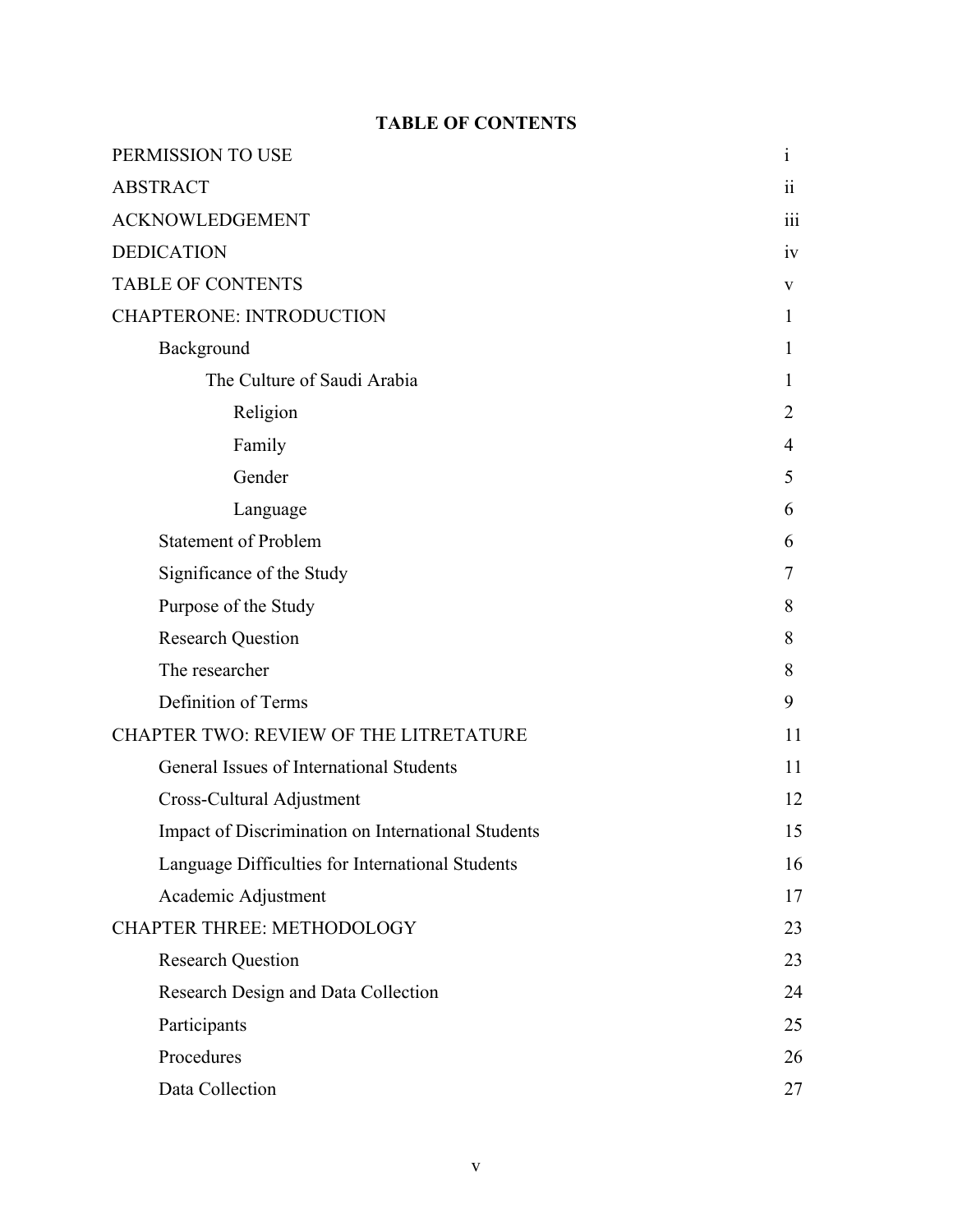| Data Analysis                                        | 27 |
|------------------------------------------------------|----|
| <b>CHAPTER FOUR: FINDINGS</b>                        | 29 |
| Personal Experience of Living in Canada              | 30 |
| Missing Life Back Home                               | 30 |
| Impact of Cultural Identity and Cross-Cultural       | 31 |
| Cultural and Religious Differences                   | 31 |
| Gender Roles                                         | 32 |
| <b>Experiencing Prejudice and Stereotypes</b>        | 33 |
| Academic Experience of Studying in Canada            | 35 |
| Language Barrier                                     | 35 |
| Other Linguistic Challenges                          | 39 |
| <b>Strategies for Overcoming Academic Challenges</b> | 42 |
| Time and Effort                                      | 42 |
| <b>Hiring Tutors</b>                                 | 43 |
| Cooperating with Other Saudi Students                | 43 |
| Seeking Support at university                        | 44 |
| Conclusion                                           | 47 |
| <b>CHAPTER FIVE: DISCUSSION</b>                      | 48 |
| Summary and Discussion of the Findings               | 48 |
| Personal Experiences of Living in Canada             | 48 |
| Impact of Cultural Identity and Cross-Cultural       | 50 |
| Academic Experiences of Studying in Canada           | 53 |
| <b>Strategies for Overcoming Academic Challenges</b> | 56 |
| <b>Strengths and Limitations</b>                     | 57 |
| Implications                                         | 58 |
| Recommendations                                      | 60 |
| <b>REFERENCES</b>                                    | 62 |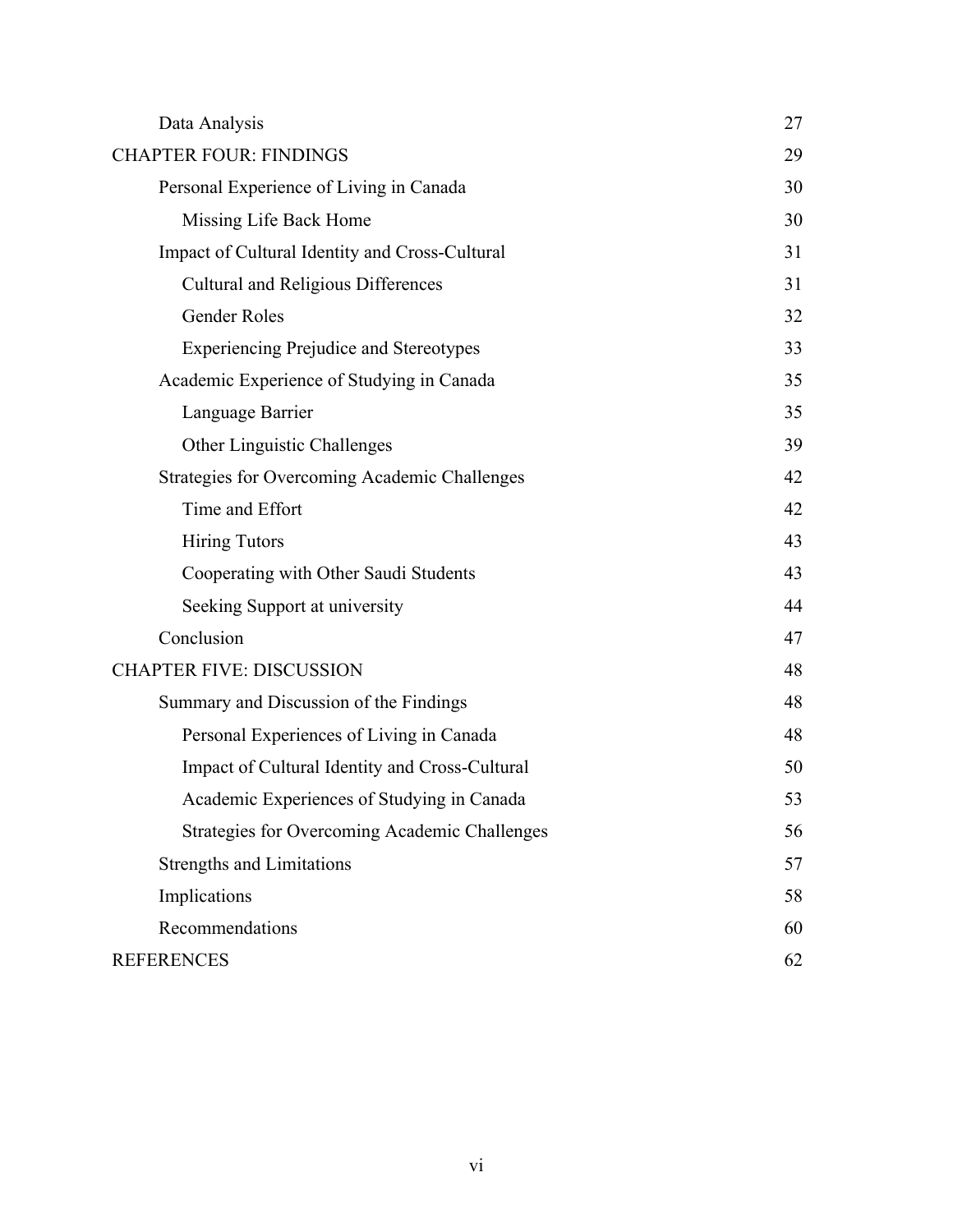#### **CHAPTER ONE**

# **INTRODUCTION**

# **Background**

Canadian universities attract many international students from all over the world. International students illustrate many reasons for choosing Canada as a place to pursue their education. These reasons include but not limited to the reputation of Canada as a safe country, opportunity to learn English and French for some students, and lower tuition compared to other countries (Pidgeon & Andres, 2005). However, most of these students have left their families in their home countries, and once they have arrived in Canada, they face numerous challenges in adjusting to their new environment and the English language (Zhou, 2014). These challenges include experiencing culture shock, the severity of which depends on the ability of the student to adapt to the new situation and manage the accompanying social, cultural, and linguistic challenges. In addition they encounter regarding their personal and social life, students face difficulties in adjusting in their new institutions, including but not limited to language barriers, academic literacy, and adapting to a new educational system and participatory learning styles.

The following sections provide a brief background about the Saudi Arabian culture. Saudi Arabian international students might face extra challenges due to cultural, religious, and linguistic differences. Therefore, the roles of religion, family, gender, and language in in Saudi Arabian culture is discussed in order to give a better understanding of the massive transition that Saudi Arabian international students experience when they study abroad.

# **The Culture of Saudi Arabia**

Saudi Arabia is known officially as the Kingdom of Saudi Arabia. It is located in the southwest corner of Asia. Saudi Arabia covers about 865,000 square miles constituting most of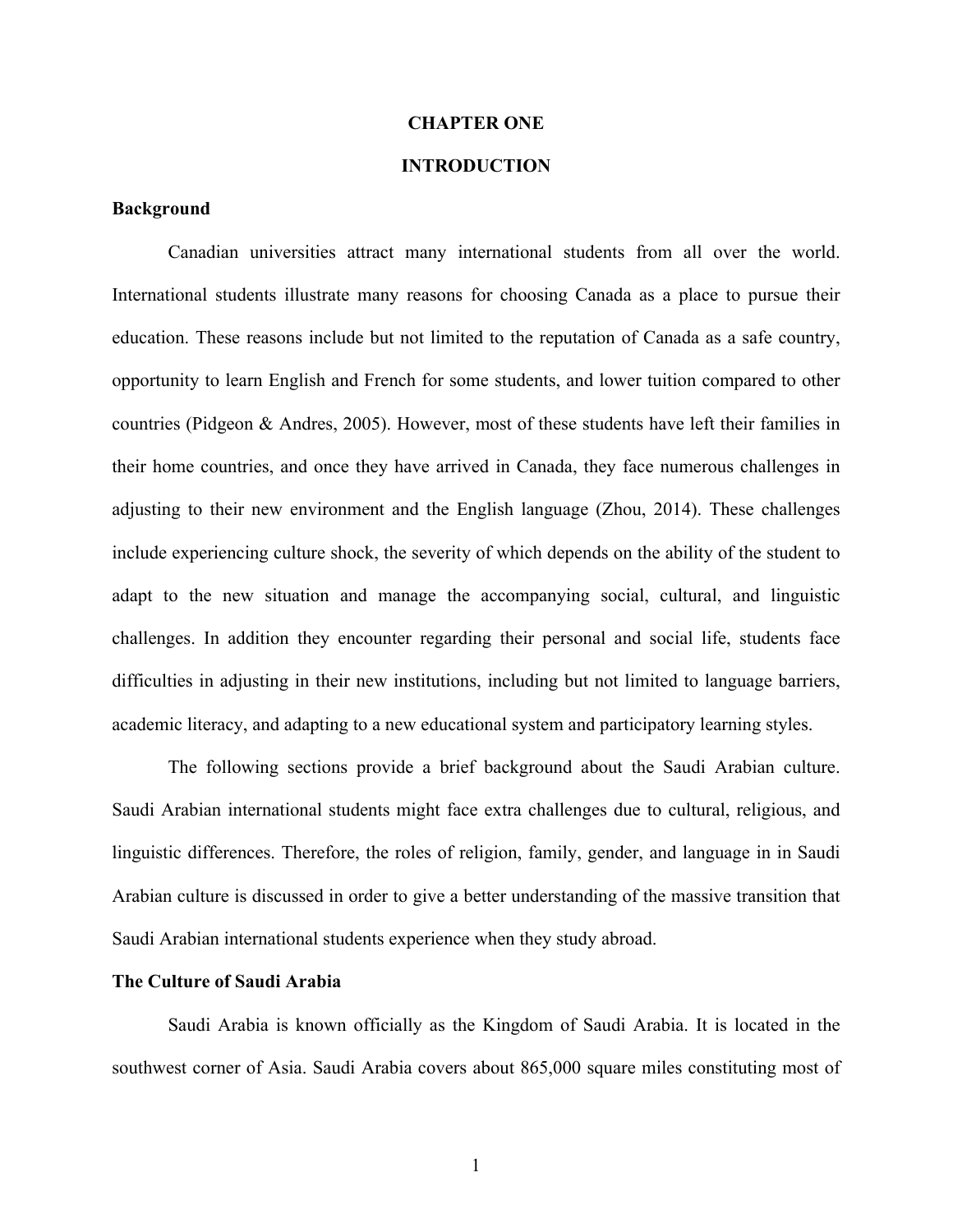the Arabian Peninsula, and making it the 12th largest country in the world. The total population of Saudi Arabia as amounted in 2010 was 29,195,895 million, 30 percent of them were non Saudis (General Authority for Statistics, 2017; Long & Maisel, 2010). Saudi Arabia was formally established on September 23, 1932 by King Abdul-Aziz Al Saud. With a rapid growth, the country became a very modern technological society with advanced infrastructure within a short time (Blanchard, 2009; Bowen, 2008; Long & Maisel, 2010). The Kingdom of Saudi Arabia is known for sustaining a balance between conservative Islamic and cultural values, traditions, and rapid advance of modernization (Long & Maisel, 2010). Saudi Arabia was described by (Long & Maisel, 2010) as "a country of startling contrasts—a huge landmass and a small population; a barren desert terrain situated over great oil wealth; a traditional Islamic society undergoing rapid modernization" (p. 1).

The following sections provide a brief background about some aspects in order to strengthen the understanding of the Saudi Arabian international student's personal and academic experiences throughout their undergraduate studies in Canada. Within these sections, the contrasting roles of how religion, family, gender, and language affect the experience of this population.

## **Religion**

The Kingdom of Saudi Arabia is a monarchy state in which Islam is the official religion.

The relationship between Saudi Arabia and Islam is seen to be inseparable. Prior to discussing the importance of Islam in the Saudi Arabian culture, it must be stated that the Saudi culture is collectivist. Therefore, in simpler terms, all whom are Saudi Arabian are known as Arab Muslims (General Authority for Statistics, 2017; Keating, 2004; Long, 2005). Saudi Arabia's relationship with Islam began in the early seventh century when Prophet Mohammad brought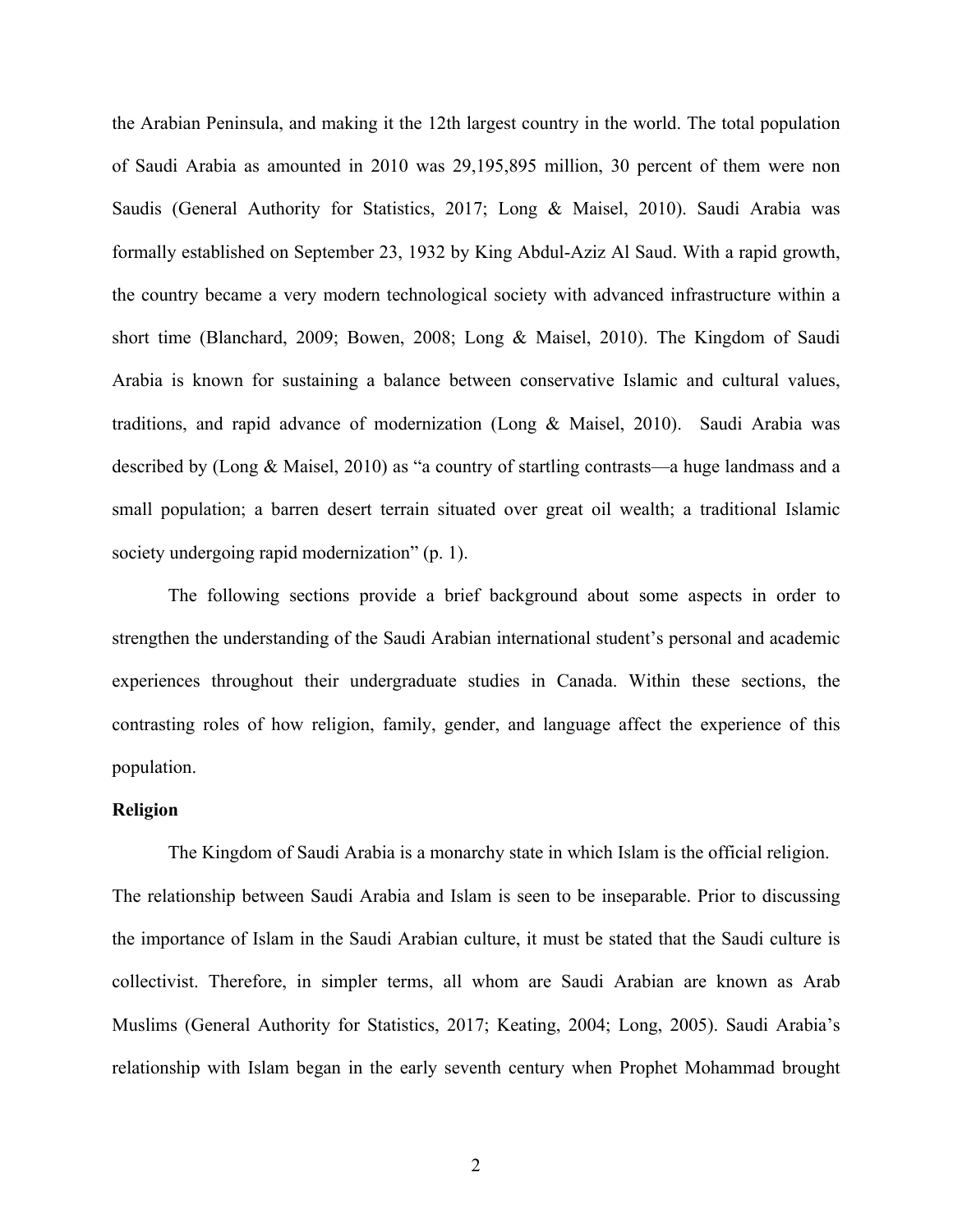Islam to Mecca, a city located in Saudi Arabia in the present (Long, 2005). The words Islam and Muslim are not interchangeable. The word Islam is the name of the religion itself which literally means peace *or* submission in Arabic. While Muslim is a name given to those who follow the teachings of Islam (Harper, 2007; Long, 2005). As of 2010, The Muslims population reached 1.6 billion, roughly 23% of the global population. This ranks Islam as the world's second largest religion after Christianity (Hackett et al., 2015).

Muslims perform different rituals in different bases including daily, weekly, monthly, yearly. Prayer (Salah in Arabic) is one of the most important pillars of Islam. Muslims pray five times every day at specific times, and perform their prayers almost anywhere, such as in homes, mosques, parks, workplace, or schools (Ali et al., 2004; Yackley-Franken, 2007). Another important pillar of Islam is fasting throughout the month of Ramadan every year. During this month, every Muslim who is physically able must fast from dawn until sundown by abstaining from drink, food, and sexual relations. Fasting Ramadan is a method of spiritual self-purification for Muslims to polish oneself, and to remember and sympathize with other people who are in need (Ali et al., 2004; Keating, 2004).

Muslims celebrate two major festivals. The first festival is Eid Al-Fitir which marks the completion of Ramadan, the month of fasting. It is a celebration of thanks, where people gather and feast with family and the community. The second festival is Eid Al-Adha which marks the completion of completion of Hajj. Hajj is one of the greatest acts of worship in Islam, an annual pilgrimage to Mecca which is the third largest city in Saudi Arabia. Every Muslim who is physically and financially able must perform Hajj once in a lifetime. Every year about two million Muslims, from many countries and races go to Saudi Arabia to perform Hajj in Mecca (Ali et al., 2004). During Eid Al-Adha, families sacrifice animals, usually lamb or sheep, and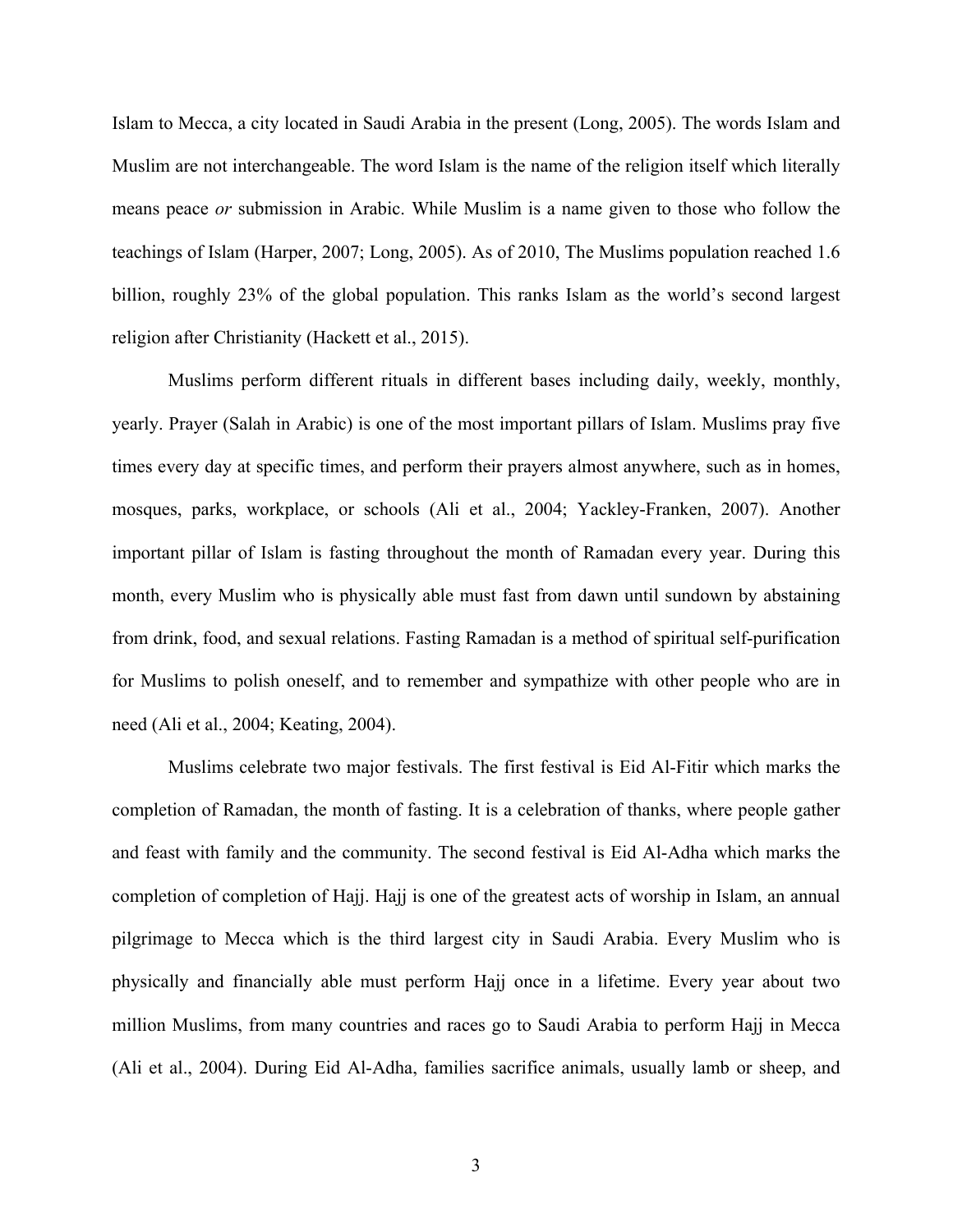share their sacrifices with their relatives and neighbors, and donate some to the poor people. Parents gift their children toys or money during these festivals, similar to Christmas. Families also visit one another to share their joy of celebration and accomplishment after major acts of worship (Yackley-Franken, 2007).

# **Family**

The backbone of the Saudi Arabian culture is built by strong family values. The sheer importance of family and tribal involvement as well as acknowledgement are the basis of the Saudi social structure. Individuals in Saudi Arabia take pride in their heritage and family tree. Individuals are known by their tribes and families. The importance of family and their place in the Saudi culture extends back to the collectivist attribute of the culture (Abu-Hilal, 1986; Long & Maisel, 2010).

In Saudi Arabia, the wisdom and input of elderly family members tend to be sought after for making life effecting decisions. The respect for elderly is derived from the Islamic teachings instructing a great respect for the elderly. The elderly family members are not limited to the grandparents, but rather to any uncles, aunts, siblings, or even cousins. The word family in Saudi Arabia is not only the mother, father, and children. Due to tribal involvement and acknowledgement, a family consists of all whom is related to you (Abu-Hilal, 1986; Long & Maisel, 2010).

In Saudi Arabian culture, the family is essential for support (Abu-Hilal, 1986). Families in Saudi Arabia provide support to their members from childhood to adulthood whenever they face economic, social, or health-related difficulties. Therefore, being absence from family plays a major role in the experience of Saudi Arabian international students (Al-Banyan, 1987; Heyn, 2013; Hofer, 2009; Shaw, 2010).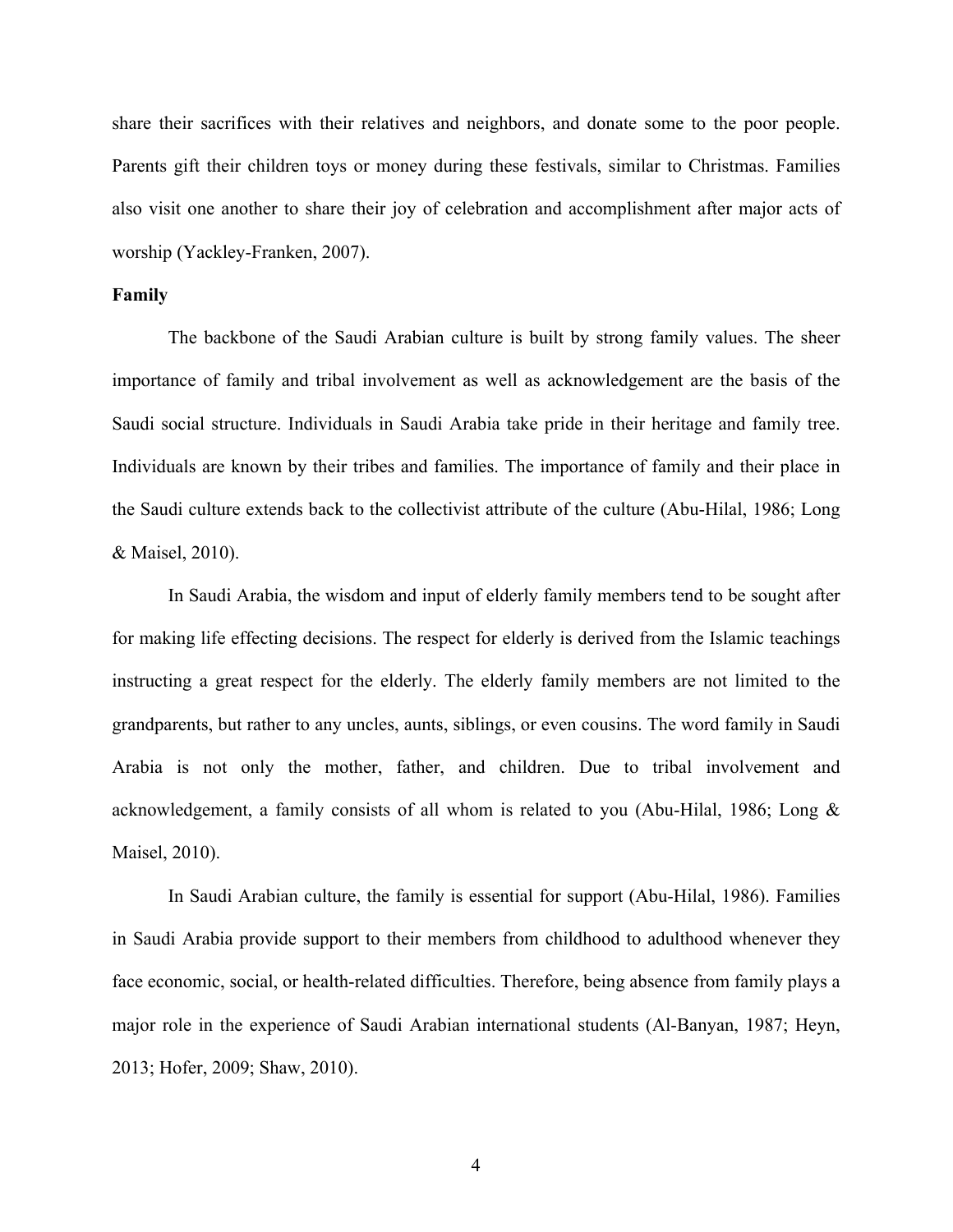# **Gender**

Saudi Arabian society has strong opinions on distinct male and female roles while participating in society. These roles are motivated by the Islamic principles, which discourage socialization with opposite gender after children reach puberty (Ali & Reisen, 1999). Such a religious values encourage gender segregation which affect the way they interact with the each other. The females wear a long, usually black coloured, cloak covering their entire body called *Abayah*, and scarf covering the head called *Hijab* with the option of covering the facial features. This pertains to the Islamic beliefs that women are expected to cover their bodies in the presence of men whom are not family members (Harper, 2007; Yackley-Franken, 2007).

There is a clear distinction of segregation in the Saudi culture (Alhazmi & Nyland, 2010). There are many occasions where you will find segregation present. For instance, in restaurants there are separate ordering lines or even completely separated sections, one designated for single males and one for families and females. Also, all public schools and universities are gender separated. Some shopping districts are completely blocked off for males while others have designated hours for females and families to shop (Alhazmi & Nyland, 2010; Yackley-Franken, 2007).

Taking the cultural differences into perspective, when Saudi Arabian students start their studies in Canada, they are exposed to new lifestyles and are expected to adapt instantly. Many of these students, whether male or female, come to this new culture and face the fact that they are sharing a classroom with the opposite gender, having lunch in the cafeteria with the opposite gender, being taught by a professor or teacher of the opposite gender, participating in a group project, or even dealing with daily routines with the opposite gender. This is a new experience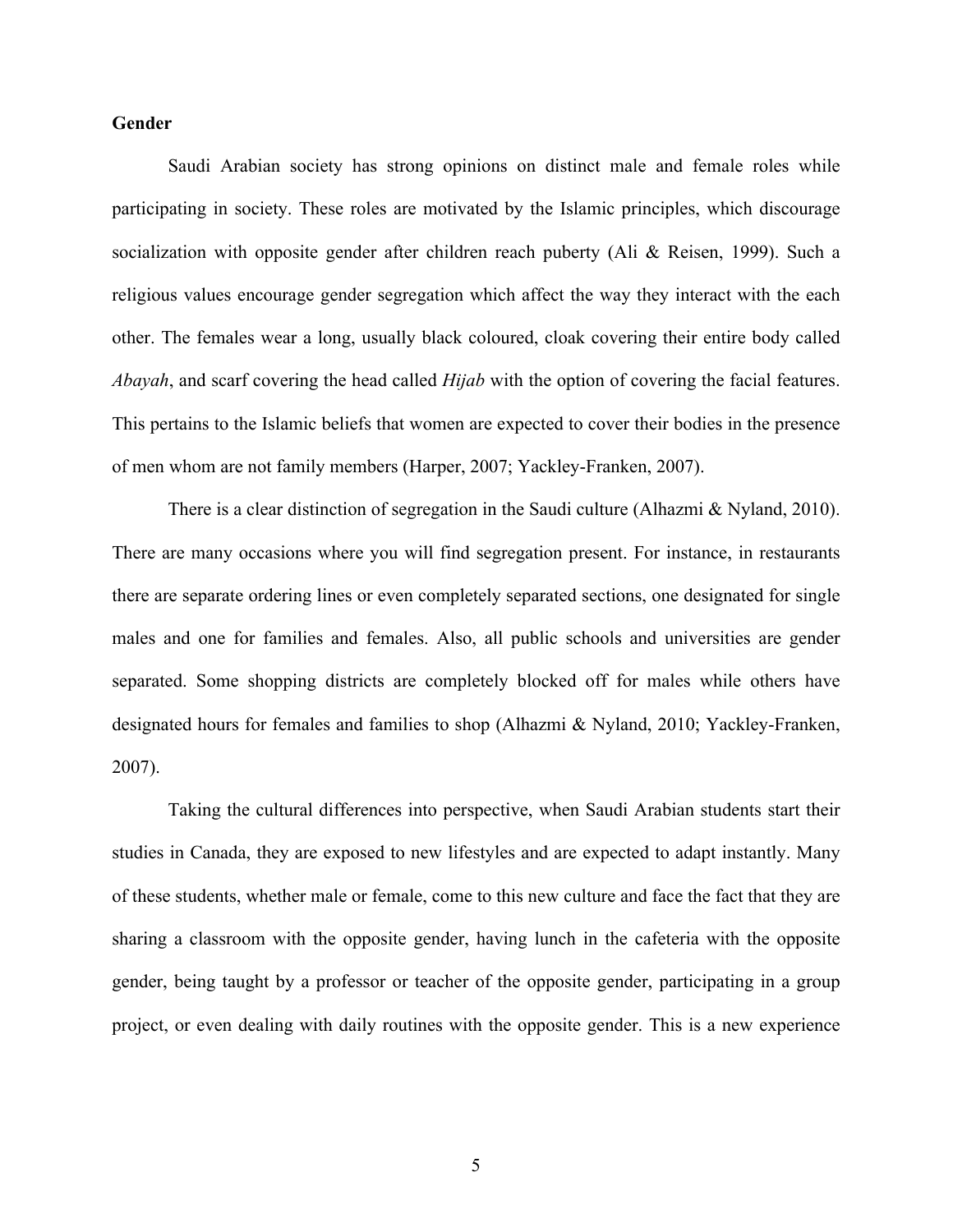for Saudi Arabian international students, and such case can affect their attempt to be more engaged in their new environment (Alhazmi & Nyland, 2010; Hall, 2013; Heyn, 2013).

#### **Language**

Arabic is the language of Saudi Arabia. However, English and Arabic orthography are not similar in any way. They greatly differ from each other. A few of the many complexity between Arabic and English is that Arabic has 28 alphabets, capital and lower case letters do not exist, and texts are read and written from right to left where words are linked in a cursive like form. Compared to English, there are 26 alphabets, there is a distinction between upper and lower case letters, and texts are read written from left to right. Further, there are other differences relating to grammar, phonology, and orthography (Auty et al., 1993; Flege & Port, 1981; Heyn, 2013; Watson, 2007).

There are a myriad of studies showing that the language barrier is the greatest challenge that Saudi students face upon studying abroad (e.g. Heyn, 2013; Hofer, 2009, Shabeeb,1996; Shaw, 2010). Upon arrival in Canada, students will need to adapt to a new academic system centered around the English language. Saudi Arabian international students learning English do not only have to worry about the correct pronunciations or constructing proper sentence structure in academic writing, but also their ability to converse in Canadian society. Students learn the formal academic English language, yet are not familiar with slang, regional dialects, and humour in live their everyday life in an English dominant speaking country (Abdel Rezak, 2012; Al Musaiteer, 2015; Al-Shehry, 1989; Al-Zubaidi & Rechards, 2010; Jammaz,1972; Rabia, 2016; Razek & Coyner, 2013).

## **Statement of Problem**

Due to the massive King Abdullah Scholarship Program for undergraduate studies pioneered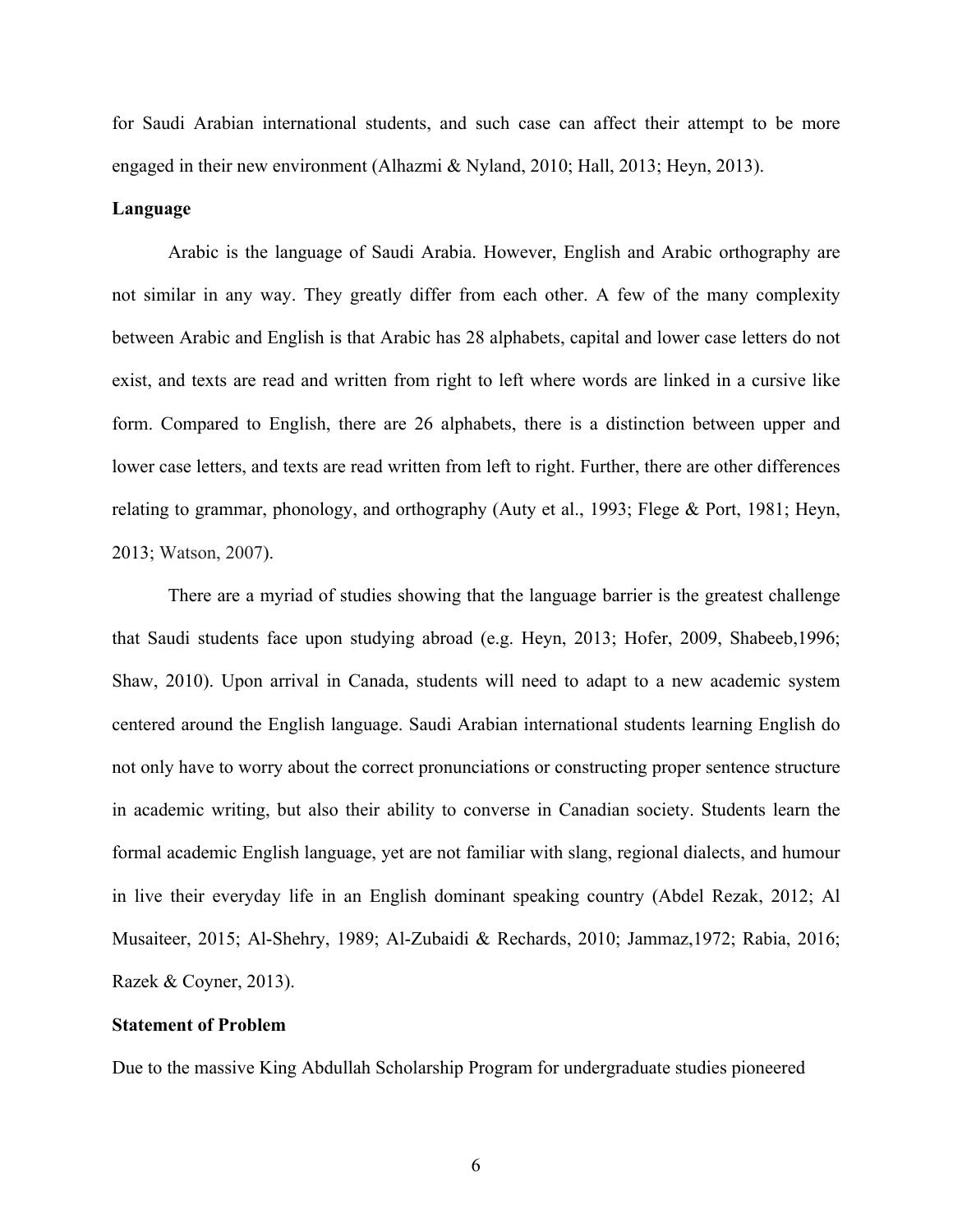by the Saudi Arabian government, many countries have opened their doors to an increasing number of Saudi Arabian international students in recent years. In Canada alone, students from Saudi Arabia make up 3% of Canada's international student population (Canadian Bureau for International Education, 2017). Despite this sudden increase of Saudi Arabian international students, particularly in English speaking countries, an in-depth review of the literature shows that there is lack of information about Middle Eastern international students in general, and Saudi Arabian students in particular (Heyn, 2013). With respect to limited research on the experience of Saudi Arabian international students in Canada (e.g. Ahmed, 2016; Altamimi, 2014; Hamad, 2012), further research is a major need to help institutional members as well as future students to understand the Saudi Arabian students' international experience. Considering the huge differences in terms of culture, religion, and language, prejudice and discrimination fostered by western media's portrayal of terrorism, further studies on the difficulties faced by Saudi Arabian international students in general and in Canada in particular are of an important need of study.

## **Significance of the Study**

Given the increase in the number of Saudi Arabian international students who come to study in Canada, research on this population of international students in Canada remain to be neglected. Therefore, more research is needed to explore the academic experience of these students during their studies in Canada. Moreover, Saudi Arabian international students who choose to come to pursue their education in Canada experience an enormous transition. They find themselves exposed to a new life with different culture, values, attitudes, language and academic system. Thus, in order to add to the limited literature, this study seeks to understand the every day experiences of undergraduate Saudi Arabian international students in Canada.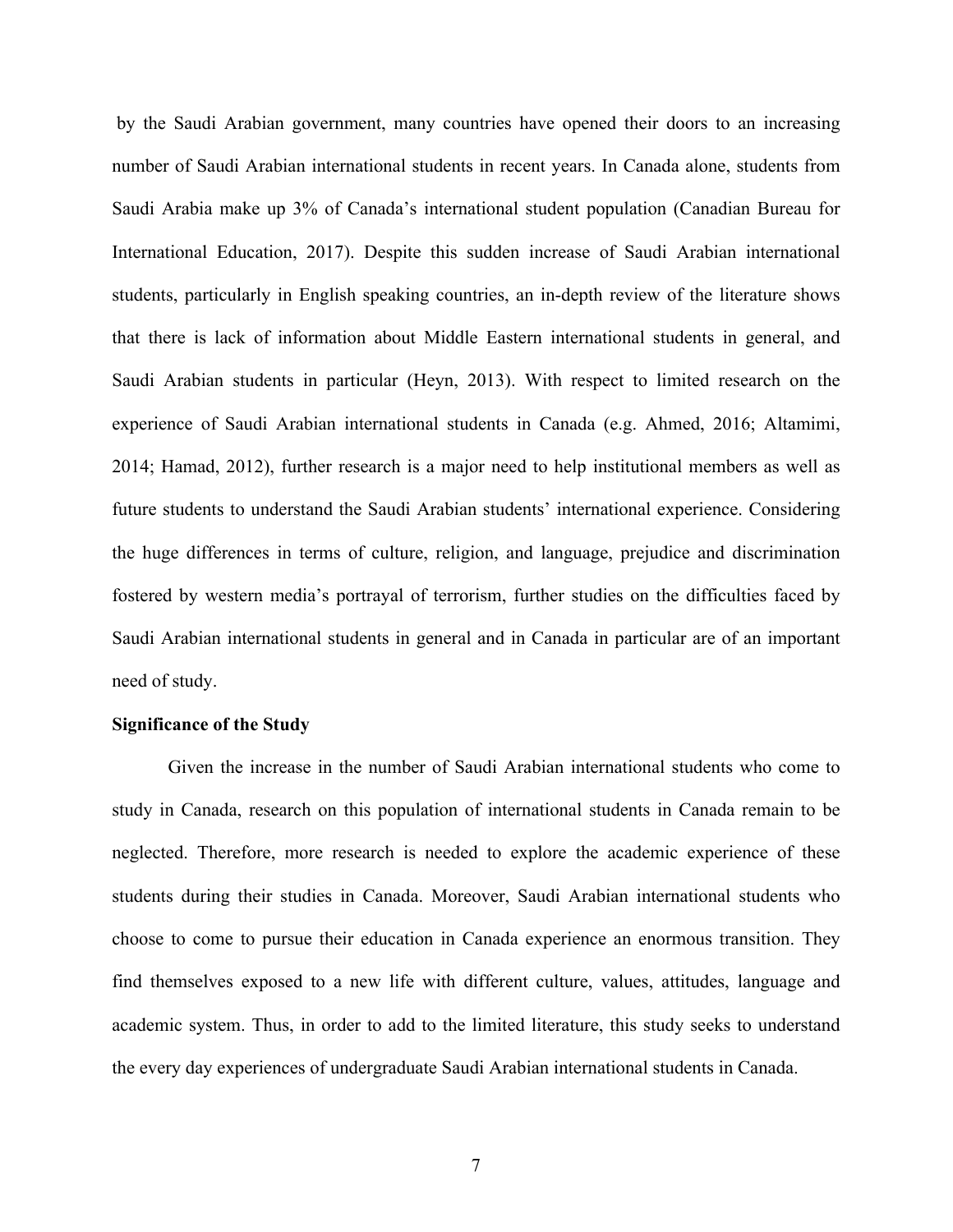## **Purpose of the Study**

Coming to a new country with a different culture, religion, language, orthography, and learning style seems to be a massive transition in Saudi Arabian international students' lives. The researcher's purpose in conducting this study was to explore the cultural, social, linguistic, and academic experiences of undergraduate Saudi Arabian international students during their studies at a Canadian university. The researcher hopes that this study will add to the limited research on this subject and contribute to improving the experience of Saudi international students in Canada. Further, the researcher hopes that the results of this study would better inform higher education institutes, professors, and English language schools' professionals about this population's challenges and support services.

#### **Research Question**

This study investigated three research questions to understand the ever day experiences of four undergraduate Saudi Arabian students during their studies in Canada. The overarching research question was: "How do Saudi Arabian undergraduate students describe their academic life while studying at a Canadian university?" This major question was answered through three sub-questions in order to acquire more details.

#### **The Researcher**

I was born in a small city located in the south eastern part of the Kingdom of Saudi Arabia. I received my education in my hometown from grade one to grade twelve. After I finished my high school, I moved to another city to continue my postsecondary education. In order to give me more support during my university study, my mother and father decided to accompany me. A few months after I earned my Bachelor's degree in Education in 2006, I acquired a job in the capital city, Riyadh, to teach Arabic to sixth grade students. This was my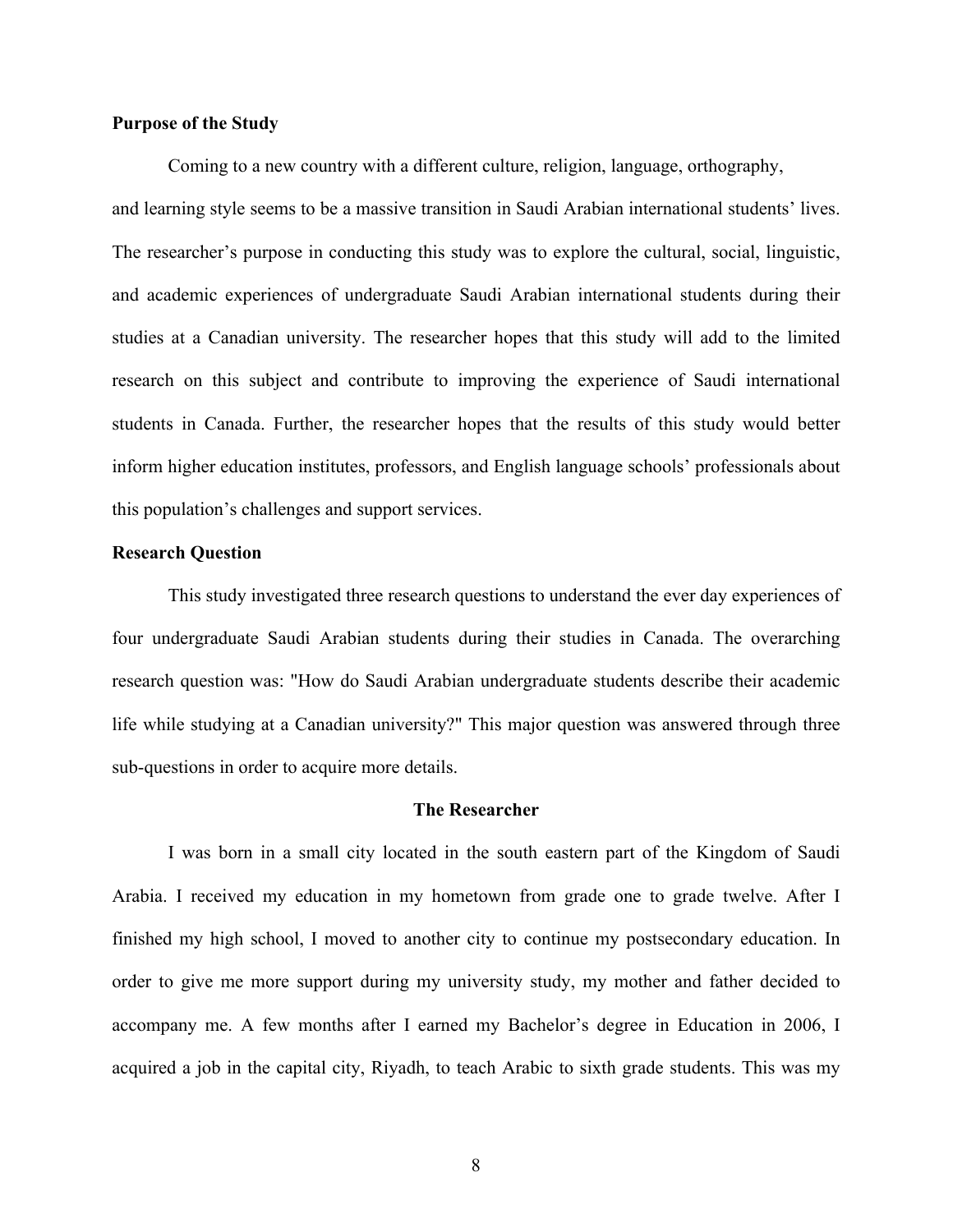first time leaving my family to begin my own life. After five years of teaching, I decided to make changes to my career and life in general. This decision was driven by two reasons. First, I had a true passion for education and I wanted to pursue a more gratifying path. For me, this meant teaching Arabic as a second language to speakers of other languages, particularly to international students who come to Saudi Arabia to learn Arabic. Secondly, I had a strong desire to travel, meet new people from different backgrounds, and learn English, a global language that would connect me to people across the world. So, to catch two birds with one stone, I decided to immigrate to an English-speaking country to earn a Master's degree in second language education. This path would allow me to achieve my goals by opening new doors of opportunity for my "dream job," and would permit me to learn English and live abroad as an international student. On August 29<sup>th</sup> 2010, I flew to Ottawa, Canada, and I began my journey. After I spent about three years in Ottawa learning English as a second language, I moved to Saskatoon in 2014 to begin my Master's in Curriculum Studies, with a focus on second language education.

During my life as an international student, I lived many inconsistent moments between happiness and sadness, frustration and optimism, strength and weakness, to mention a few. This experience allowed me to see and feel many things that are particular to the experience of international students. It truly forms the starting point of this research, and it motivated me to capture the unique stories of other international students as they study in a new cultural and linguistic environment.

#### **Definition of Terms**

**Cultural identity.** Construction of traditions, values, religion, and norms, which are seen in an individual's life and shape their personality and perception of their environment (Pidgeon & Andres, 2005).

9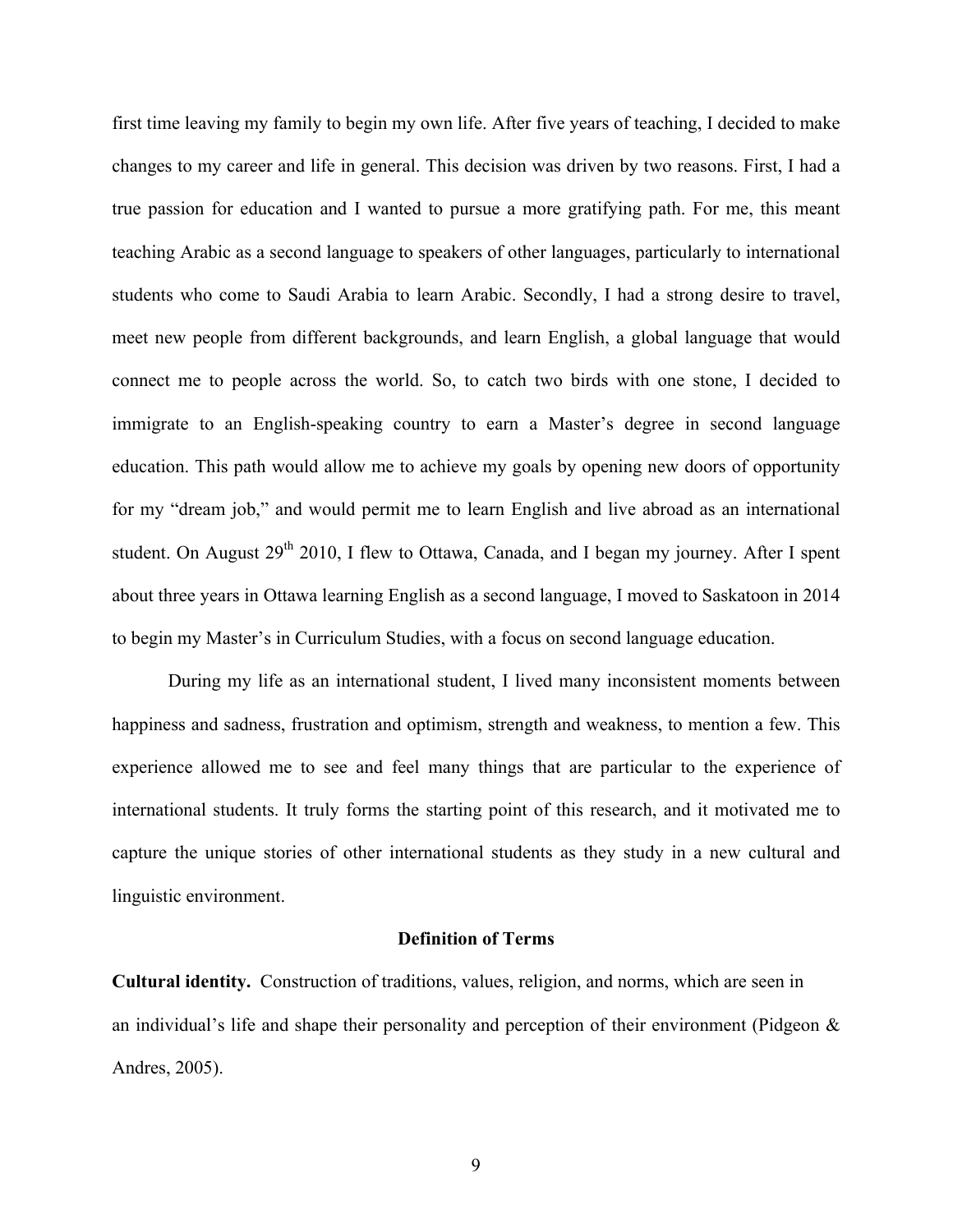**Cross-cultural Adjustment.** This term has been defined as the degree of psychological and familiarity of individuals toward a new environment (Black, 1990).

**Academic Adjustment.** The ability of student to accommodate with university life and reach a level of satisfaction on his or her performance, colleagues, teachers and the environment as a whole (Al-Khatib, Awamleh, & Samawi, 2012).

**Under graduate Saudi Arabian international students.** This term is used in this study to refer to an individual who has come Canada from the Kingdom of Saudi Arabia to obtain a university degree; and who speaks English as a second language.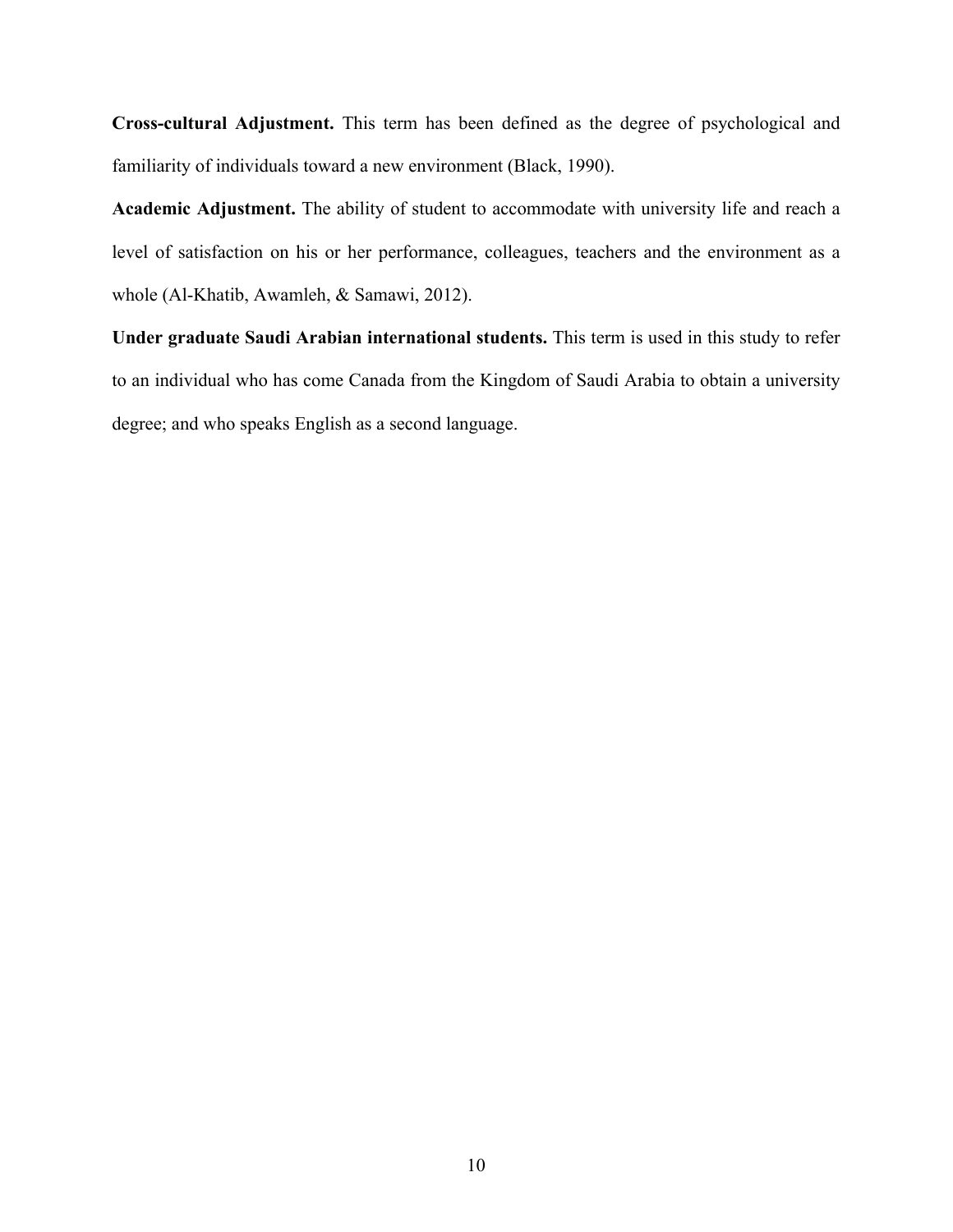#### **CHAPTER TWO**

# **REVIEW OF THE LITERATURE**

In this literature review, I examine research and literature regarding international students to provide an overview of their issues. I begin with a brief overview of the general issues faced by international students. Next, I examine the literature discussing some key factors of this study including cultural adjustment, impact of discrimination, language difficulties, and academic adjustment. It is important to consider the limitations in the literature of Saudi Arabian international students in general and in Canada in particular. However, the literature discusses some issues related to Saudi, Middle Eastern, and Muslim international students as they share similar challenges in regard with cultural, religious, and linguistic differences.

#### **General issues of International Students**

An assessment of past literature illustrates some of the problems that international students endure. Baharak & Bin Baki's study (2013) give an important overview of the challenges faced by this student population. Their study illustrated that international students "face more difficulties adapting to the new situation. Furthermore, they face various challenges in terms of cultural and communication problems, loss of social support, language difficulties, academic problems, financial, psychological, health and recreational issues" (p.138). Tseng  $\&$ Newton, (2002) indicated four major challenges that face international students in general. These challenges include (1) general living adjustment, such as adjusting to Canadian life, food, housing, environment, and transportation; (2) academic adjustment that require students to adjust to their new university system and the skills required for success; (3) sociocultural adjustment, such as cultural values, norms and behaviors; and (4) personal psychological adjustment, such as facing homesickness, loneliness, frustration, depression, lost identity, feeling of worthlessness, as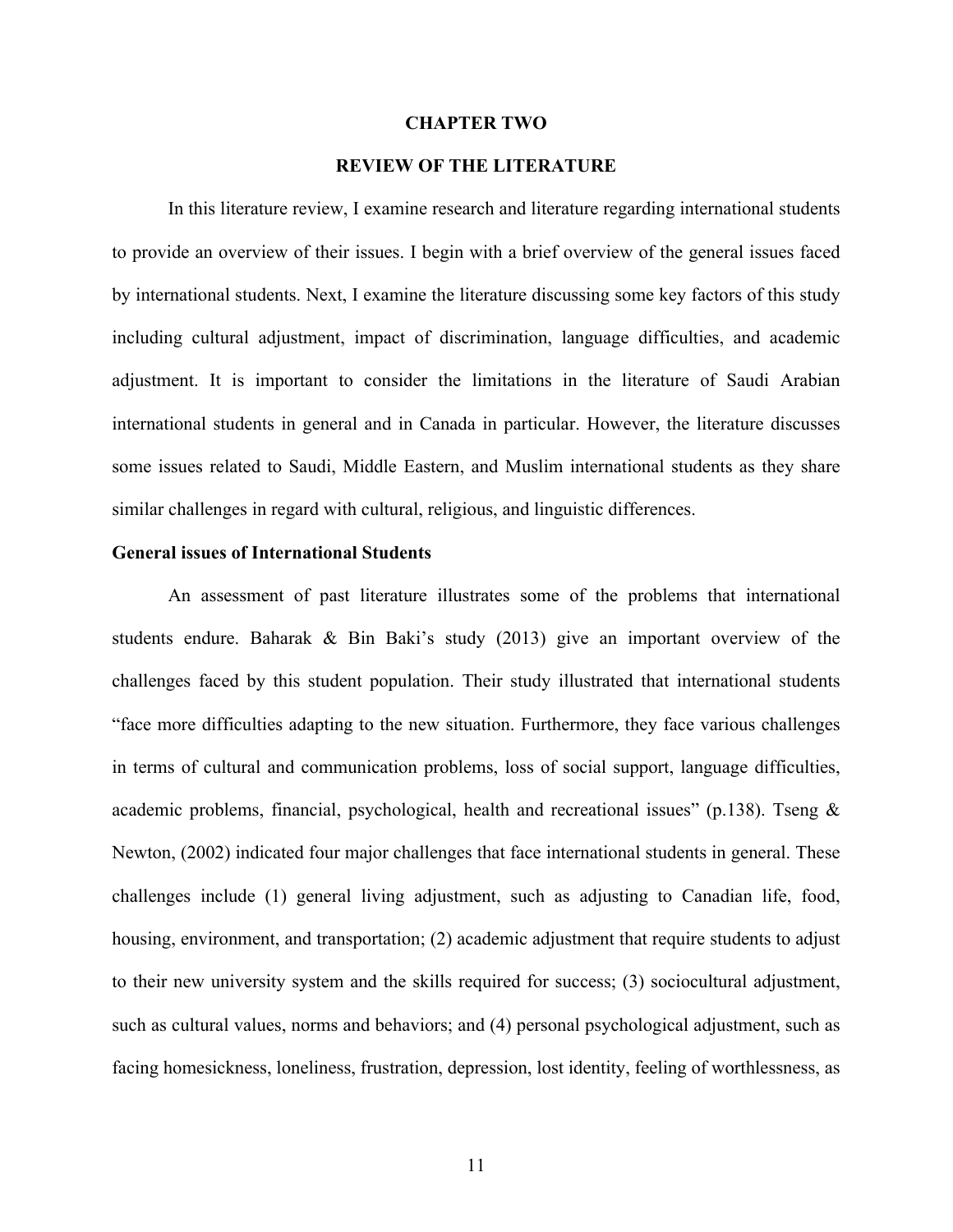well as xenophobic attitudes emanating from the media in newspapers or in headline TV news briefs. In addition, international students are at a high risk of developing social and mental health problems linked to the exposure to a new way of life (McLachlan & Justice, 2009; Popadiuk & Arthur, 2004). International students experience a feeling of being stranger, a sense of weakness, anxiety or self-hate, as well as a feeling of loss and deprivation (Mori, 2000; Yuefang Zhou et al., 2008). Such problems occur when the international students arrive in Canada where they have no friends, family, or any viable social support networks outside school (Zhou & Zhang, 2014). Unfortunately, most of the problems are emotional not physical, and are hence hard to detect. Andrade (2006) illustrates that professors did not recognize the emotional and psychological problems that international students experience. Consequently, many of the students may suffer in silence.

The following section introduces key literature on the role of cultural identity and culture adjustment and the difficulties faced by international students in Canada. This review forms a major factor, which interrogates the impact of cultural identity and cross-culture on international students' perceptions and challenges in their new Canadian academic and social setting.

#### **Cross-Cultural Adjustment**

Past literature and research show a strong association between cultural background, social support, language proficiency, and personality traits on cultural adjustment (Matsumoto, Yoo, & Nakagawa, 2008; Peltokorpi & Froese,2012). These factors, among others, interact and determine a student's ability to adapt to the new culture (Wenhua & Zhe, 2013). Cultural identity, including language, ethnicity, religion, and upbringing, are important factors that shape an individual's personality and perception of their environment (Triandis & Suh, 2002; Ryder et al., 2000). Cultures follow different guidelines, which passed down generations, influencing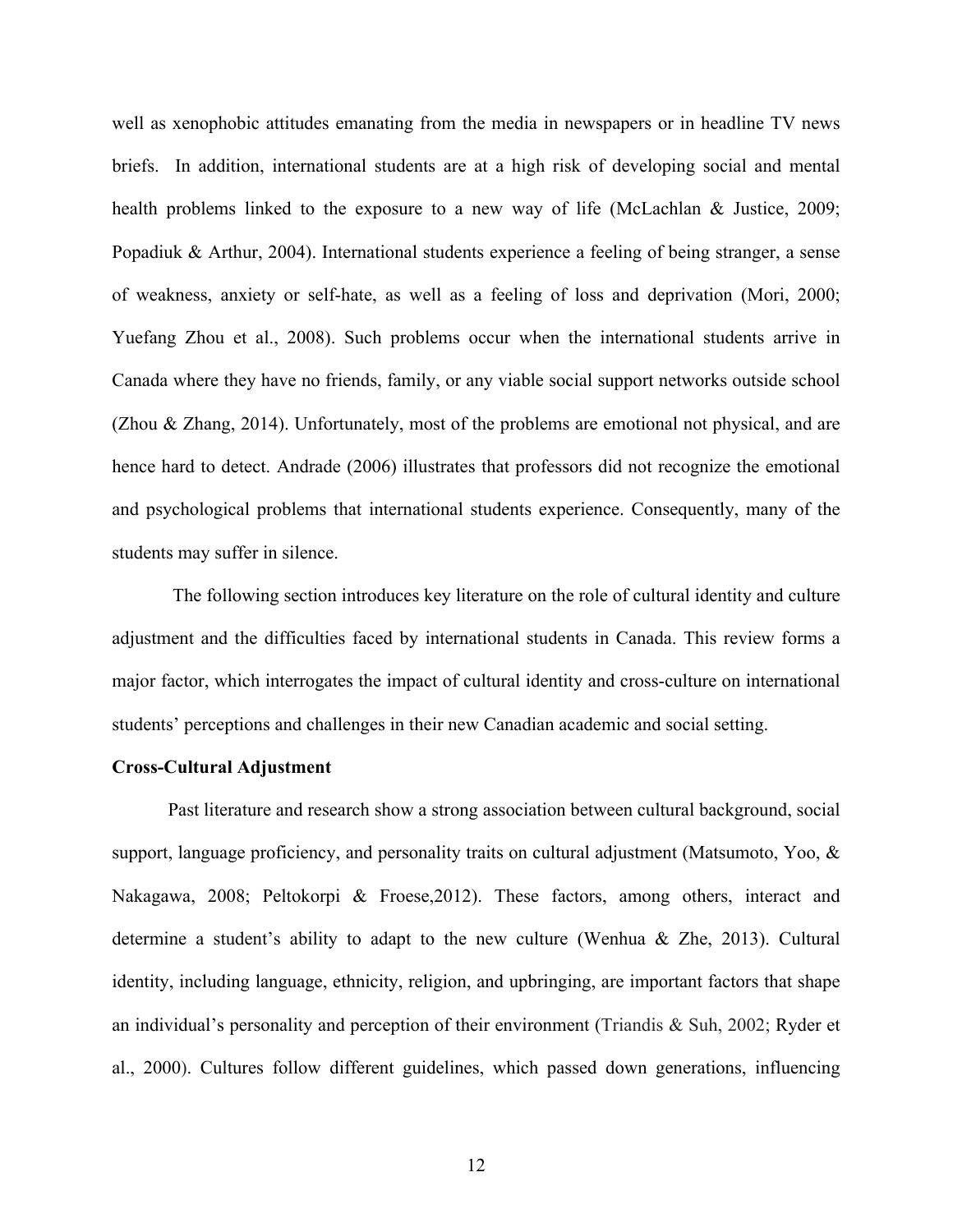interactions, relationships, and decision making (Zhou & Zhang, 2014). This being said, cultural identity distinguishes members of various groups; it is observed in individual behavior and visible elements such heroes, rituals, and symbols that include pictures, gestures, words, and objects. Consequently, collective activities such as social and religious ceremonies and greetings vary between people from different cultures (Hofstede et al., 1991; Spencer-Oatey, 2008). As cultural identity has a very strong influence on international students, the decision to migrate for educational purposes often positions students with a loss of personal and cultural identity that leads to psychological, social, and health problems (Smith & Damjanenko, 2011). For international students, an encounter with new norms, language, beliefs, and culture can result in a culture shock, the length and severity of which often depends on students' resilience, adaptation to their new environment, and management of the difficulties they face (Young-Chul, 1996).

That being said, the students face a dilemma of whether to abandon their primary identity, cultural, and religious beliefs or norms so that they can fit into the Canadian situation, settle in between the two cultures, or if they should persist with their home culture. Such situation usually causes confusion and internal conflict. (Piontkowski et al., 2000) indicated that

Lack of knowledge about the host culture and the loss of the reference group as a reinforcer of one's identity may cause anxiety and insecurity. Individuals and groups differ with regard to the strategy they choose to cope with this situation. Some may prefer to assimilate to the hosts; others may want to stay separate. (p. 3).

International students quickly take note of the cultural differences in their host country. On some occasions, their motives, attitudes, and actions are often misinterpreted by their hosts. The level of shock and resistances depends on the personality and degree of dissimilarity between Canadian culture and other countries. Further, the extent of shock depends on the difference between the customs, values, norms, and traditions of the foreign students with those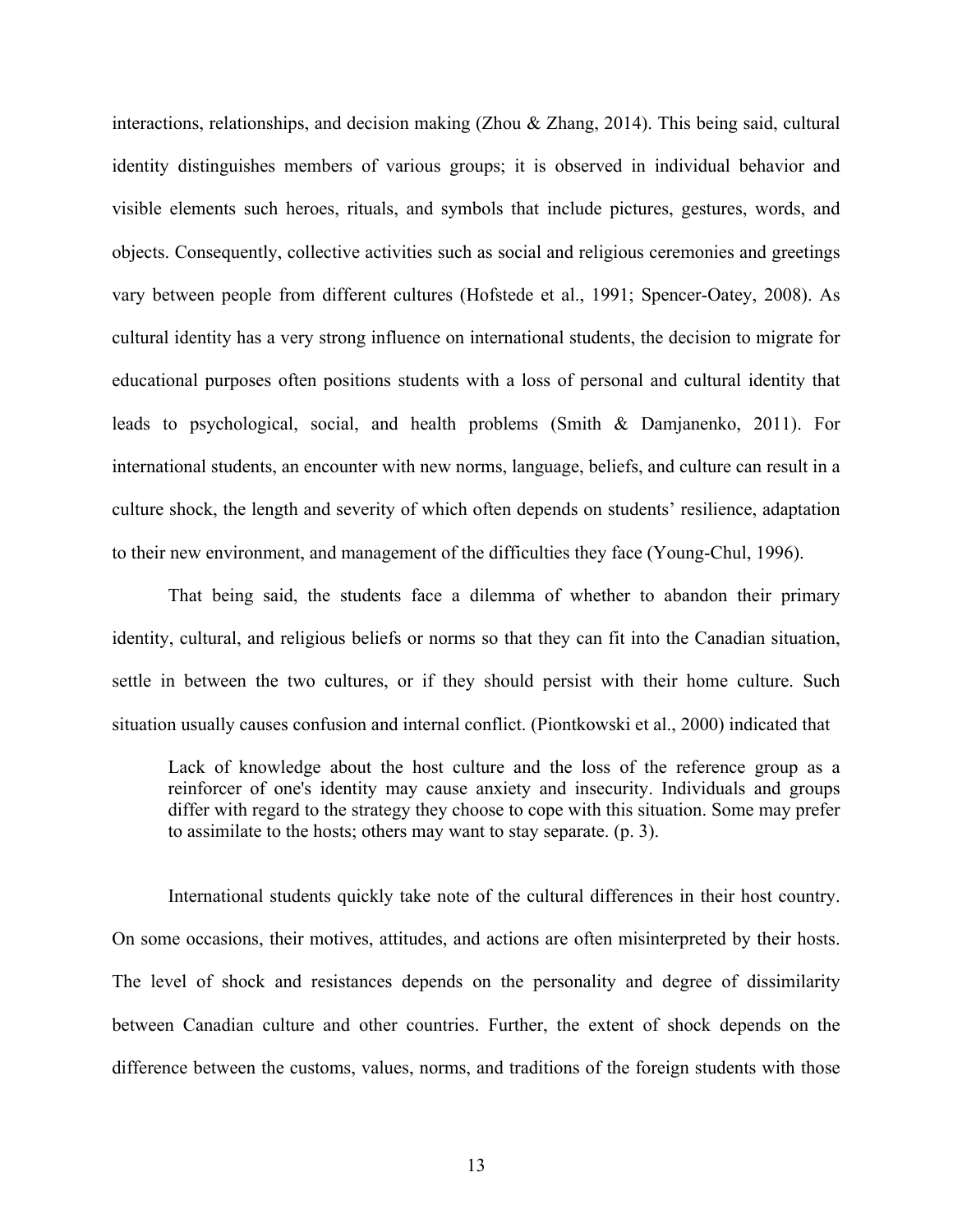in Canada (Pelling, 2000). For instant, Canada is an individualist society; people are nurtured to be independent, focusing on their personal life and goals. While Canadians see the ability of university and college students to separate themselves from their families and social groupings as a key for success and independence, many students from non-western countries such as Saudi Arabian and Chinese students see that their actions, feelings, and thoughts should fall within their social groupings as they highly value group harmony. (Heyn, 2013; Roberts & Tuleja, 2008; Zhou & Zhang, 2014). It makes it difficult for students from other regions who prefer working and viewing themselves as part of a group to live in the country. For such reason, international students get confused not knowing whether to work individually or as a group. Hence, students from Western Europe and the United States studying in Canada have an easier time than international students from other regions (Altbach & Teichler, 2001).

As mentioned earlier cultural identity is made up of traditions, values, religion, and norms, which are seen in an individual's life (Pidgeon & Andres, 2005). International learners may have difficulty comprehending and operating in the new country while maintaining their original identity since massive cultural differences make up their day-to-day interactions. Thus, international students manage the problems when they meet with other international students with the same experiences as theirs (Wenhua  $\&$  Zhe, 2013); this explains why international students are quick to form groups with people from their ethnic groups and countries to receive the much needed social contact. They find it easier to link and relate with students from similar cultural backgrounds, who help in the management of the stress due to the cultural change (Pelling, 2000). In most cases, international students find it easier to interact with other foreign students than domestic students, as they fear criticism and marginalization because of their views and beliefs (Zhou & Zhang, 2014) may be more diverse.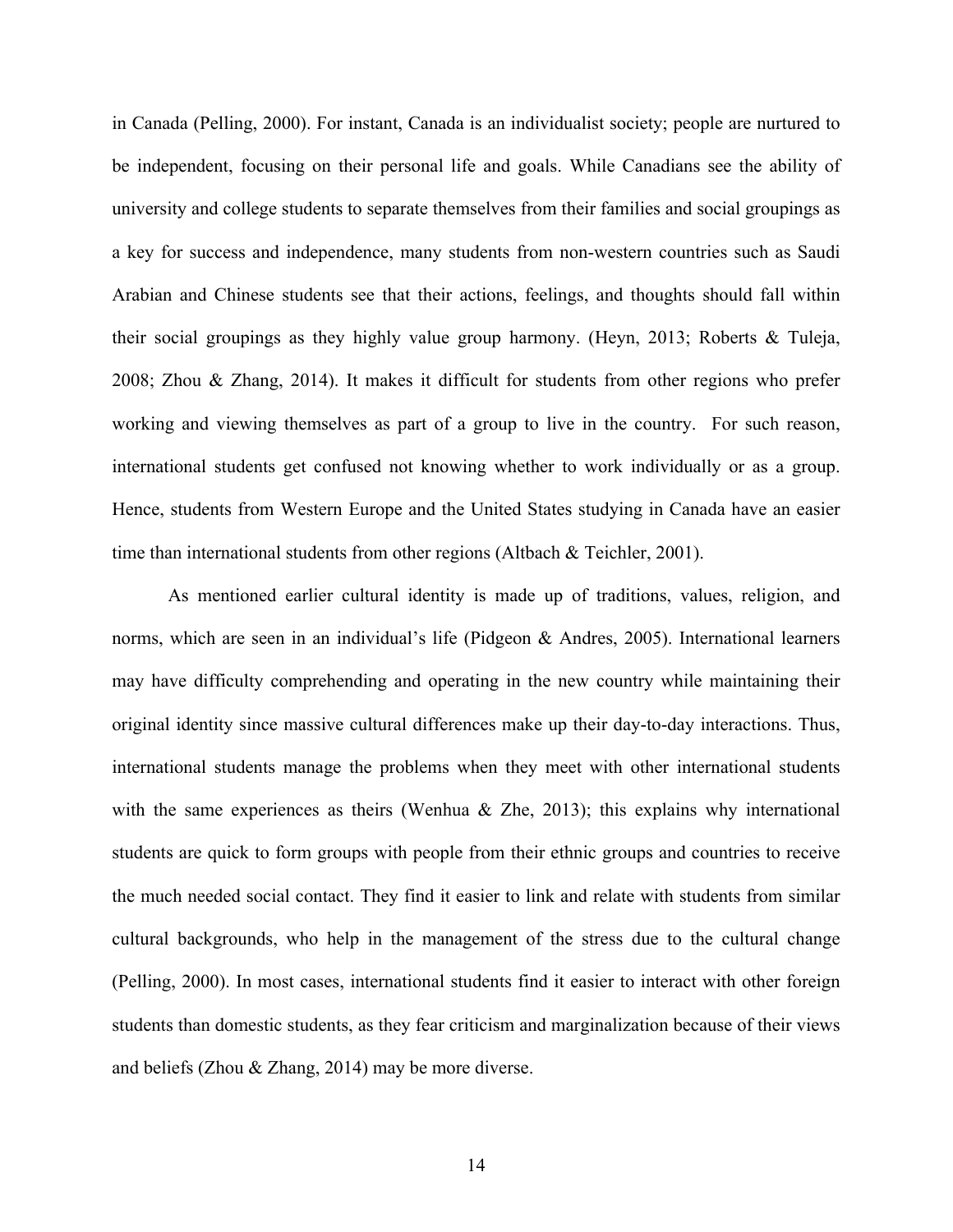#### **Impact of Discrimination on International Students**

Discrimination is a common feature in many students' experiences. They face discrimination based on different factors including culture, language, religion, and skin color (Lee, 2015). A study by Wei Yeoh & Terry (2013) show that "[D]ifferences in cultural background may also result in miscommunication between international students and English native speakers (university staff, peers, supervisors) when interacting with one another" (p. 278). Discrimination by dominant group implies that one's social identity is excluded from what is seen as normal (Schmitt et al., 2003). Besides, 'xenophobia' which means fear and dislike of foreigners or strangers, as defined by Wimmer (1997), may contribute to discrimination toward international students. Yakushko (2008) explains that xenophobia is not a strange or new notion, it is largely built on unfounded or unverified fears, and the tendency to stereotype foreigners as causes of social and economic issues in a host country.

The media has a major role in essentializing and exaggerating xenophobia against Muslim people. Ismael & Measor (2003), state that after a few hours of the World Trade Center's collapse (9/11), an effort by the Canadian media "to provide explanation and context for the enormously emotional images transmitted into Canadian homes, trends began to emerge from the coverage as news producers and editors selected what they saw as [the story]" (p. 101). The media increase the discrimination towards international students in host countries. In some severe cases, many international students are victimized by some part of the local population; this is common particularly for Muslim and Arab students due to the effects of media narratives regarding terrorism (Hanassab, 2006; Hitlan et al., 2007; Nagra, 2011; Lee, 2015). Findings from study by Hanassab (2006) show that "international students from the regions of the Middle East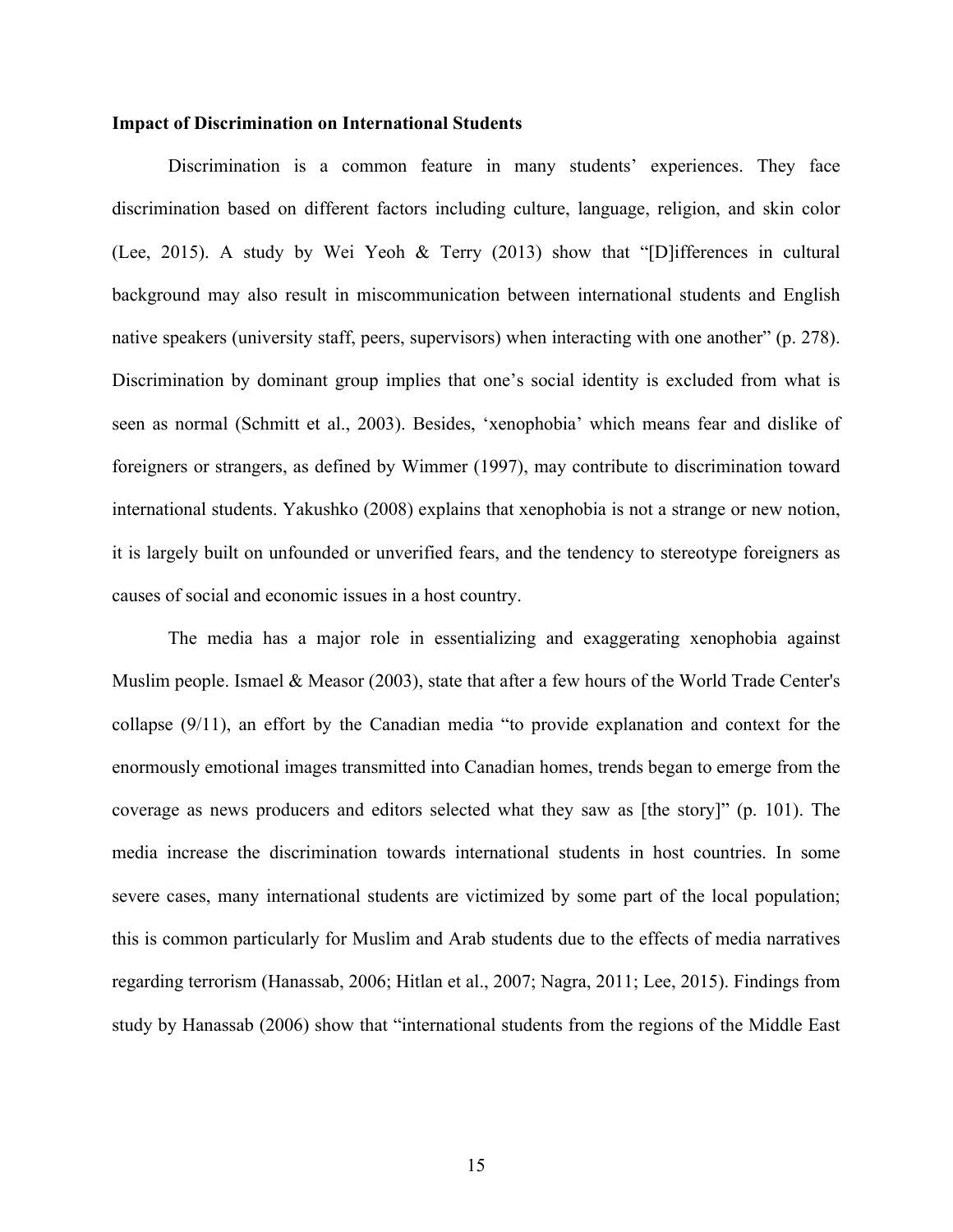and Africa experience more discrimination than do students from other regions" (p.157). Similarly, Nagra, (2011, p. 3) explains that

…many young Muslims recall living in a hostile environment in the post 9/11 era in Canada...young Canadian Muslims are racialized and increasingly othered through stereotypical conceptions about their gender identities. While Muslim men are perceived as barbaric and dangerous, Muslim women are imagined as passive, and oppressed by their communities.

Thus, some engage in acts of resistance due to the rejection they endure in a Canadian society. Others renounce their home culture and communities so as to limit the level disdain to become accepted by domestic students (Husom ,2009).

## **Language Difficulties for International Students**

Other than the age of arrival, the extent of social support, ethno-cultural identity, and duration of stay, it is also essential to consider the language competency of international student. International students face a language obstacle which limits their ability to adjust and interact with the people in their community; it hampers their ability to participate in learning discussions and social activities. Language barriers seem to be the most challenging issue for the majority of international students. Mori, (2000); Smith & Damjanenko, (2011) mention that language barriers limit international students' interaction with instructors, classmates, and staff. International students who are not skilled and confident linguistically are at a disadvantage academically and socially (Wei Yeoh & Terry, 2013). The difficulty is observed even in the case where the foreign student is fluent in English because of non-verbal expressions. International students face great difficulty communicating and keep conversations as they are never sure of the impact of their verbal and non-verbal expressions on the host (Smith, 1987; Brumfit, 1993; Lacina, 2002).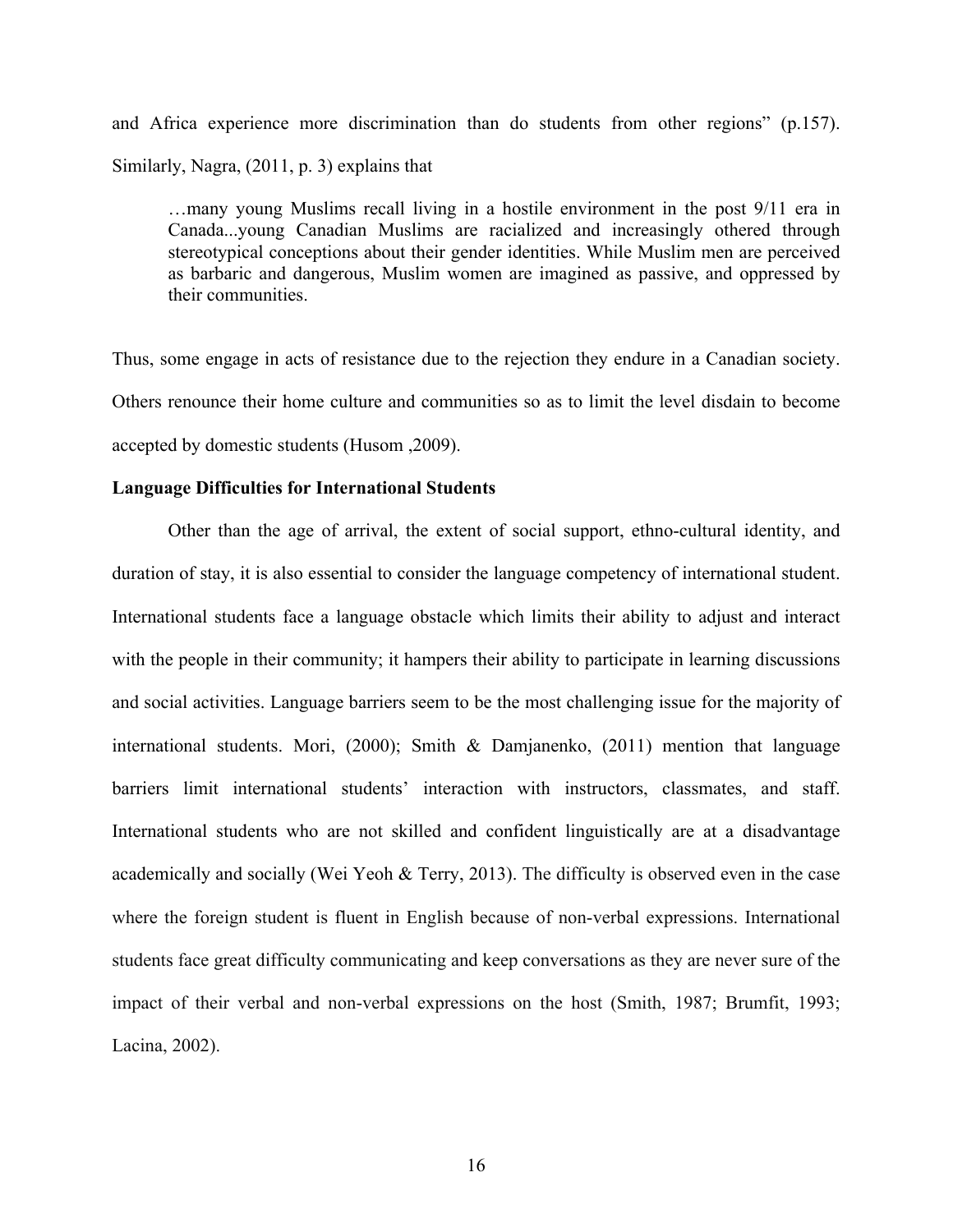Although they might have learned some English in their home countries for many years, they realize the stark contrast between learning a language and using it in everyday communication (Nawaz, et al., 2015; Wei Yeoh & Terry, 2013). For instance, while Canadians prefer short answers for routine greetings, which is a "part of this communicative competence" (Senft & Basso, 2009, p. 270), some international students will have long responses such as asking about the other person's life, family, and work etc. (Senft & Basso, 2009; Sommer & Lupapula, 2012). Students who have a high verbal ability in English, depending on the locality have an easier time adjusting to the local cultural conditions (Wei Yeoh & Terry, 2013).

Another impact of language difficulties that affects international students is the language discrimination at academic institution. They face a difficult time displaying their ideas and needs when communicating with instructors and domestic students. Hence, their journeys to accomplish their academic goals become harder. Lacina (2002) illustrates that the accent of international students or their use of expressions usually prevent communication between students and faculty (Hanassab, 2006; Poyrazli & Lopez, 2007; Trice, 2007). Mastenhauser (1983; as cited in Sam 2005) points out that international students tend to be seen as handicapped in various aspects including weak academic preparation, inappropriate language capability, and general inferiority to local students. This makes international students subject to discrimination, and subsequently to racial discrimination. Such discriminations might lead to negative psychological results for the discriminated students (Sanchez & Ferdnandez, 1993; Dovidio & Gaertner, 1986; as cited in Sam 2005).

# **Academic Adjustment**

Culture background and learning has a fundamental relationship; this means that culture affects the way students learn, and interact with peers and instructors. Ghosh and Abdi (2004)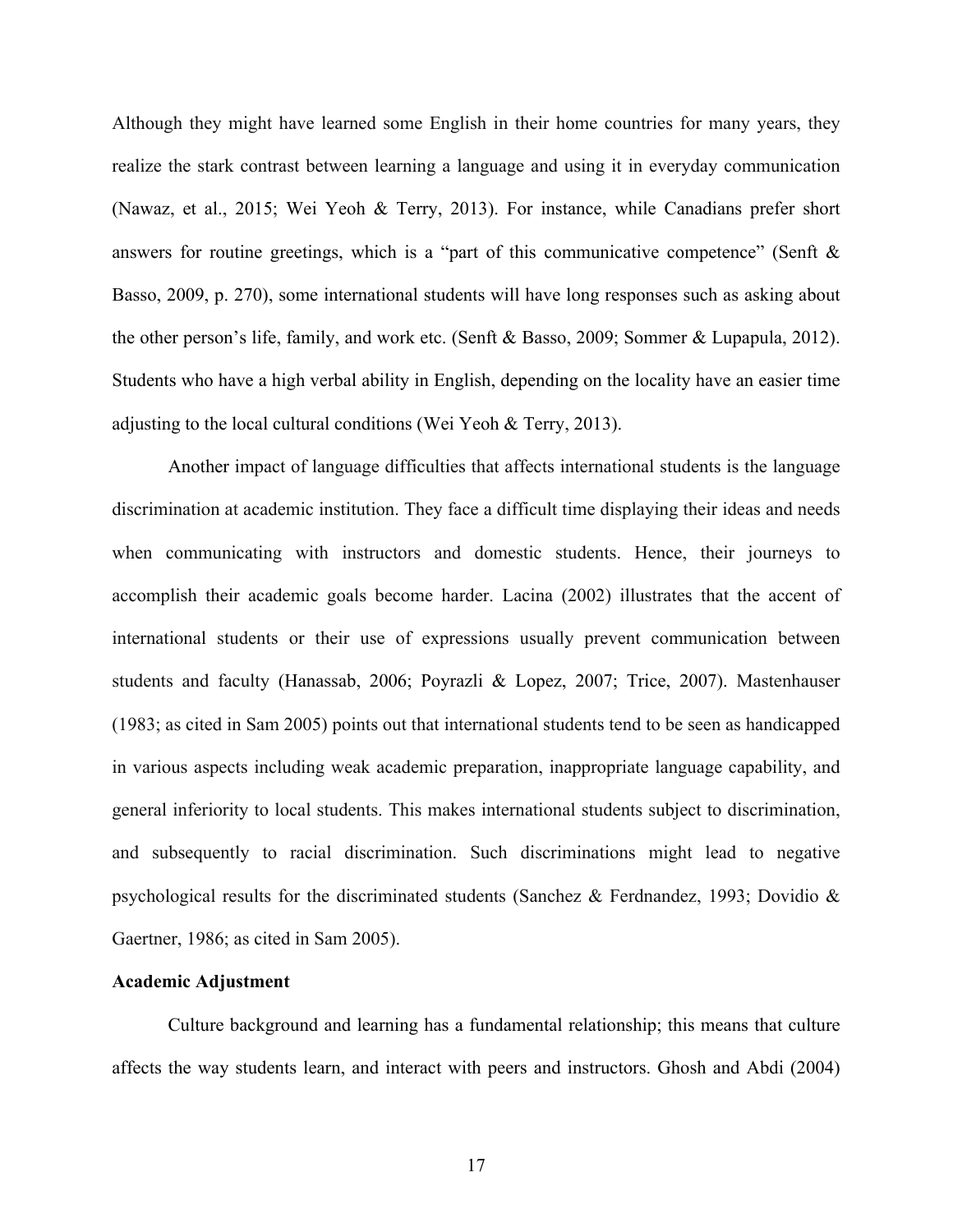asserted that production and reproduction in schools are significantly influenced by culture. International students have different academic experiences as they come from different learning milieu which are often developed based on the local realities of each country. Therefore, international students have to adjust their prior academic experiences once they enter into a new academic environment. Such issue is well explained by Ridley (2004):

The discourses of academic disciplines in higher education can be confusing and mysterious for those who are new to university study. The confusion can be particularly greater for students coming from cultural and language backgrounds that are different to those underpinning the dominant ideologies of higher education institutions (p.91).

International students enter academic institutions in their host countries with different cultures and languages that have shaped their thinking and learning. As they arrive with their home language and culture, they encounter the local language and culture of the host community, as well as of the academic community (Bakhtin, 1986). Thus, international students usually find themselves engaged in a process of triple learning. Triple learning is defined by Palmer (2015) as "a transactional process between three distinct languages and registers, as well as three cultures and subcultures within the community of practice" (p. 190). Within this process, international students learn new ways of thinking and acting as well as the languages of their social and academic communities.

As most of international students in Canada are English as an Additional Language (EAL) students, they often face an uphill battle academically as learning an additional language is often occurring at the same time as studies that require a deep working knowledge of the English language (Allison, 2011; Galante, 2014). There are specific literacy skills needed to have success at the university level that includes writing, reading, listening, speaking, class discussion, and critical thinking (Alford & Jetnikoff, 2011). However, many students are challenged because the underlying language performance is still being developed. Cummins (2006) mentions that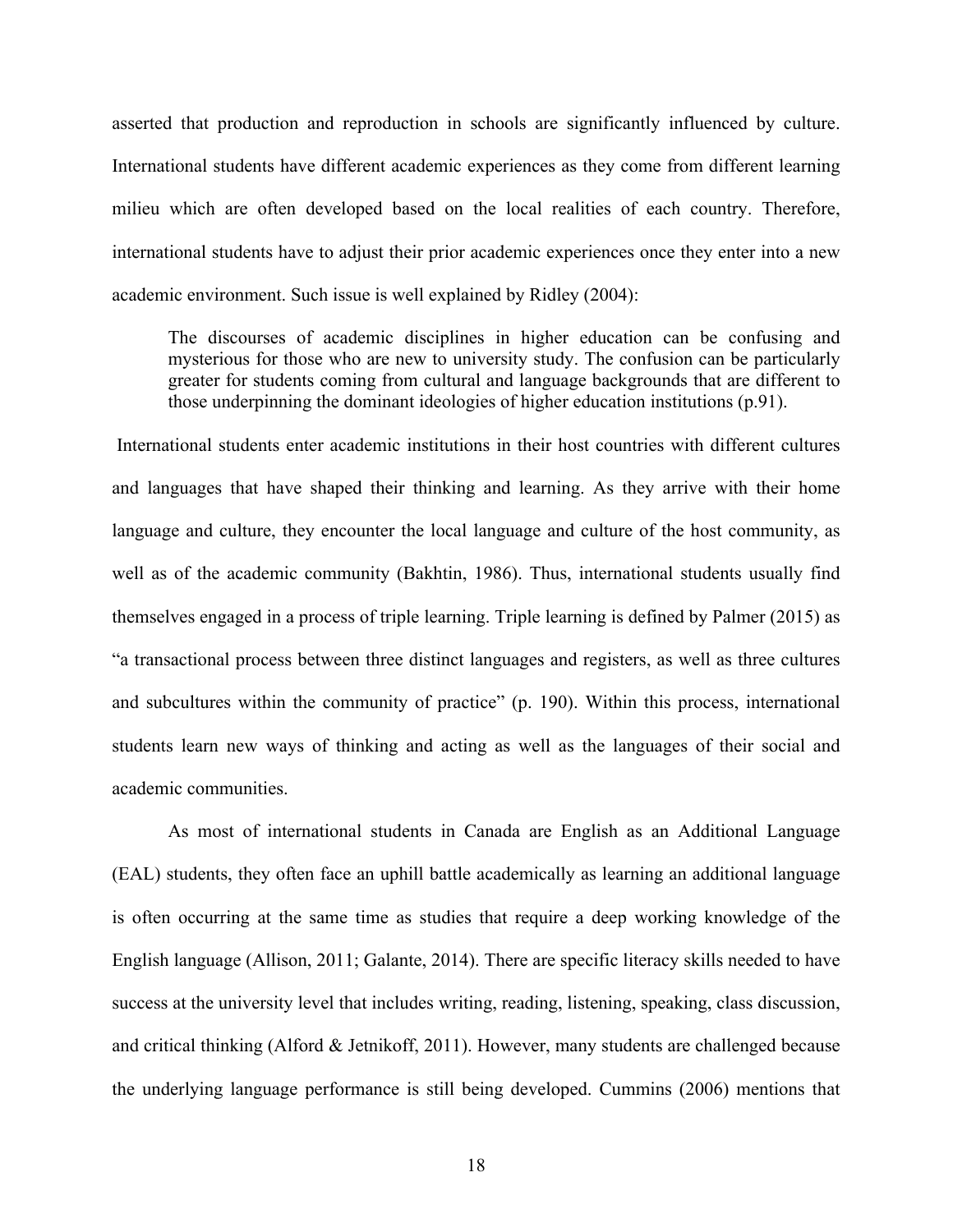many research studies have shown that English Language learners (ELL) require very different time periods to catch up to their peers in different dimensions of English proficiency. This can cause many EAL students to struggle at the introductory level in postsecondary education as a result of these language barriers.

Academic language requires higher level words that describe complex thinking processes or what is called higher order thinking skills. Different disciplines have different utility words for viewing the world, gathering information, interpreting and organizing knowledge in specific content areas. Within university classrooms, students are asked to interpret, compare, evaluate, estimate, apply, connect, analyze, describe, rethink, classify, define, sequence, predict or communicate in oral and written activities or exams (Zwiers, 2008). Mainstream students may know many of these function words but second language speakers who may not have background in a content area may find concepts and definitions abstract. Zwiers (2008) states:

Academic language functions to serve three interrelated and broad-ranging functions to describe complexity, higher order thinking, and abstraction. These overlapping purposes take different forms in each content area or grade level (p. 23).

What becomes confusing for second language students is that professors often uses figurative expressions to describe abstract concepts. Zwiers (2008) argues:

Figurative language includes metaphors, analogies, idioms and other terms that use concrete and common ideas to describe concepts and relationships. They are commonly found in works of literature, but they are also very prevalent in articles, letters, speeches, lectures, and conversations (P. 27).

Examples of figurative language are terms such as point of view, read between the lines, a thin argument, on the right track, or that answer does not hold water. Thus, figurative language should be explained so it is explicit to all students.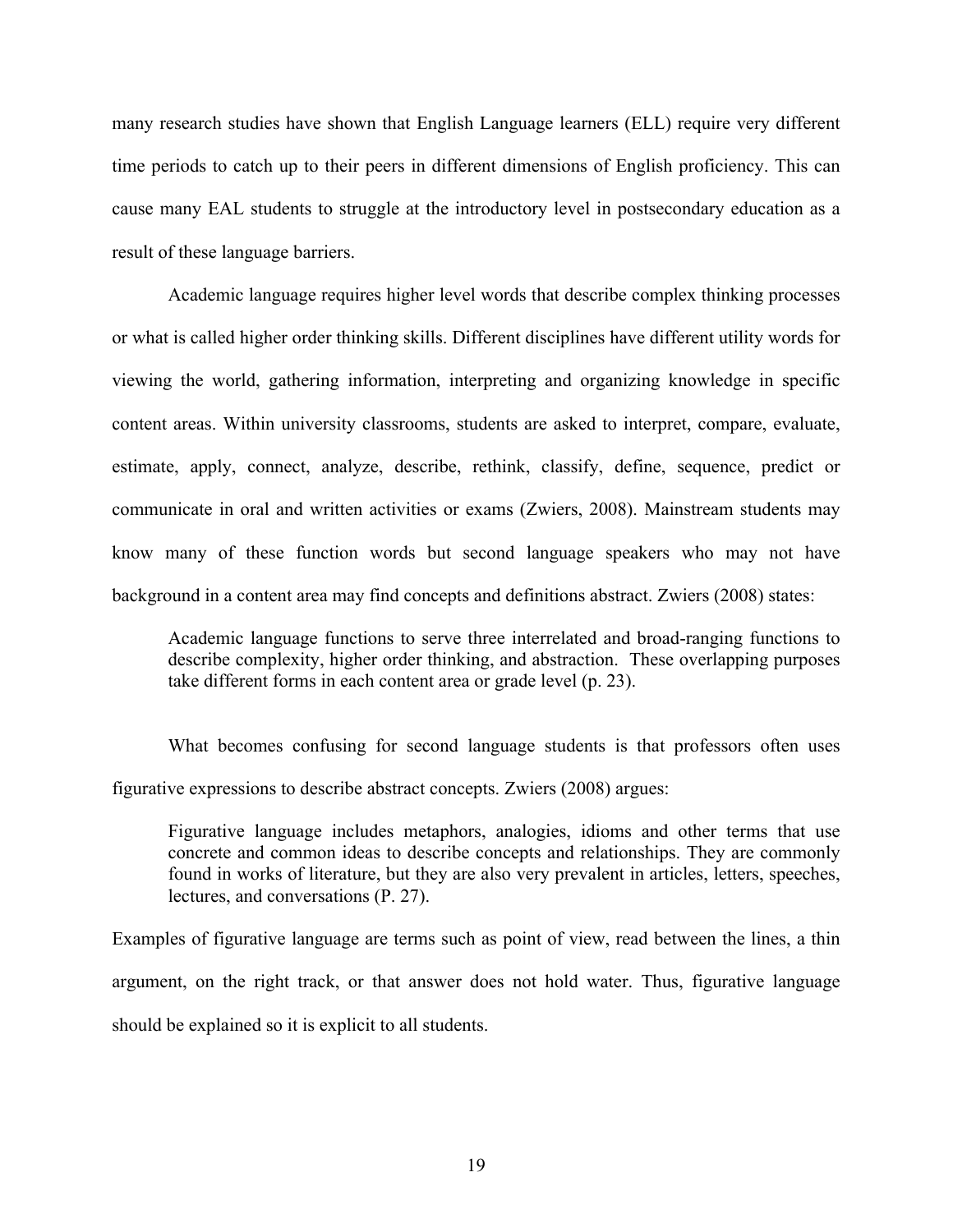There are several major challenges when EAL students make the transition into postsecondary studies at the university level (Murphy & Unthiah, 2015). For instant, EAL students will be challenged when given new assignments which require a particular written format such as analyzing or comparing ideas with another article. EAL students will be faced with preliminary transitional challenges in the form of different teaching and grading styles, testtaking methods, paper writing requirements, and class discussions (Allison, 2011). Since language is a necessity to experience success with these activities, EAL students are often challenged with the initial transition into the postsecondary university environment. Moreover, language will directly impact major language skills activities such as reading, writing, listening, critical thinking and holding discussions in English (Gunderson, Odo, & D'Silva, 2013). Language skills have to be developed in order to adequately support academic performance. EAL students are often tested for meeting minimum proficiency levels; however, this student demographic is often continuing to develop language skills even though they are entering postsecondary education for the first time. This generally means that they will continue to need supports in place to continue working on language skills while also engaging in new educational environment.

Definitions of literacy have been point of debates. It has been defined as the ability to read and write at an adequate level. Blake and Hanley define it as (1995, p. 89): ''[T]he attribute of literacy is generally recognised as one of the key educational objectives of compulsory schooling. It refers to the ability to read and write to an appropriate level of fluency''. Similarly, (Spack,1997) illustrate that academic literacy in higher education is the capability to read and write various texts that are designated for university level across the disciplines. However, academic literacy is not only about acquiring the ability to read and write in English as it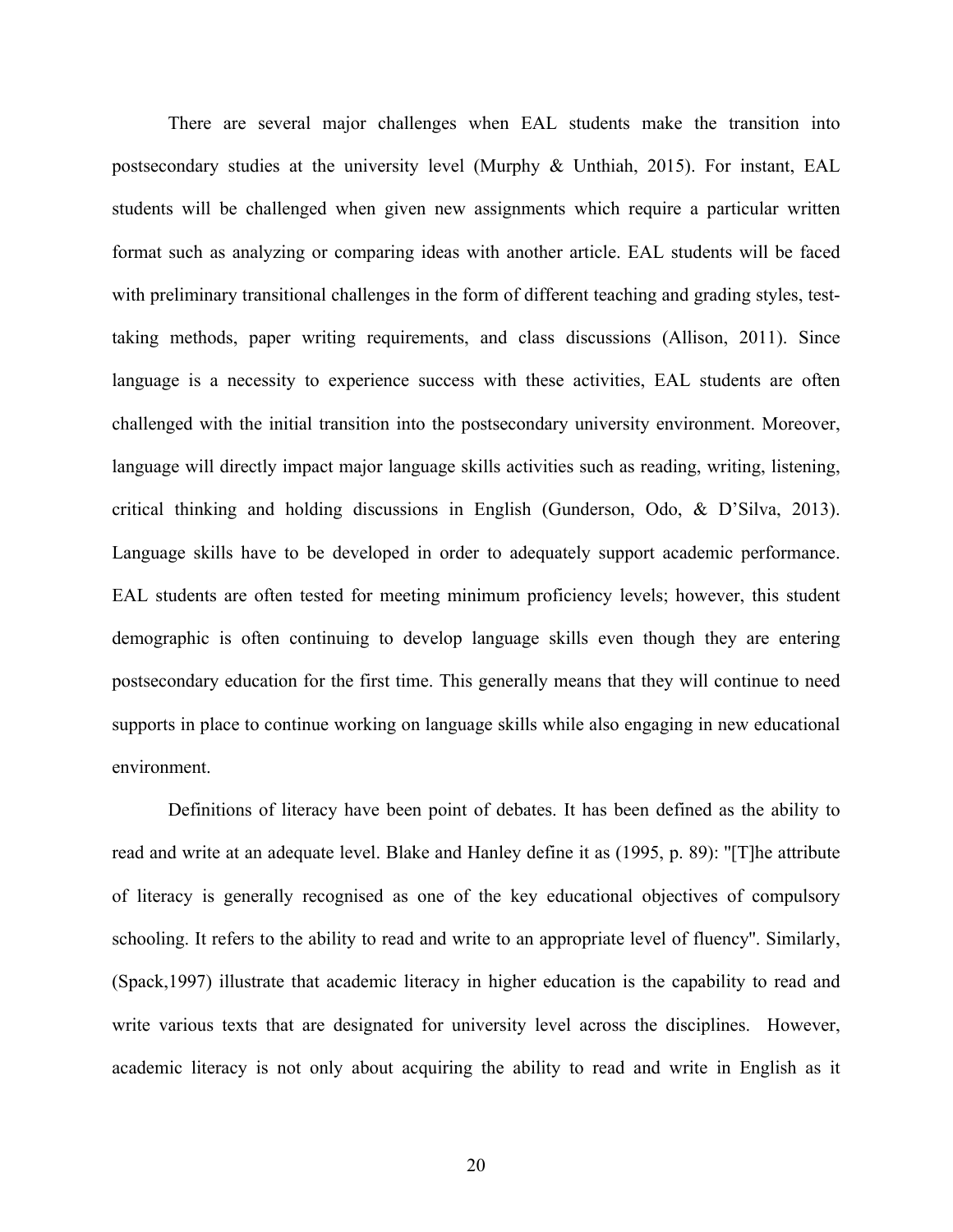includes more than just reading and writing. Rather, academic literacy has a broader meaning as it includes speaking, listening, viewing, and visual representing. Gilliver-Brown and Johnson, (2009) assert that academic literacy should be seen as "holistic in nature and includes reading competence, writing, critical thinking, knowledge of independent learning processes, tolerance and ambiguity, effective practice of good judgement and development of a deeper sense of personal identity" (p.334). Further, students' capability of speaking in academic contents is a major key to success as most of classes in Canada and North America in general are dialogical. Myles & Cheng (2003) claim that speaking and writing are fundamental academic requirements that international students face within their academic lives. Oral presentations are common to most post-secondary institutions as they show the progress of students' in the process of postsecondary education. Wang (2004) argues that presentations become challenging when students feel unable to perform the task because of their language, which indicates that they are lacking in oral language abilities. Other challenges that international students encounter upon entering postsecondary institutions is the use of academic English. They face difficulties related to reading speed, subject specific vocabulary and new vocabulary in general, spelling, punctuation, grammar, and use of adequate language in specific contents. Lee (2014) explains that some international students encounter a hard time reading because of their limited linguistic wealth, deficient prior knowledge in a subject, misunderstanding of complex syntax and polysemous words, sentence structure, and absence of corresponding words between their first language and English.

Canadian and most of North American post-secondary institutions adopt individualistic teaching styles; university learning values communicative language and critical thinking as an essential way of teaching which differs from other education systems adopted in other countries.

21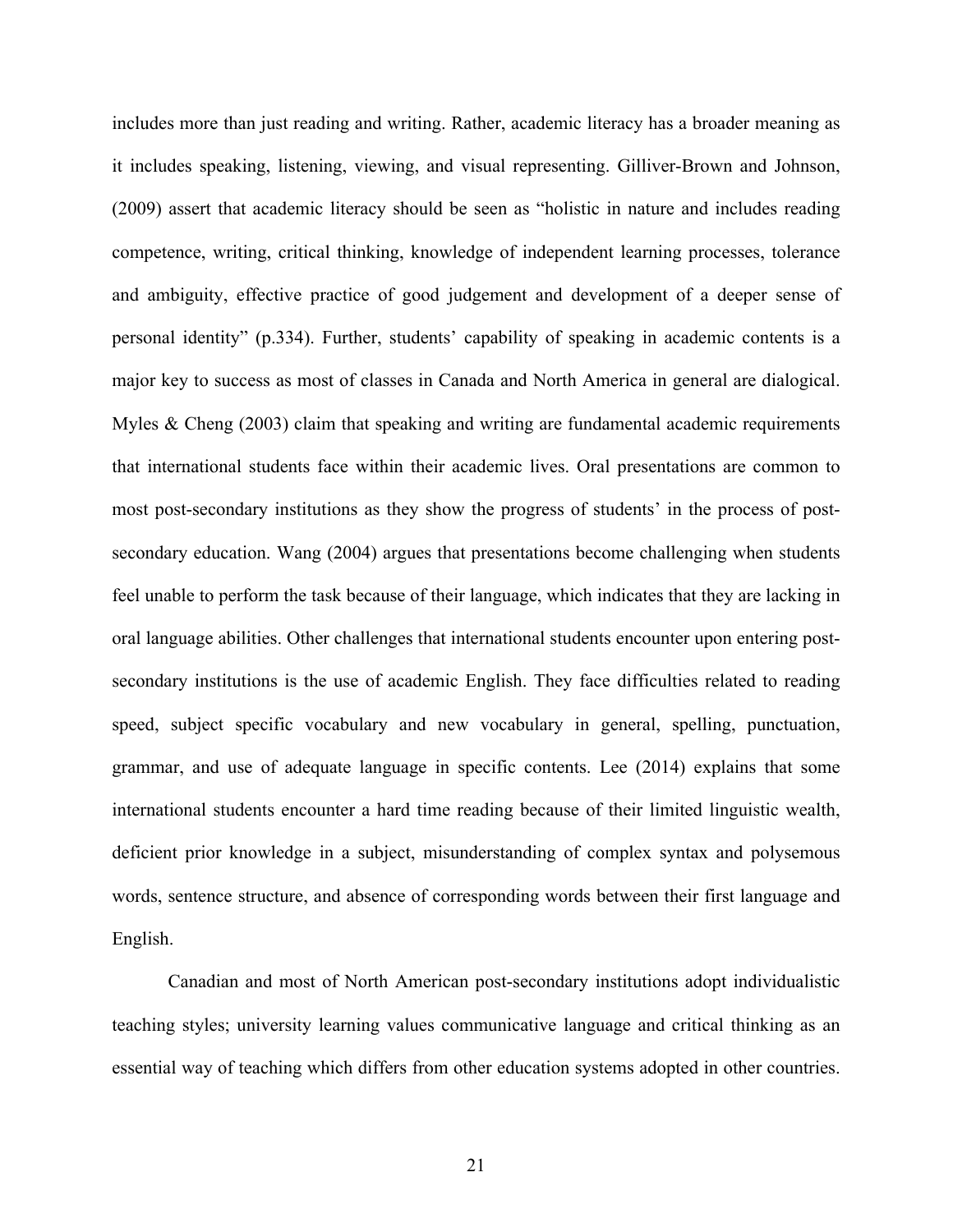In Canada and mostly in North America, students are encouraged to present their individual achievements at acquiring language and skills, voluntarily answer the instructor's questions, explain their ideas and critical thinking with their peers, and challenge their instructor's opinions (Calloway-Thomas et al., 1999). In contrast, an Eastern style of teaching is collectivist where the instructor is centered and seen as the main resource of knowledge. Students within this style actively listen, present more respect for the instructor, and show formal harmony or authority driven in class (Slethaug, 2007). In Saudi Arabia for example, teachers are highly respected and therefore, students must raise their hand, waiting patiently, to be given permission to ask or answer a question (Al-Otaibi, 2004; Barnawi, 2009; Shaw, 2010). Such differences between learning styles challenge many international students coming with various learning experiences. Much research has been conducted on the challenges that international students face when they study abroad because of the differences between learning styles in their countries and host countries. For instant, many researchers focus on the differences between students' style of learning in China and Western countries (Bodycott & Walker, 2000; Calloway-Thomas, Cooper, & Blake, 1999; Cheng, 2000; Holmes, 2004; Jones, 1999; Mooney, 2006; Tani, 2005; Wallach & Metcalf, 1995; as cited in Roberts, & Tuleja, 2008). Another compromising situation is that Chinese students appreciate only the instructors' opinions. They favor learning through memorization and repetition and doing work in groups, rather than participating in class discussions. Similarly, teachers in Saudi Arabia speak most of the class time. Students are not motivated to challenge the instructors, or to comment on the material during the lecture. Students simply memorize information provided by the teacher (Al-Otaibi, 2004; Barnawi, 2009; Shaw, 2010). Such differences between learning styles challenge many international students coming with various learning experiences.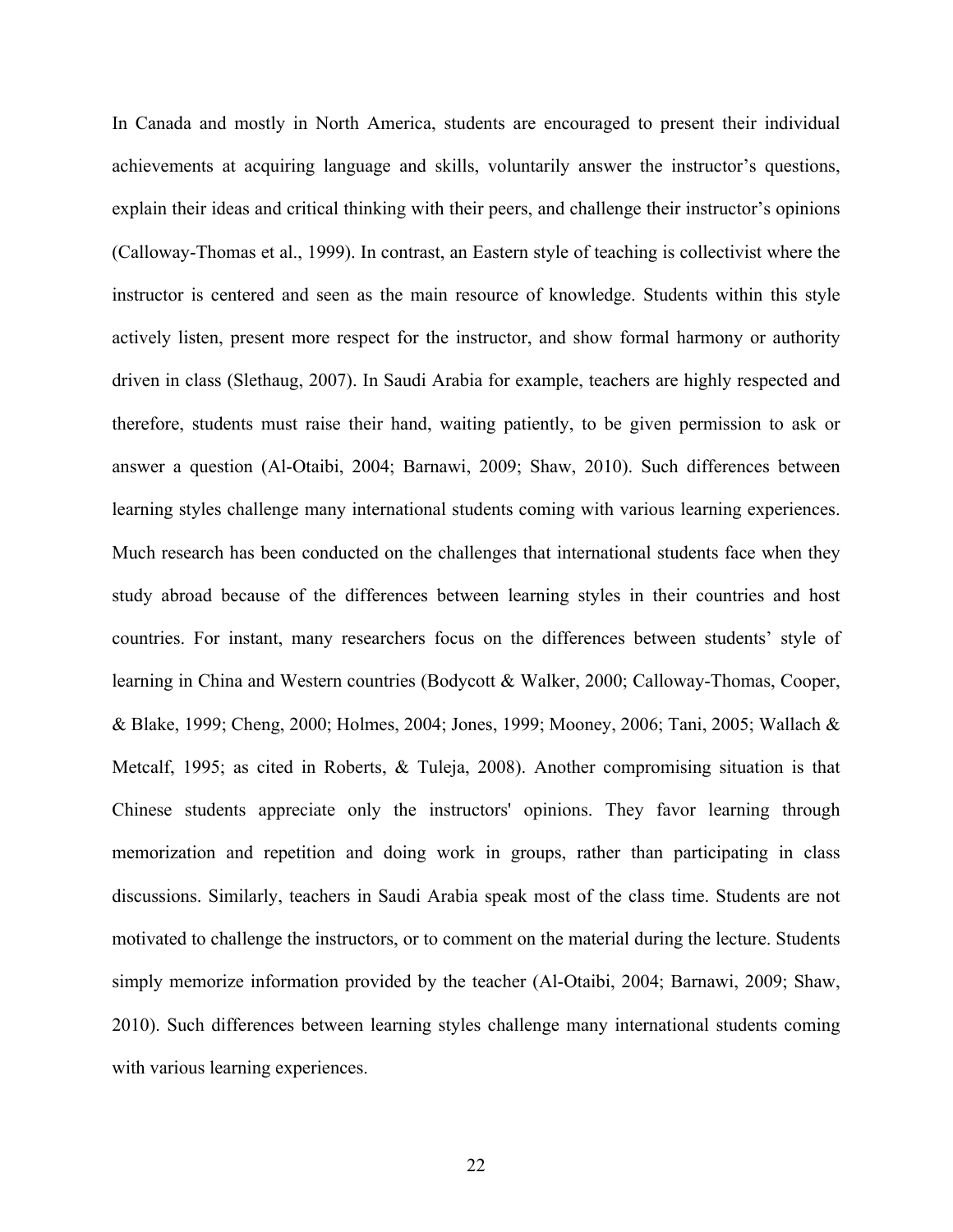#### **CHAPTER THREE**

# **METHODOLOGY**

Ethnography is a collection of qualitative methods used in the social sciences that focus on the close observation of social practices, interconnections, and interactions of a particular group. I chose ethnography for the research study to look for patterns in the academic and social worlds of Saudi Arabian (Saudi) undergraduate students who are few in numbers compared to other groups at a Canadian University. The intent was to describe how this cultural group functions in an international setting and to explore their beliefs, language, behaviours and also academic, cultural and social challenges faced by the group. such as power, resistance, and dominance. In this study, I chose a critical approach "in response to current society in which systems of ... privilege serve to marginalize students who are from different races and cultures" (Creswell, 2013, p.93). Within a smaller group of international *Arab-Muslim* students, I wanted to understand from their point of view their enculturation, socialization, and learning.

#### **Research Question**

The overarching research question that underpins this thesis was: "How do Saudi Arabian undergraduate students describe their experiences during their studies at a Canadian university?" This major question was answered through three sub-questions in order to acquire more details. These questions are as follows:

1- Can you describe the personal and academic challenges Saudi encounter while studying at the university?

2- What is the impact of the cultural identity and cross-cultural experiences of Saudi students on their perceptions?

23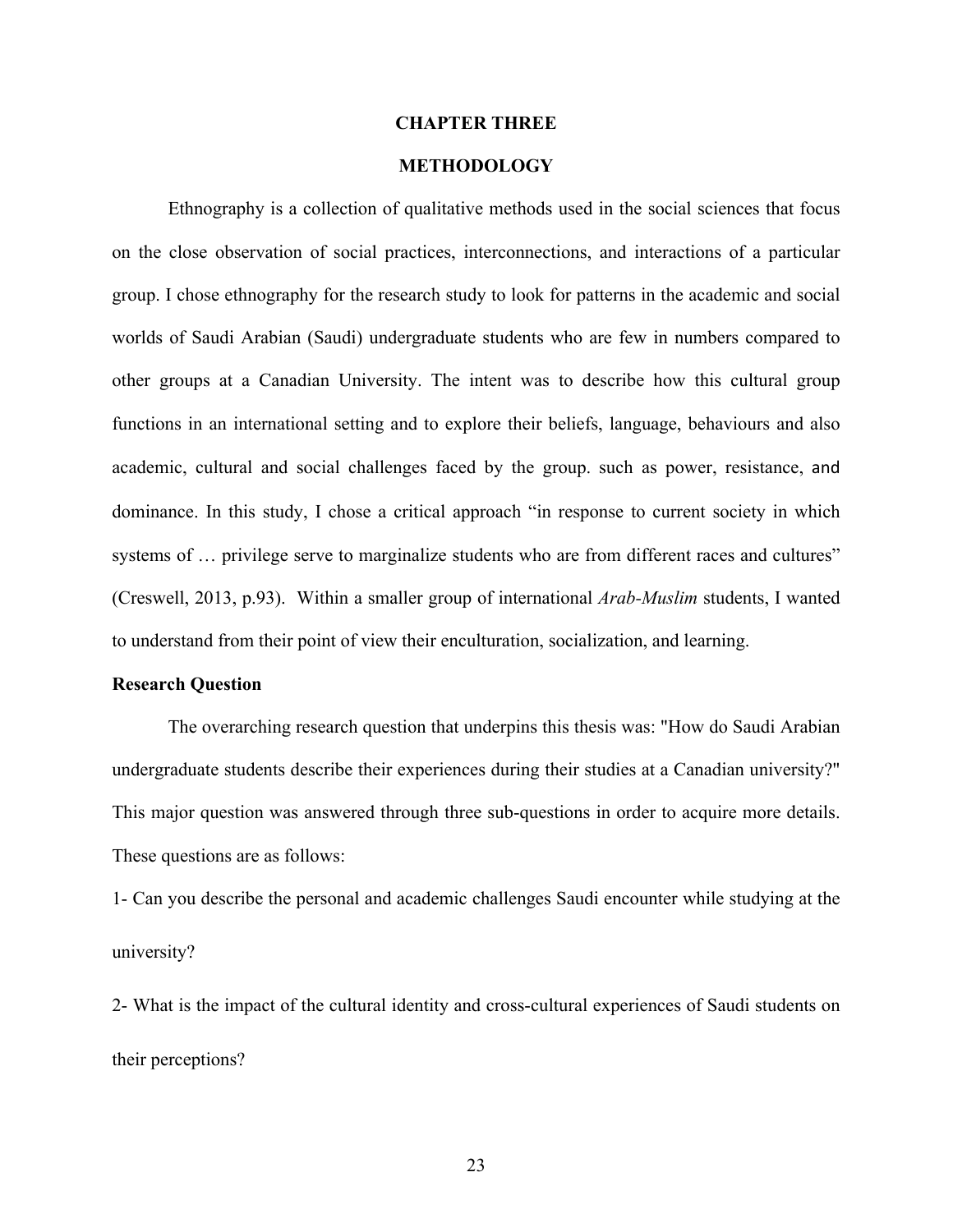3- What strategies do Saudi students use in order to overcome the linguistic, social and cultural issues they encounter, and how do they experience support at the university?

Interviews were structured (with a perceived set of questions) semi-structured or nonstructured to allow participants to respond as a dialogue or conversational interview.

## **Research Design and Data Collection**

The purpose of this ethnographic study was to explore the experience of Saudi Arabian undergraduate students at a Canadian university from their perspectives. In order to gain a deeper understanding of the views, experiences, beliefs and/or motivations of participants, a qualitative research approach was adopted using an ethnographic method, an open-ended interpretive approach which encompasses a broad range of strategies and techniques as in observation and conversational interviews.

- 1. I selected the participants through purposeful sampling so they can fully inform an understanding of the research question. Participants were Saudi Arabian undergraduate students, male or female who were in undergraduate degree programs at the same Canadian University. I chose this method to include the participants, settings, key events, and artifacts. This method is best used to describe the lived human experiences (Angrosino, 2007) of a group or culture (Fetterman, 1998).
- 2. A direct recruitment method, purposeful sampling, was used as the researcher has personal direct contact with some of the potential participants. In addition, a referral method or snowball sampling was used by asking participants to refer other participants who might be interested in participating, thus ensuring a sizable sample for the research.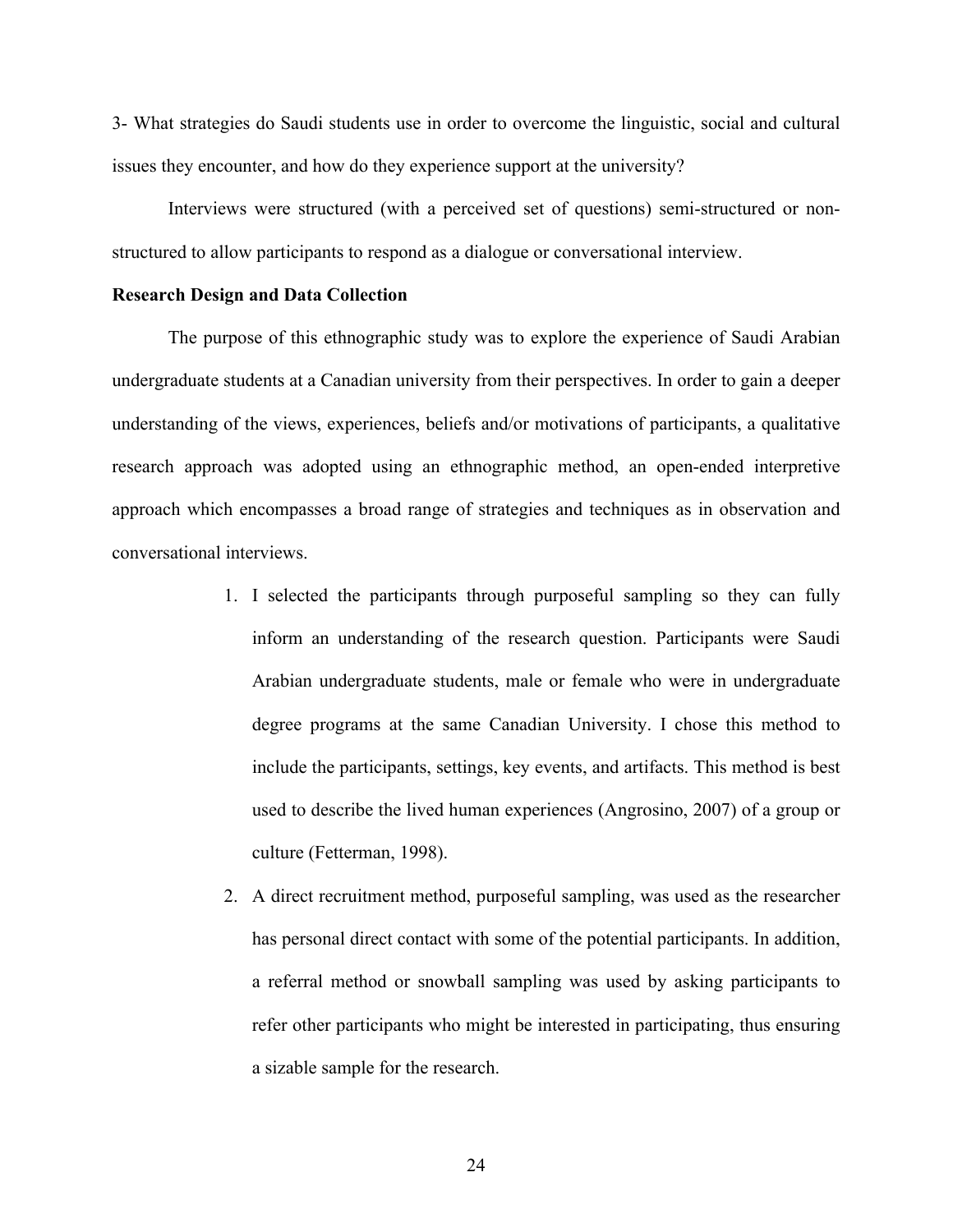- 3. Data was collected through field work with face-to-face semi-structured openended interviews. Interviews were used to "gather descriptive data in the subjects' own words so that the researcher can develop insights on how subjects interpret some piece of the world" (Bogdan & Biklen, 1996; p. 94). The interviews were conducted in Arabic, with hope that participants' comfort in this language will lead to a better understanding of their culture and conditions inferred from the words and actions of the group.
- 4. Descriptive jot notes were sketched on site in the field containing factual data including time and date, the state of the physical setting. Later, the jot notes became the constructed representations of the experiences which were written after the interviews. The notes are detailed descriptive and included reflective information recorded in a researcher's journal about observations within the interview sessions. Further, recalled descriptions of the participants in social and linguistic environments and the researcher's relationship with the participants in the setting were added. While reflective information is the observer's reflections about the observation being conducted, these reflections are ideas, questions, concerns, and links to other studies in the literature.

## **Participants**

The participants of this research were composed of four male Saudi undergraduate students who came to Canada as international students to pursue their post-secondary education in various programs. All participants were full-time international Saudi undergraduate students who have been in Canada for at least one year, and have no previous experience of learning overseas. To recruit participants to understand their perspective of their undergraduate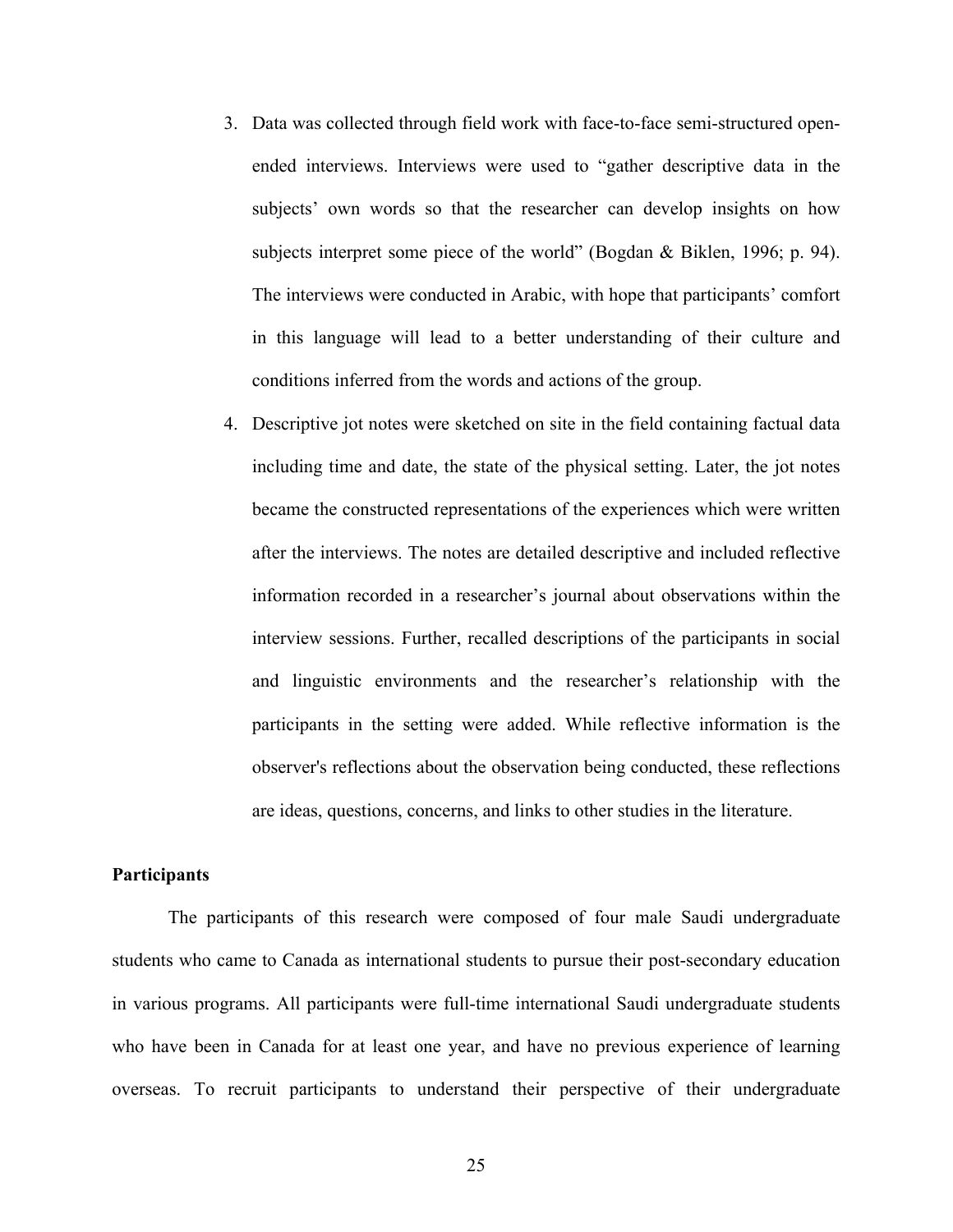experiences, I was immersed in a social setting, The Saudi Student Association (sponsored by the Saudi Association Culture Bureau) where I was able to observe its members in a variety of social gatherings. Often I was able to listen to and engage in conversations of a variety of topics with members in that setting that pertained to their new life in a Canadian University. From this position, I was able to learn about the backgrounds of students and the topics they discussed in this group. In this study I came from an emic point of view where "the researcher relies on the participant views as an insider emic perspective and reports them in verbatim quotes" (Creswell, 2013, p. 92). Therefore, I was able to recruit four Saudi Arabian undergraduate students for this ethnographic study, and understand their responses. I did not interview female students because at the time I was seeking participants and interviewing there was no Saudi Arabian undergraduate female students registered at the university.

## **Procedures**

At first, a short orientation was given to explain the importance of the study, and

inform participants that there was no right or wrong answers. Their answers were audio taperecorded and used only for research purposes. Then, participants had the chance to read and understand the ethical consent protocol, and they were given copies of it. Once they signed the form, we proceeded to the interview questions. The first part of the interview was a demographic inquiry about age, gender, major and length of living and studying abroad. Then the interview advanced to the research questions. In the ethical protocol, the participants were informed in writing that their participation is voluntarily, and that they may refuse to answer a question or withdraw their full participation at any time. As well, they were informed that they can use pseudonyms, and that their personal information was saved in a confidential place at the College of Education with the Graduate Supervisor, Dr. Linda Wason-Ellam for five years. Interviews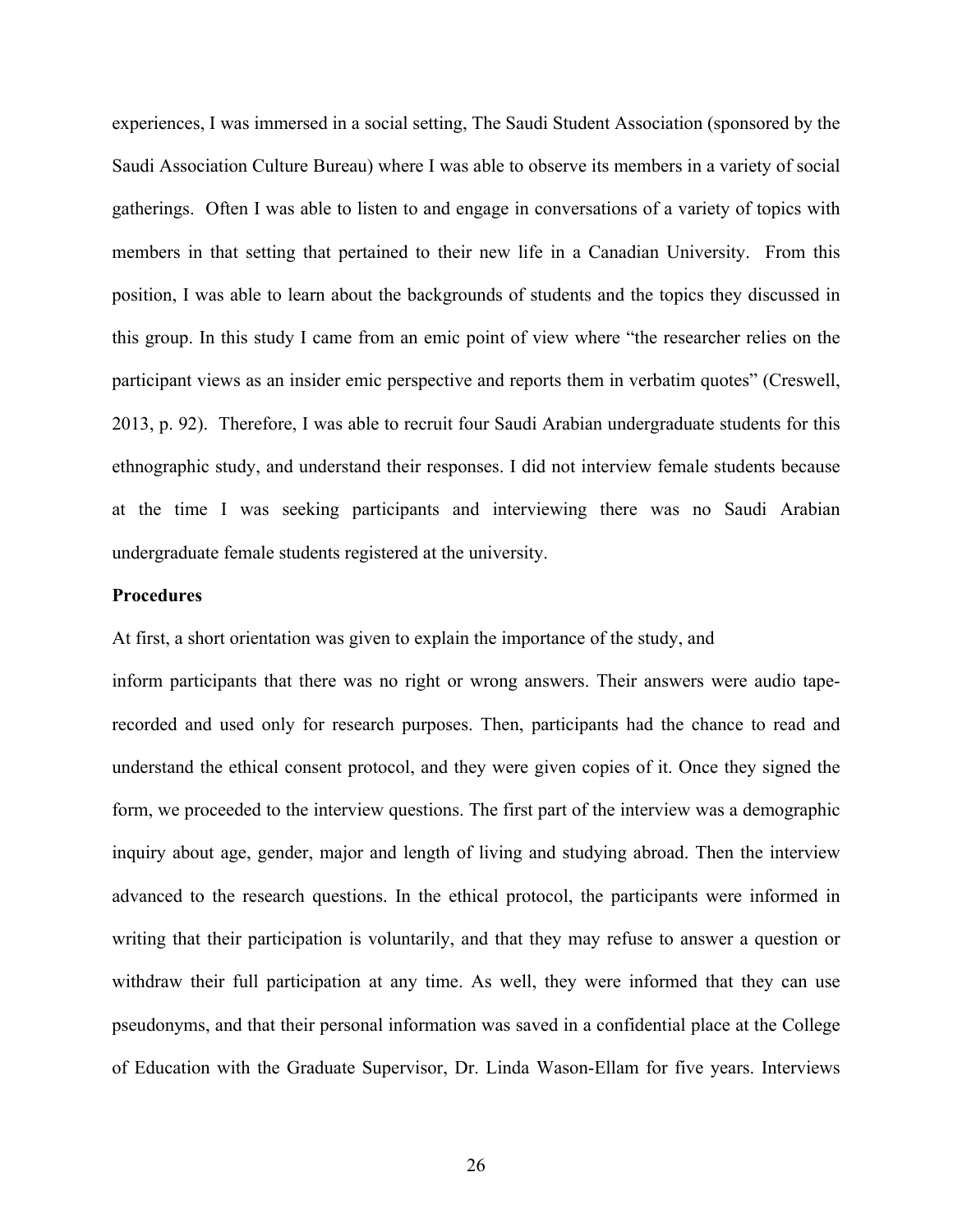were one hour long for every participant, and they took place in different locations. Three interviews were conducted on campus, while one was conducted at a public coffee shop.

# **Data Collection**

With the data collecting, I generated formal and informal questions flowing from the natural courses of conversations that were meant to be more egalitarian in conversational interviewing. According to Bogdan and Bliken (2007, p.104) "Good interviews are those in which subjects are at ease and talk freely about their points of view." Therefore, I used an openended approach that is used by research interviewers to generate rich verbal data through talking about specified topics with participants in an informal and conversational way (Mishler,1986). Often, I leaned in to the participant and asked, "Can you tell me more?" I found this was a responsive strategy that follows conversational leads. Likewise, this encouraged the participant to talk in an area of interest and then I was able to probe and pick up on the issues or topics initiated.

#### **Data Analysis**

After recording all the interviews, they were transcribed from Arabic to English and then analyzed. Based on the collected data, the researcher began the first stage of coding data by aggregating comments on similar themes to generate concepts and categories and tagging them in my binder of transcripts. Subsequently, the researcher examined these notes, and codes from reading and memoing often organized by color coded highlighting and constructing mini-concept maps. I made numerous marginal comments on my field notes and transcripts to track my thinking. I circled words or phrases of my participants and my binder bulged with pages of concept maps. I followed Creswell's idea of a "short list" of tentative codes (p. 184, 2013) matching text segments from the transcripts. After several reads, I began to confirm codes that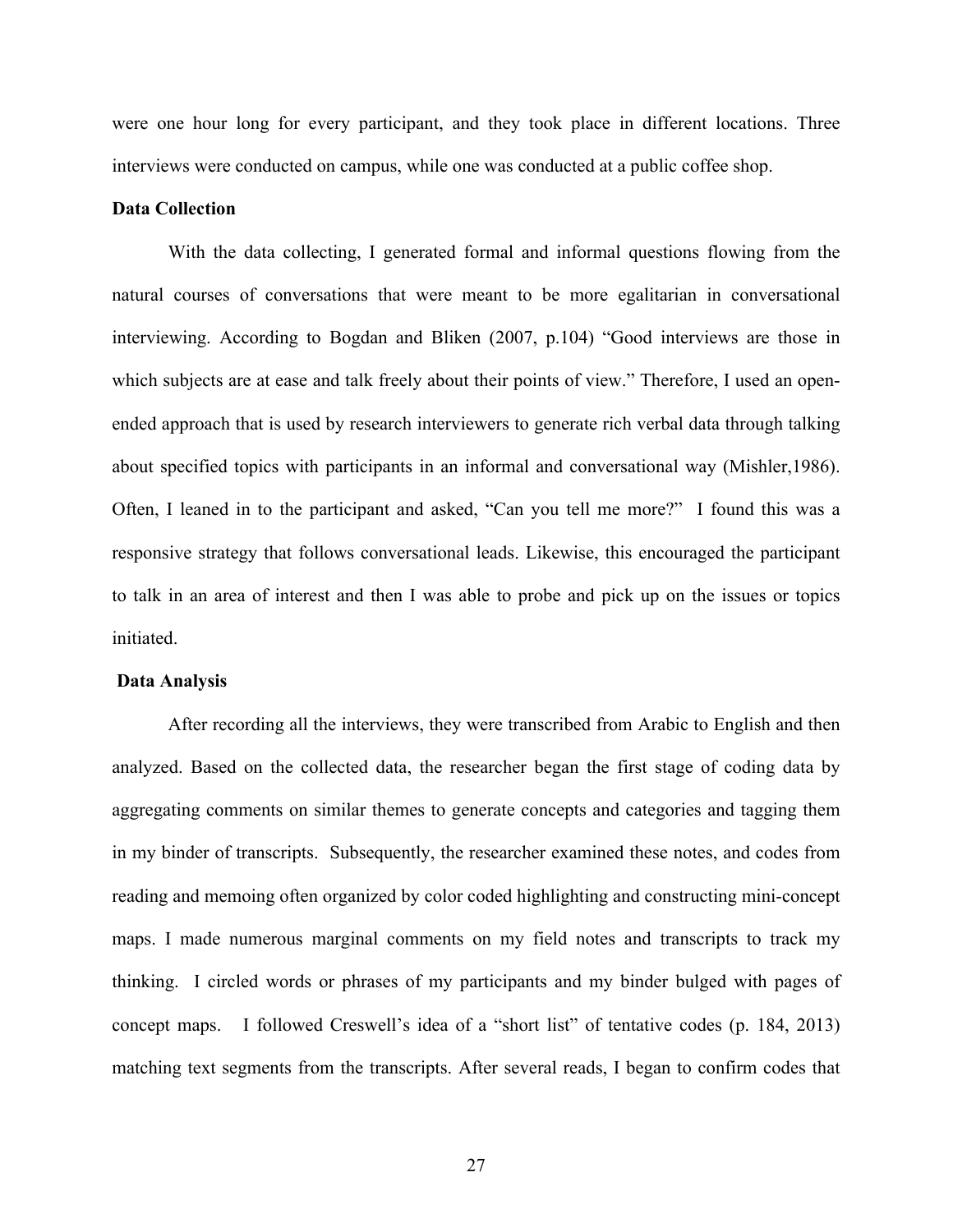are related, and carefully reflected upon the participants' responses. Then final concepts and codes were transferred into a data table to work with words and ideas in categories relating to the analytic framework in the literature.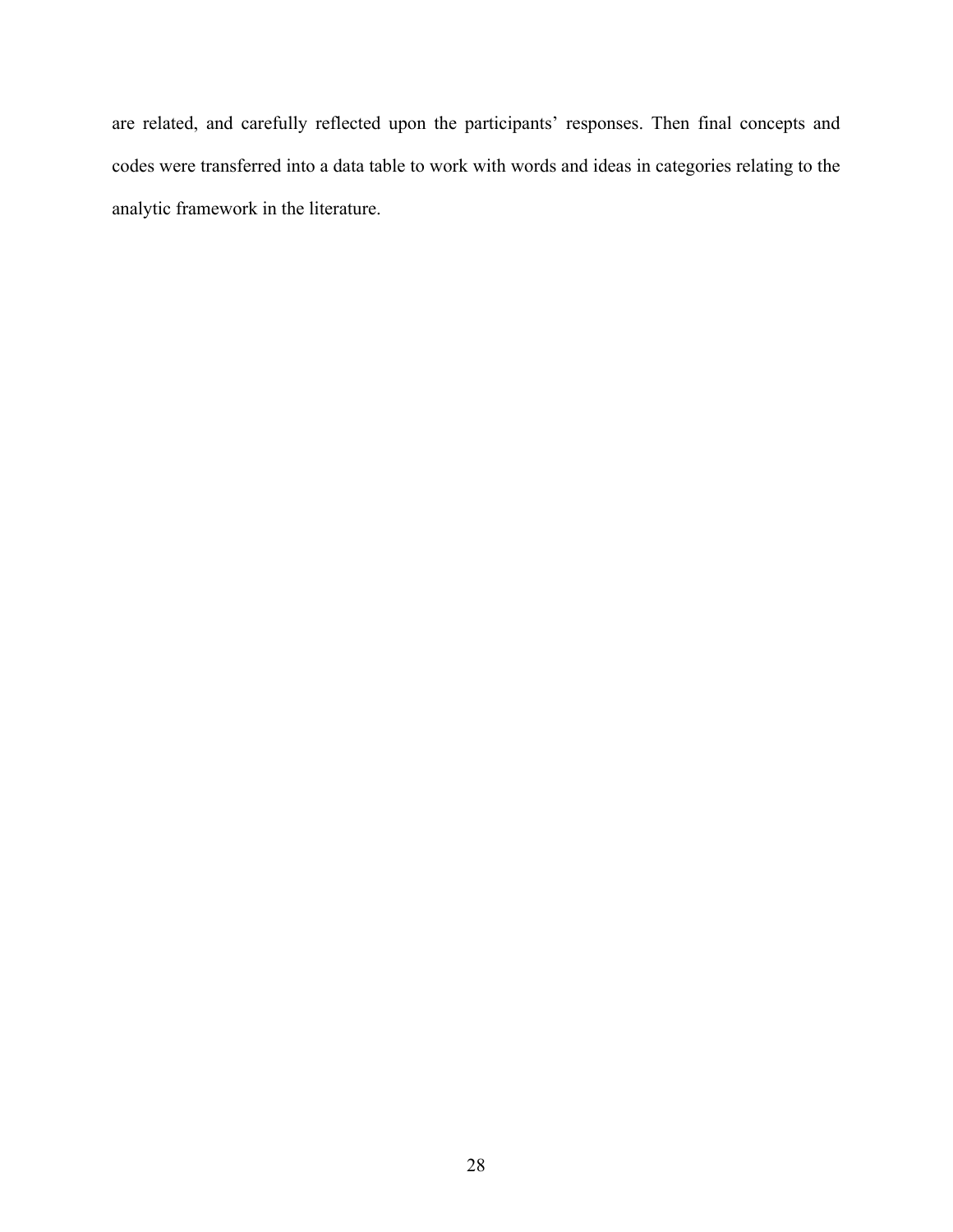#### **CHAPTER FOUR**

# **FINDINGS**

The purpose of this study was to explore, examine, understand, and describe the lived experiences of Saudi Arabian undergraduate students at a Canadian university from their perspectives. In order to gain a deeper understanding of the views, experiences, beliefs and/or motivations of participants, a qualitative research approach was adopted using an ethnographic method, an open-ended interpretive approach which encompasses a broad range of strategies and techniques were used in this research. More specifically, data was collected through face-to-face semi-structured or unstructured open-ended interviews that resembled dialogues or conversational interviews (Mishler, 1986). I selected flexible, conversational interviewing methods to relax respondents, encourage open conversations, improve the depth of the response, address respondent concerns, and hoping to obtain high quality data. Interviews were chosen for a number of reasons. They permitted the researcher to focus on selected topics and to engage directly with the subjects at the centre of this study. In addition, the questions posed elicited descriptive data in the participants' own words, and allowed the researcher to develop insights on how participants interpret their perceptions about the research topic. The interviews were conducted in Arabic, with the assumption that making the participants comfortable by dialoguing in their first language would lead to their greater ability to share their experiences, thus generating more and better results. To protect participants' confidentiality, pseudonyms were assigned to each participant.

The present chapter is divided as follows. The First section addresses participants' personal experiences of living and studying in Canada. The second section focuses on the impact of cultural identity and cross-culture on participants' experiences during their stay in Canada.

29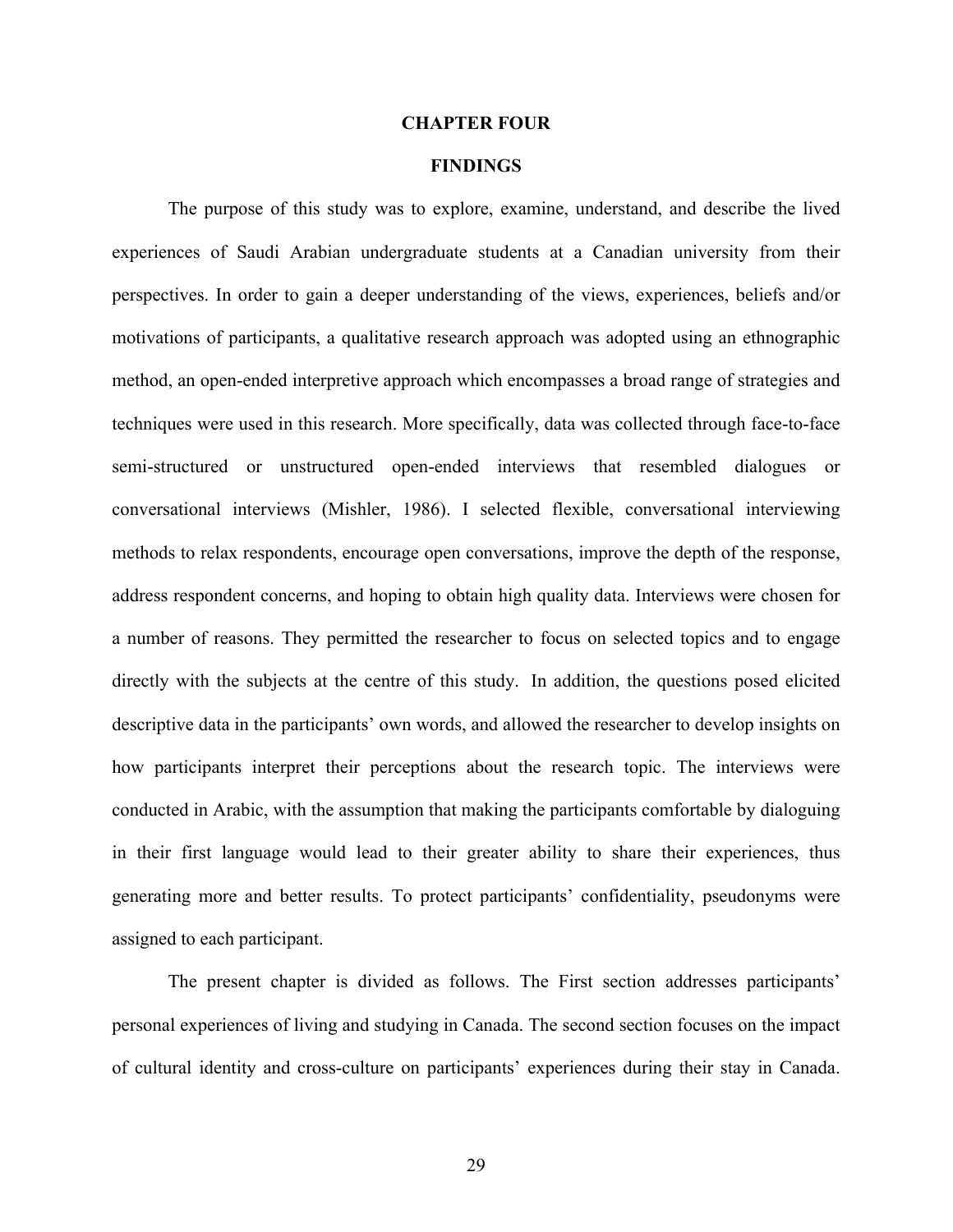The third section addresses participants' academic experiences in Canada. The fourth section concentrates on strategies for overcoming academic challenges.

# **Personal Experiences of Living in Canada**

# **Missing life back home**

All of the participants involved in this study reported that they miss their life activities and their culture back home in Saudi Arabia. They indicated that they experienced homesickness, and felt isolated. This feeling was so intense for P3, for instance, that it affected his mood, making him depressed particularly during his first year. As he explains in this passage, the severity of this situation made him consider returning to his home country:

It was very rough to the extent where I almost decided to go back to Saudi after the first couple of weeks. I seriously considered returning back. Some challenges I encountered were the food, and the entertainment alternatives. As for the food alternatives, I was not sure what to eat or where to go so I depended on lots of fast food… I felt depressed. I wanted to go home and see my family, and I was talking to them every day. The difficulty was getting out of this situation. I hated everything around me and just wanted to go home. The only thing that could have made me happy was to go see my family back home.

In this mood, even simple details about life in Canada came to affect P3. He mentions, for

example, "I was not used to the fact that malls and restaurants close early here. Back home they

close sometime around midnight while here most of the city is closed and off by 8-9 the latest."

Similarly, it was the daily and mundane living that struck P2, who felt isolated in part because

the activities and food in Canada were so different than what he was used to back home.

Even when I am with fellow Saudis, I feel that we all together don't belong, or more like feel that we are isolated from society itself. The main reason why I feel isolated is particularly because the activities that I participated in, when I was back home, were very different than the ones here… food choices provided in the university are limited compared to the diversity of the university community. This led me to go to restaurants that are more globally known such as DQ and McDonalds.

This association of food with home was also reflected in P1's account of his early experiences in

Canada, as he retells here: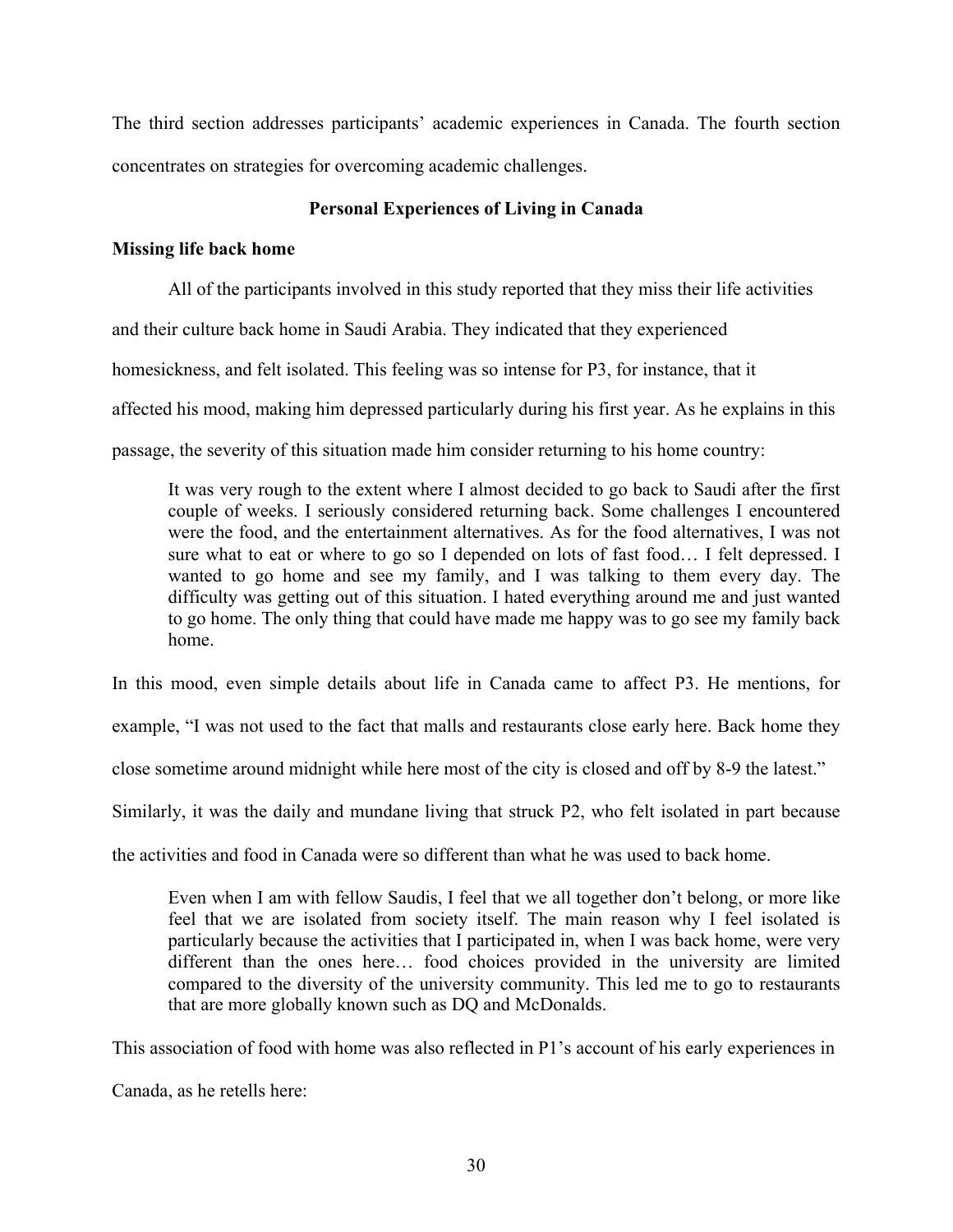It takes time to get used to the culture differences here… When I first got here I started off just wanting to eat our cultural foods. However, over time I was forced to explore different varieties. And looking back to where I was on this topic when I first started till now, I feel that my food choices have changed.

### **Impact of Cultural Identity and Cross-Culture**

All the participants noticed that their culture mediated their experience of adjusting to life in Canada. Within this theme, the most salient data belonged to these three categories: 1. the cultural and religious differences; 2. gender roles; and 3. experiencing prejudice and stereotypes.

## **Cultural and religious differences**

Besides the language barrier, a struggle shared by participants that will be detailed in the academic experiences section, all participants stated that they sometimes find themselves unable to participate in some gatherings and activities due to cultural and religious boundaries. All participants expressed that they face challenges while attempting to negotiate their religious and cultural values with the host culture. While they appreciate and want to hold on to their values, they also found them to be in conflict with their desire to engage more in their new lives and make new friendships. Due to the differences between their own values and those of the host culture and the cultures of other international students, Saudi students are challenged to keep balance between their values and those of the host culture. The challenge they face revolve mainly around meeting friends in places such as bars and night clubs where alcoholic drinks are served, while their Islamic religion prohibits alcohol.

P3 spoke of his internal struggle in deciding whether he should accept or refuse to meet in such places. On one hand, he does not want his refusal to join his friends to be stereotyped or seen as close-minded. On the other hand, he feels out of place and uncomfortable when he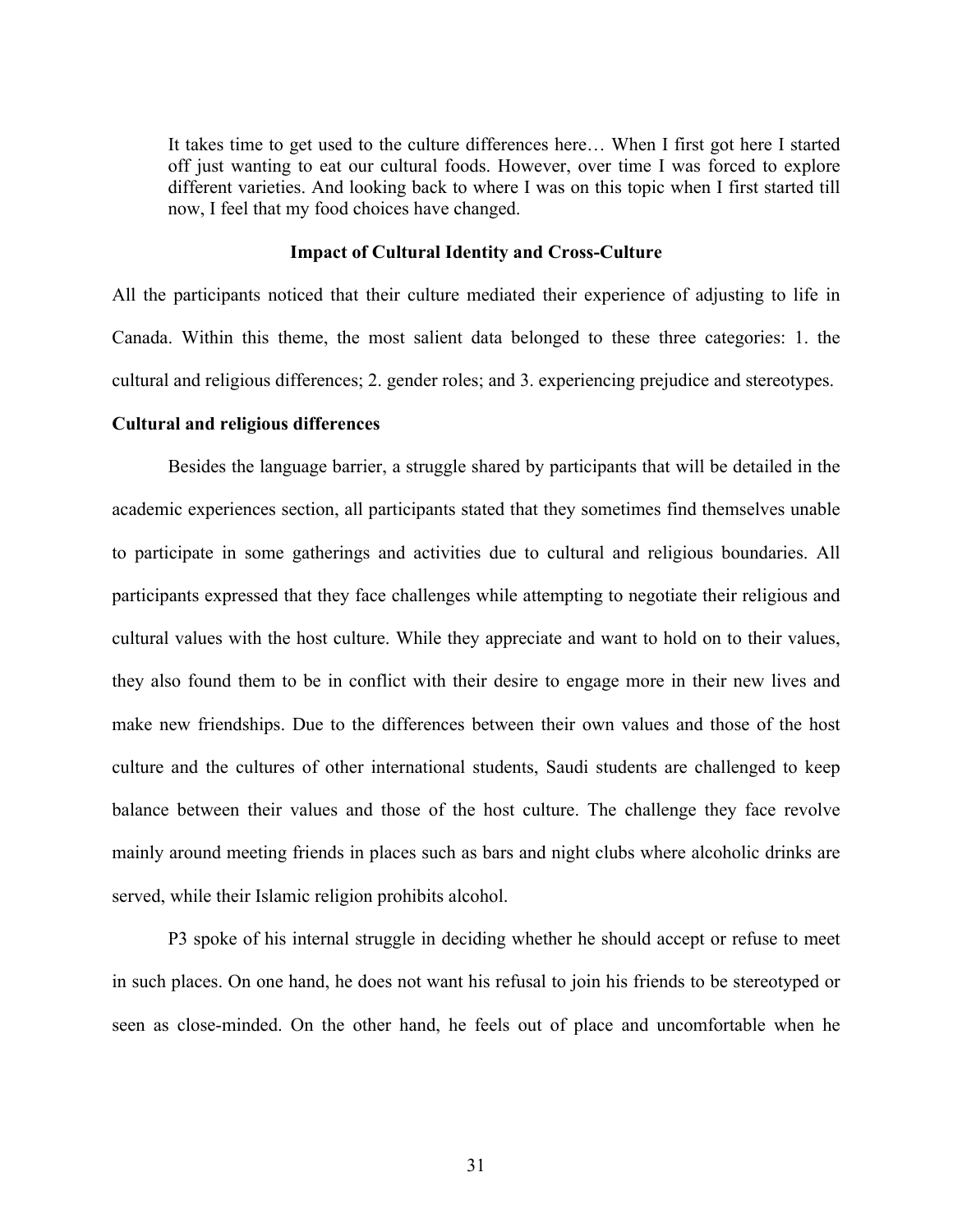decides to join them. He captured much of the sentiments expressed by all of the participants

regarding this issue when he indicated:

The differences I faced mostly were revolving around the activities. Here lots of the fun and activities students participate in involve alcohol in some sort of way. We have a different approach to gatherings and activities. Many ask me if I want to hang out and get a drink after school and so that was somewhat of a shock to me. As you know we do not have that stuff in our culture. And even when I decided to join so that I was not left out, I felt very out of place and uncomfortable. The atmosphere is different.

P1 stated his experience as follows:

There is always some sort of barrier, some sort of constraint that makes me hesitant to encounter locals. Usually these are cultural and religious barriers. For example, maybe the local students would do what they see as normal or is the norm which doesn't suit my religion or culture, such as simply meeting up at a bar for a drink. Since as a Muslim, I do not affiliate myself with any activities containing alcohol, I find it very difficult to easily mingle with locals. It creates this barrier for me. I can't change the fact their culture is different than mine, and so I always keep it in mind while I interact with the locals.

P2 reported that his encounters with friends are mainly restricted to the university campus, and

revolve around academic matters.

Most of my friendships are strictly on the premises of academics due to major cultural differences. As I mentioned earlier I don't drink and many of my university friends do. Therefore, this makes the encounters awkward especially when in a party setting. Also, when off campus, the topics and interests that local students have are fairly different than mine.

P4 mentioned that he is always happy to meet his friends whenever the gathering place is right

for him.

I have few local friends. Whenever we would hang out and the point of gathering was a bar, I didn't participate much since it is both a cultural and religious concern to me. But when we chose to meet at a café or restaurant, I would gladly meet up with them.

# **Gender roles**

Another theme that emerged from the data in this section is the significance of gender roles.

Specifically, three participants shared that the intermingling between men and women in Canada

is a new experience for them, as in their culture both genders do not interact constantly with the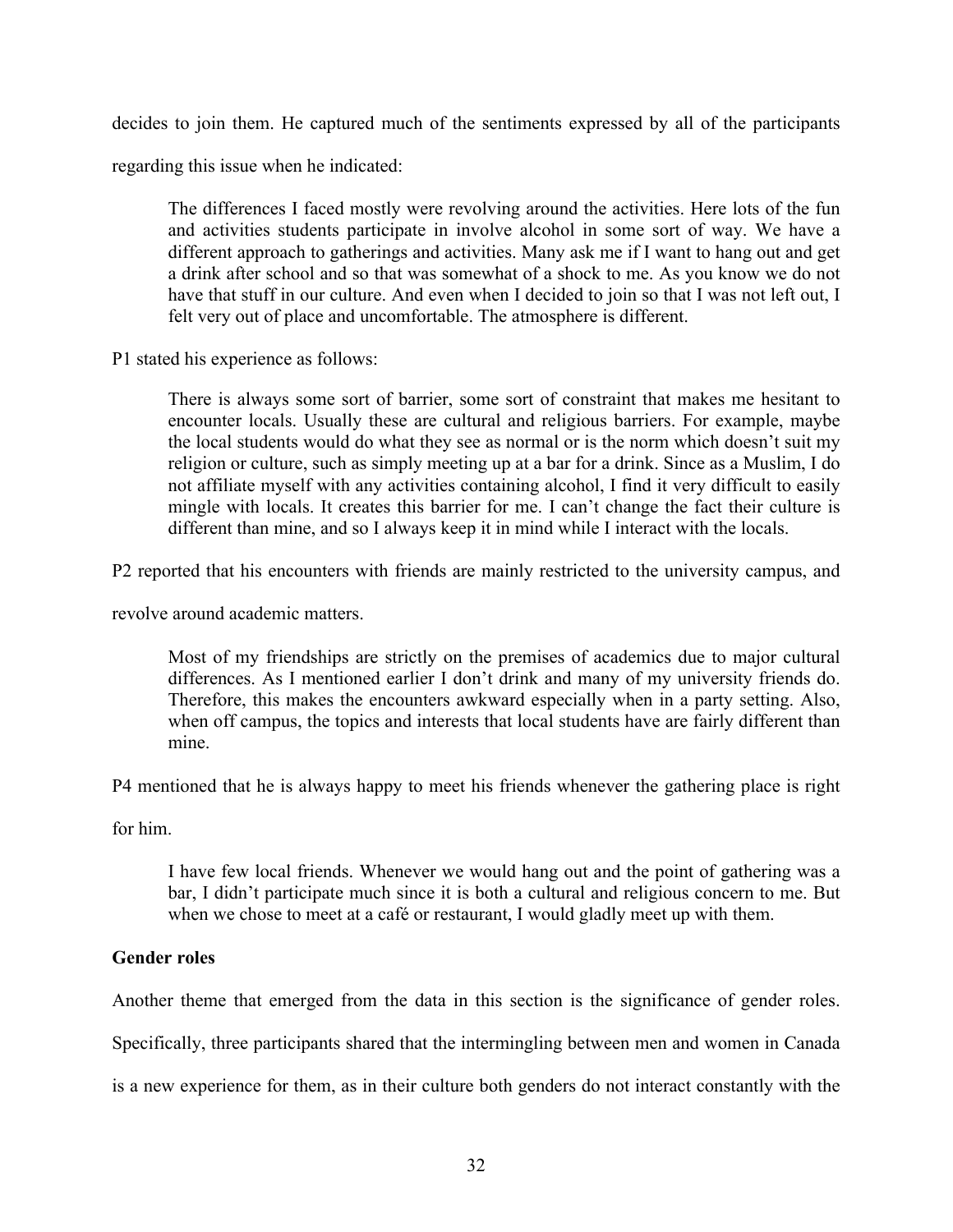opposite sex unless he or she is a family member. In this passage, P3 speaks to this new experience and the challenge it presented for him at first.

When talking about the different gender roles here, I found them to be something new. I am not used to the constant interaction between the two genders. For example, in group discussions it was uncomfortable when females would be in my group. I would be hesitant to address them. Also the way certain girls dress was something I found to be very different. Now I think I have gotten used to it.

While this situation was common for the participants within the university, P2 explained that he

does not mingle with female students outside of his academic circle.

As for the gender role, it is different here. Back home males and females are always separate. For myself, I don't engage in any activities with women off campus and outside of academic needs. I'm not against women, because they also don't mingle with men outside of their families in our culture. It is just a religious concern.

P4 also employed this strategy to mediate this culture difference, as he describes here:

Gender role was a new experience as we don't interact with the opposite sex outside of our families back home. I am used to it now. It is normal here in Canada, and I respect the culture. However, I usually mingle with women within the academic setting and keep my interactions formal and respectful.

# **Experiencing prejudice and stereotypes**

All participants reported that, so far in their time in Canada, they have not experienced a direct

attack or discrimination. However, they all reported that they have been in different situations

where they faced prejudice and stereotypes. P1 explained that one of the reasons that he finds it

difficult to develop new friendships is the shift in people's interactions with him once they find

out that he is Saudi Arabian.

It was most evident when making new friends. I noticed that when the locals would find out that I am of Saudi origin, they either began to avoid me or they would be interested in asking me many questions about my culture, but then maintain a formal and professional relationship with me. Rarely, I would have made a new friendship. It was very easy for people to stereotype me. People would be surprised to find out that I am Saudi, because I do not follow or show the stereotypes that many claim about Saudis.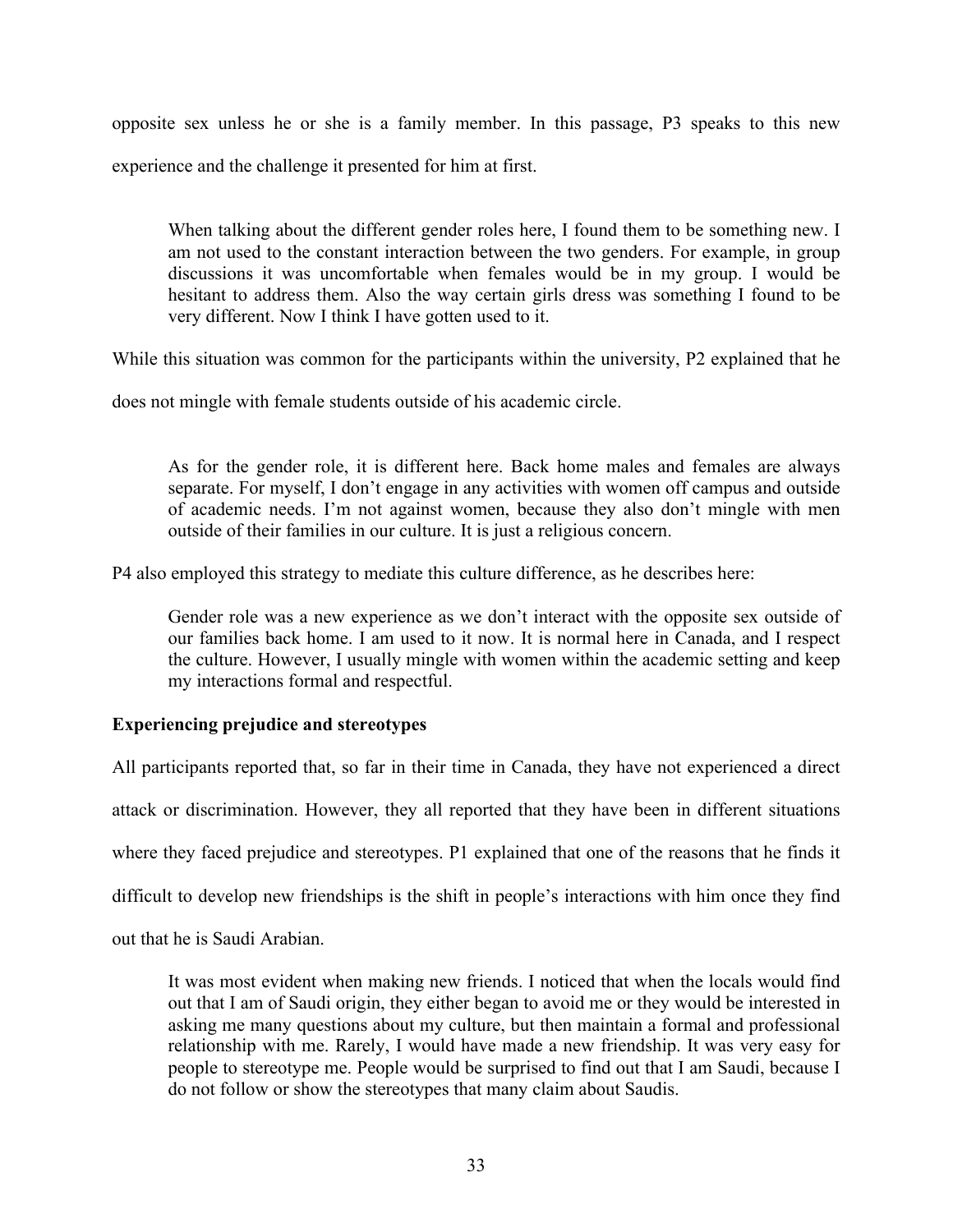On this subject, P1 had a story to share that illustrated how many people have false notions about

Saudi Arabian people.

A student once asked me if I own a gun back home, and she was serious. I was shocked honestly. When I heard this, I didn't know how to react. I told her that I really haven't owned a gun at all. She kept pushing the stereotype on me that we all carry weapons back home and that we are somewhat nomadic. I simply responded and told her that no, we don't carry guns like that, the majority of us don't own guns. She confirmed by asking if we look like the extremists on the news. And I added that those individuals frighten me as much as they frighten any other person.

For P3, discrimination meant being treated differently than other in some situations. He also

added that he has witnessed some cases where people were talking badly about his culture. He

described his experience as follows:

Even though I haven't faced direct discrimination, I have felt that some people treat me a bit different than others. For example, my landlord treats me differently than other tenants. Some people also talk about how my culture is evil in front of me and they do not know that I am from that culture. It causes some discomfort to be looked upon as a lesser individual.

P4 expressed that many people have an unauthentic image about Saudi Arabia and its people,

and he always finds himself in a position where he needs to explain the reality to them.

I realized that many local people have an interpretation about Saudi Arabian citizens as rich nomads. So I had many instances where I found myself explaining that these things are stereotypes and would explain our living situations, primarily discussing our culture.

P2 also confirmed that he has not faced a direct discrimination, but he has witnessed some verbal

abuse toward his culture or religion. P2 shared the following story:

No one has verbally or physically attacked me or harassed me. However, there was once this poster talking about the issues or the topic of Islamophobia. Someone was going to give a speech about the topic. Well, on the poster itself, someone had written some words that disrespected the religion of Islam. That got under my skin honestly. A speaker is coming to talk about an important topic and this individual decided to write such graffiti directed at a whole religion. These types of actions create a negative atmosphere on campus and make things uncomfortable for me.

Two participants mentioned that the distorted image of Saudi Arabian people and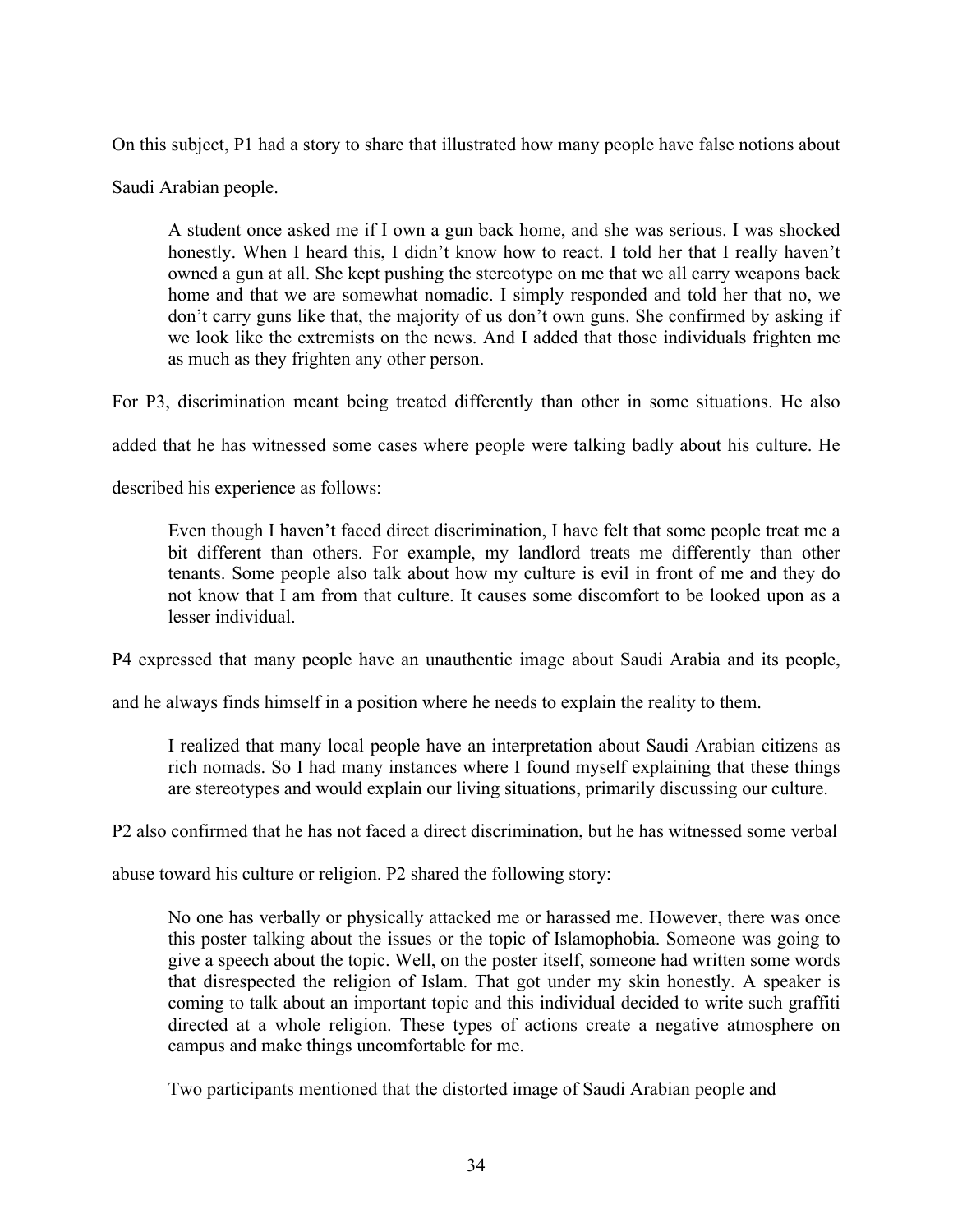Muslims in general spread through media has influenced their reputation and made them an easy

target for racism. P1 shares his experience in this passage:

I have felt that many assume that I am close minded or some sort of an extremist, by simply stereotyping me to those groups shown in the media. I do recall actually once that I was verbally abused by locals after a certain global issue that took place, I cannot recall exactly which honestly, but it was fairly recent. I was cussed at and verbally abused by a drive by. They simply saw me in the street and stereotyped me right on the spot. I didn't do anything about it and carried on walking without hesitation. I witness many discussions also on social media where people attack the religion and culture with live threats. It's scary, honestly, what people threaten and say on social media.

Similarly, P3 shared his thoughts on the impact of social media in fueling racism:

I haven't faced a personal attack where someone attacks me by calling me a terrorist or extremist. But due to the media, there is a negative impact of what is happening overall. None of what the media says is right. And they keep adding more pressure on Muslims… Sadly, the negative information that the media portrays about Muslims plays a role. I think it truly affects the minds of the general public giving them a bad idea about us.

# **Academic Experiences of Studying in Canada**

# **Language barrier**

The first theme that emerged from the data dealing with the academic experiences of the participants was the language barrier, which seems to be the biggest challenge they experienced during their studies in Canada. All of the participants reported that they have faced and are still facing challenges in regard to English proficiency at both personal and academic levels. P2 illustrated how hard it is to learn a new language, and he explained the challenges he faced during the first phase of learning English because of the difference between Arabic and English:

As for the difference between Arabic and English, I faced challenges processing the fact that I need to start on the left side of the page rather the right. It was most evident when I took the placement test in ESL. The placement test was a short picture story, and I started to interpret the pictures from right to left. This meant that I completely misunderstood the story. Now, I admit that it was a tough mental barrier to process the difference and get used to it since I have been writing from right to left my whole life and now I need to write and process the language from left to right.

For P4, learning the English language was the biggest challenge he faced.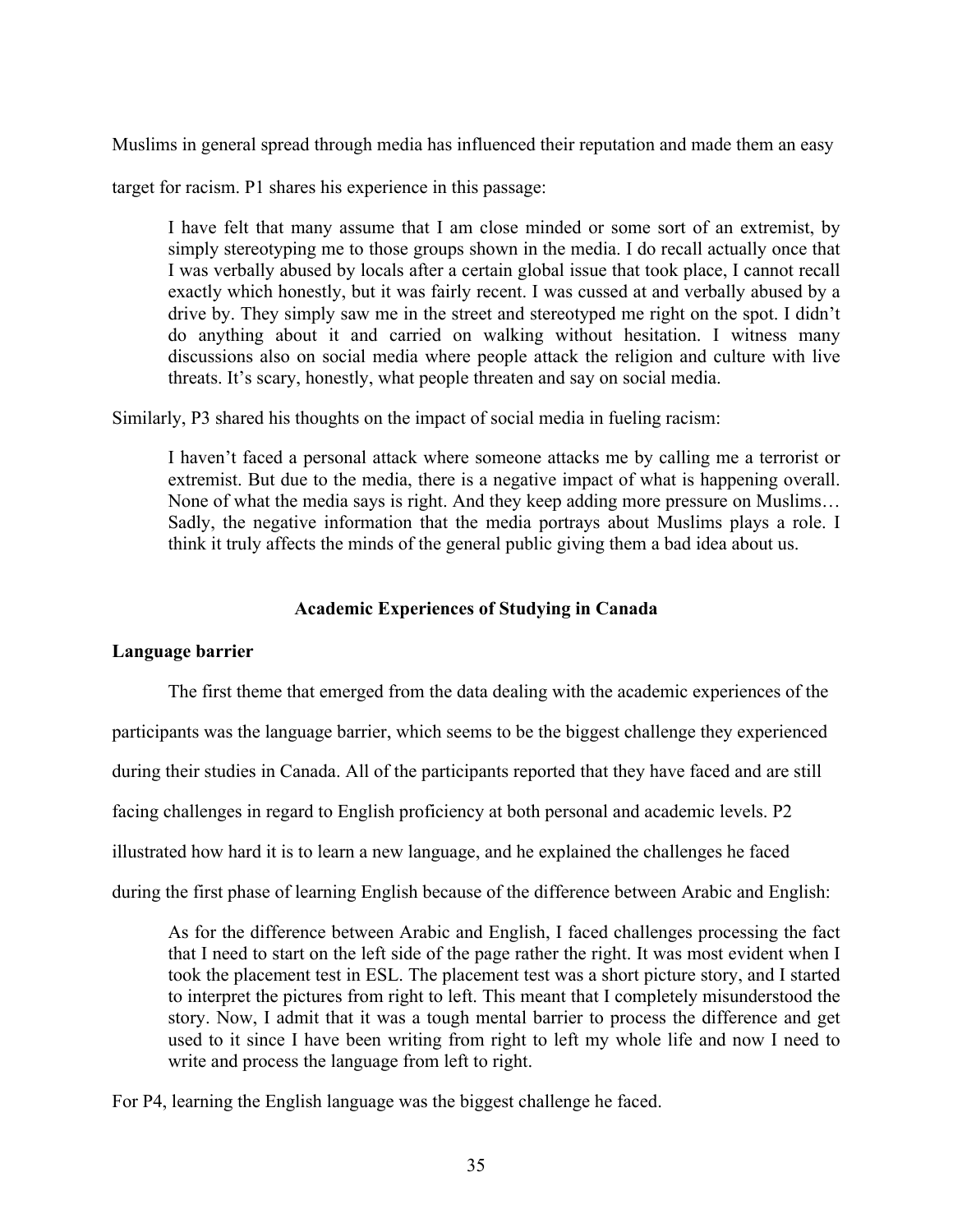The biggest challenge was that, before coming here, I thought that I knew how to speak English but when I came here I found out that I was at a novice level and had to accept the fact that I had to start from scratch.

All of the participants indicated that they faced and are still facing communication challenges

when they interact with locals. P4 mentioned two points that make the situation hard when

interacting with local people: "the extensive use of slang" and "the speed at which the people

spoke." He explained how he always interrupted people to ask them repeat what they have

said so he could understand.

I used to always repeatedly say "sorry can you repeat?" or "pardon me", and explain to people that I did not understand because I am still studying English".

In P2's case, he found it challenging to keep up with conversations when he talked to local

people, as he explains here:

When I would speak with the locals, I would start off understanding. However, once the discussion got deep I began to understand less and less solely due to the use of slang terms and the speed at which they would talk… So I reached a point where I would pretend that I understood when in fact I only picked up one or two words from what they said.

P3 described how, he too, struggled to understand local terms and sayings.

I still face linguistic difficulties with phrases and metaphors used here. I have a difficult time understanding the local language when it comes to slang. I have been here for six years or so and I still find it hard to comprehend some things.

P1 expressed how hard it is to understand some phrases, even though he is familiar with each

word on its own.

I have also faced certain situations, like when I encountered a local at the subway and he was trying to start a conversation with me and said "so what you up to?". In this instance I knew what the words meant when separated, but had no clue what he meant when he mumbled them together. I found myself in an embarrassing situation not knowing what to say or reply, and informed him that I was fresh to English and am here as an international student.

As the goal of academic English language institutions is to prepare students for academic

purposes, all participants indicated that they speak in a different way with locals versus other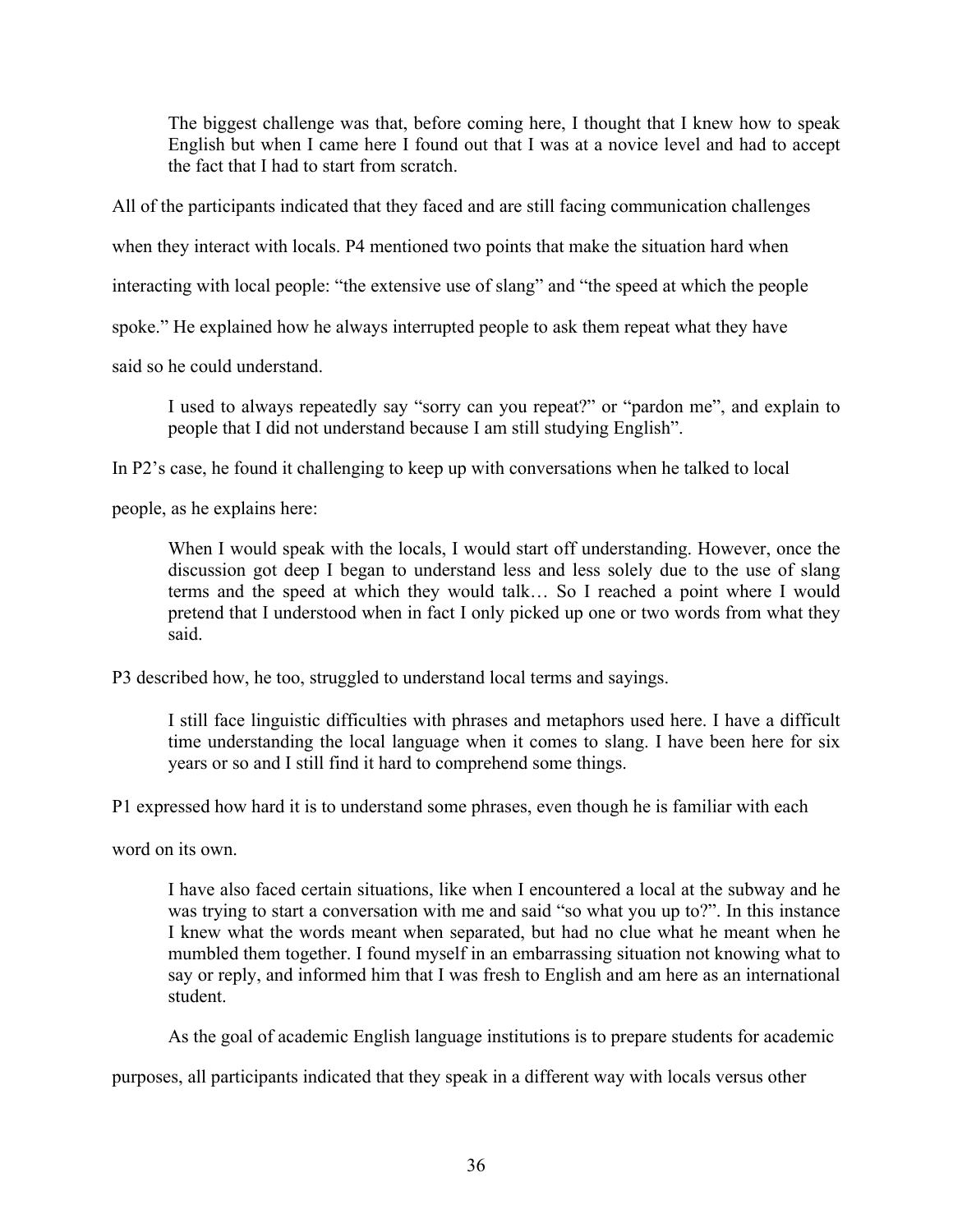domestic students on campus since terms used in academic and other formal environments differ from slang. They find it difficult to change the way they speak in classes and out of classes as they depend mainly on the language they learned at their language centres. P1 presented his experience as follows:

I realized that I needed to learn the difference between the academic language and the language of the locals. As I find it difficult to distinguish the difference between them at times till today, even though it seems easier to pick up the general context. Also I face a challenge in using the academic language when speaking with the locals because I find that even though these words or phrases are technically used correctly, they are not used in this manner when speaking in slang…At the ESL level we were taught the academic level rather than the local slang. Therefore, when we were to mingle I found it difficult, since the academic language I was learning was not always relevant when encountering the locals. During certain instance I found that some terms I would use were completely misused, even though academically they are correct.

P1 provided an example of how some terms are restricted to formal settings and are not common

in daily life conversation.

An example would be the word tolerance. In the academic atmosphere they use the word tolerance to outline limits or boundaries. However, in the local language they use "I don't agree" or "I don't accept this matter" rather than say "I would not tolerate it".

P3 also brought up that "the biggest difficulty was being able to comprehend the local language

while learning academic English. It was difficult to keep the two from mixing."

All participants reported that their limited proficiencies and communication skills affect

their daily activities on campus including their engagement in classroom discussions,

presentations, and conversations with classmates and professors. They all expressed how these

limited communication skills make them feel inadequate comparing themselves to local

students. P1 expands

on struggling with this language barrier in this passage:

In general, the language itself seems to be the biggest challenge even when I have the knowledge and understanding. Because, when I have the correct terminology I can confidently speak knowing that I can deliver the right idea. While, if my communication and English skills were of a high level yet I lacked the knowledge, or am not prepared for class, to a certain extent I would beat around the bush and try to make some sense of the content which makes it easier to participate…I have noticed that even though in the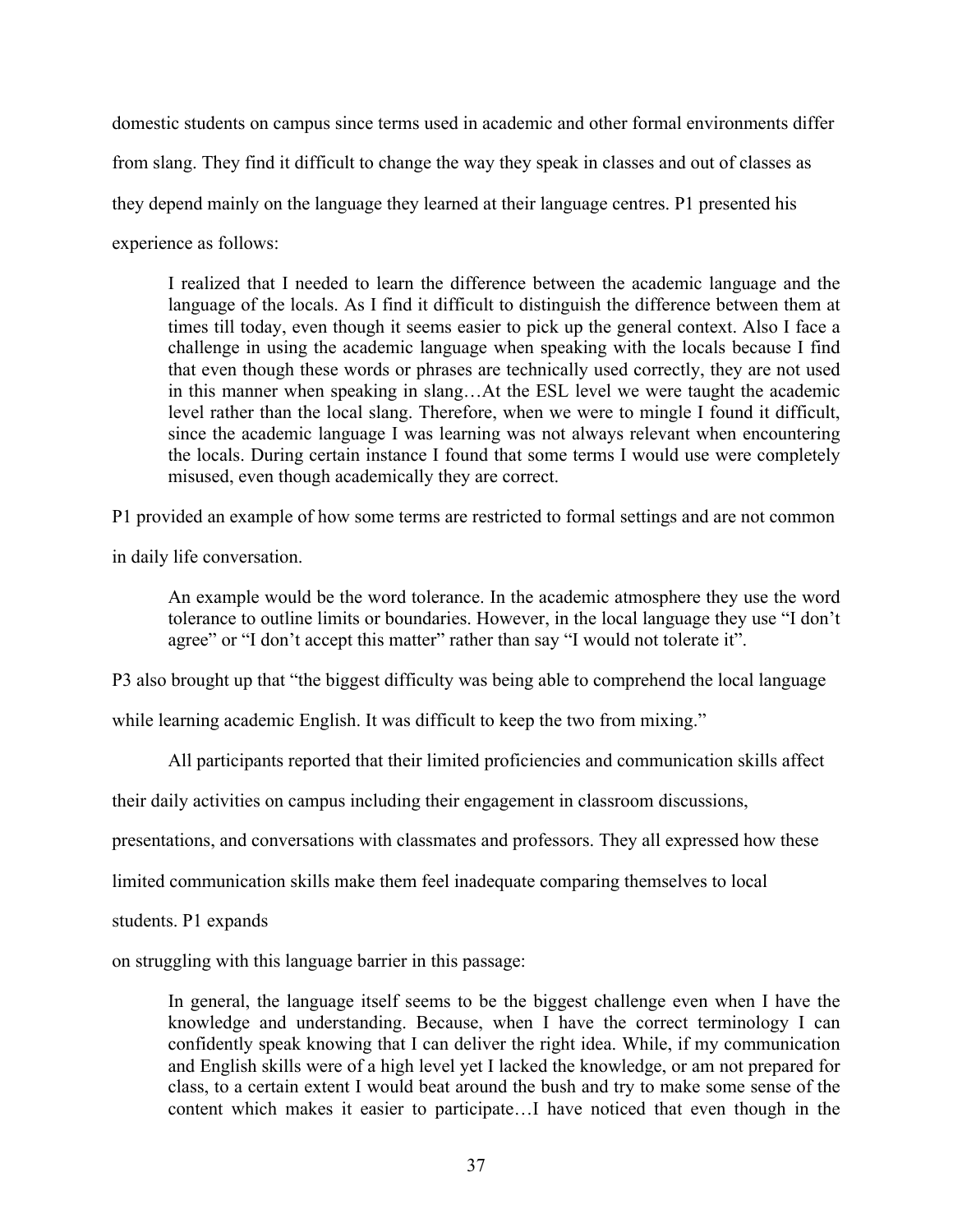formal setting I can get by, it still remains a challenge at times to communicate with the locals since they do not rely on the academic language as much as they rely on slang. Furthermore, synonyms play a role in making communication difficult since words are used interchangeably. However, in some circumstances when synonyms are used they can obscure the overall context. Due to these communication difficulties, it tends to create barriers which make me hesitant to interact in group discussions and encounter locals.

P2 also faces this hesitance to engage in group discussions due to his limited language and

communication skills, and this make him feel inferior to local students. He indicated:

In classes where there is lots of participation, discussion, or group work, I always tend to accompany anyone other than local students and to avoid them at any cost. This is because I feel inferior to the local students because my communication skills are weaker. Hence I feel that I will waste the group member's time. I just feel that I need to always elaborate on every point I make and always think thoroughly about what I want to say because I feel that I can't get my point across as easily as local students.

P3 shares this experience with classrooms discussions, which he reflects on in the following

passage.

In all honesty, I hate the classroom discussions… in discussions someone is standing in front of you and it's somewhat of a confrontation where I try to avoid eye contact at times to avoid interacting in the discussion. A difficulty I find is understanding English on the fly; it's just a big linguistic barrier for me. Many phrases and terms are always hard to understand. When I am in a group with locals and I cannot avoid that situation, I am straight forward and honest with them. I will tell them directly that I don't understand and ask them to repeat and to explain. I always find myself apologizing for my weaker level of language and asking to have the question rephrased a lot.

P4 compared his experience in classroom activities when he was first learning the language with

his experience now, taking notice of how it was much easier to participate when he was

surrounded by other learners rather than classmates who have English as their first language.

In the ESL I didn't see it as an issue because all of us in the class were speaking at the same level honestly, so I didn't feel scared or ashamed. However, when I was at the university level and started talking more frequently with the locals I would get scared to talk a lot because I didn't want to make many mistakes. Especially when talking to people who spoke English as a first language, I didn't want to be laughed at and therefore made sure that I was very concise and to the point when speaking with the locals. This was majorly my biggest issue.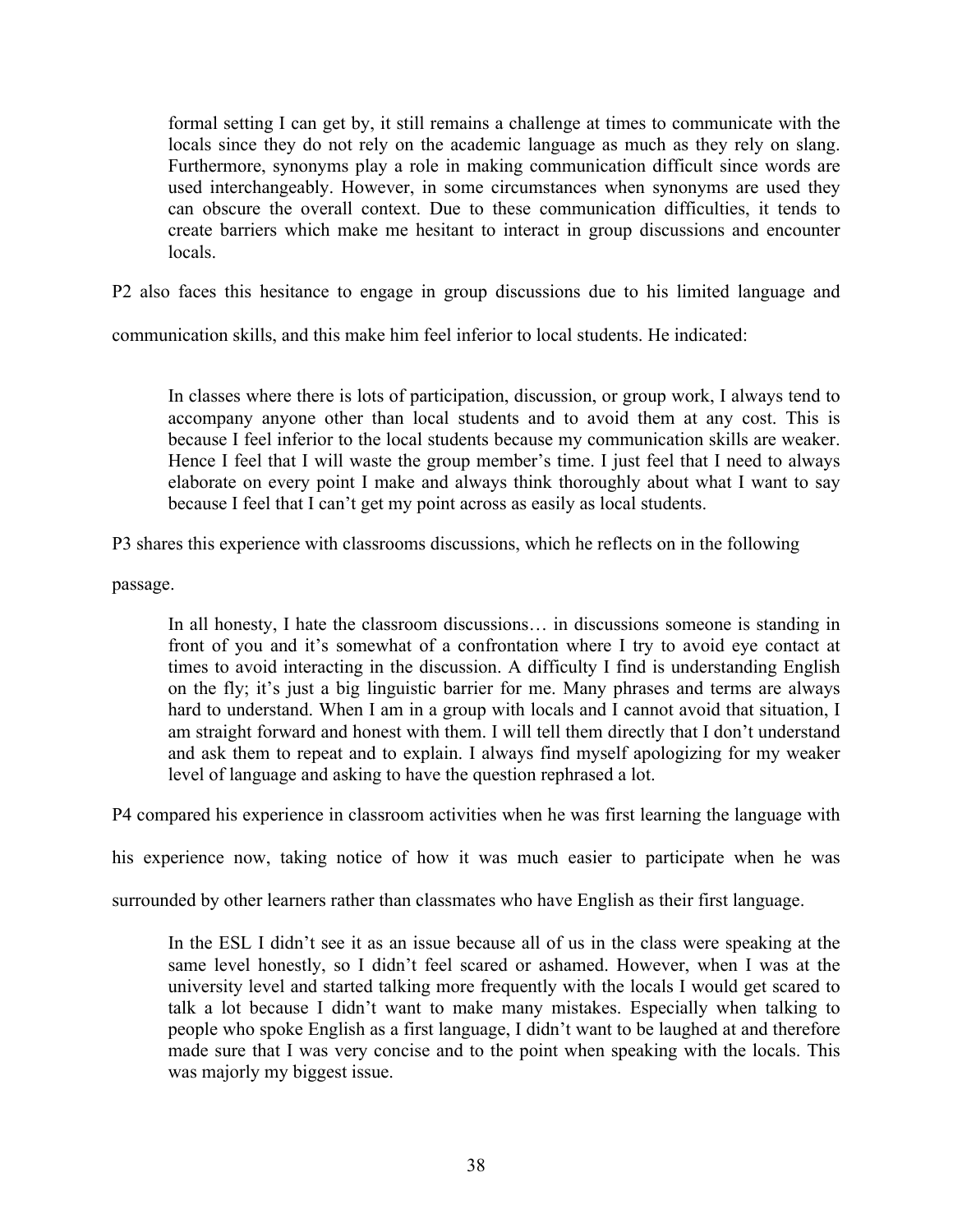Another challenge reported by participants revolved around how their limited proficiencies and communication skills prevent them from mingling with local students and engaging in after school encounters and activities. All participants mentioned that it is not easy to mingle and make friendship with local students due to linguistics challenges. Three of the participants addressed their experiences.

In what follows, P4 reflects on how his fear of making mistakes acts as a barrier to engaging with other students.

The fear of making mistakes is still an issue for me till today. My fear is mostly about making linguistics mistakes, whether to understand what is being said or to make my point across. I felt that since I am not as fluent in English, I don't want to have awkward encounters with the local students.

P2 noticed that the topics and interests that local students have are fairly different than his, and

that they speak in more slang than he is used to. This makes him feel uneasy and at times inferior

because when he does not understand everything, he feels that he is out of place and does not

belong to the group. P2 offered an example to illustrate his linguistic challenges

The difficulties all relate back to the linguistic challenges mentioned. For example, I volunteered with a university organization and many jokes were told yet I didn't understand any, and I felt that I had to fake laugh so that I don't feel left out.

P3 shared a similar experience, which he reports here:

I feel that I don't understand much of what they are saying. I find myself in one of two scenarios, either I pretend that I understand, or I am asking them to repeat what they just said. When not in an academic setting, I find it weird and ill-mannered to keep asking what a person said especially when someone is saying a joke and trying to have a good time. I just feel the person will have a perspective that I am stupid and I don't understand. So I feel it is bad for both sides. Also, some jokes made might seem funny to them but I feel that it's not funny to me.

## **Other linguistics challenges**

Another theme that emerged from this section relates to the challenges Saudi Arabian

undergraduate international students face was with English language proficiency in reading and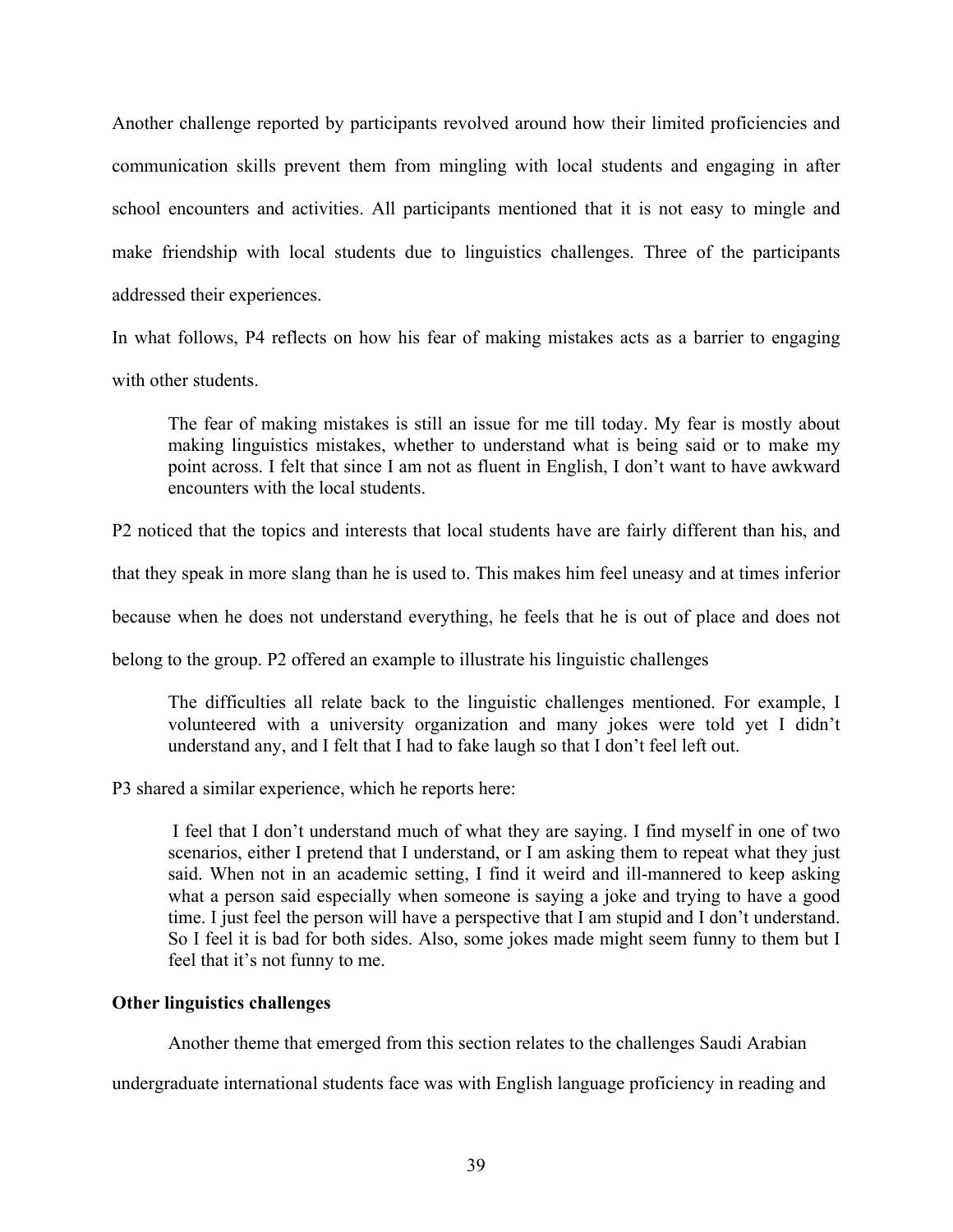writing for their academic tasks. Reading is incredibly time consuming for the students, as they require more time to comprehend what they read compared to local students due to their limited linguistics skills. As for writing, most of students expressed that they struggle with spelling and with mastering the various types of academic writing tasks. Below, I elaborate on the findings related to these two struggles.

## **Reading**

P1 indicated that the biggest challenge he faces with reading is that he spends a very long

time simply trying to understand what is being written.

If your skills in understanding the language are weak, I think it affects the understanding and performance because it takes longer to process the context. It will take more time compared to locals who process the language as it is being spoken on the spot. Therefore, they don't require a buffer time to understand or translate.

Similarly, P4 illustrated that the time he needs to comprehend readings is a huge challenge for

him. He explained that some words make the processing time longer if he doesn't know the

meaning or pronunciation of those words. He reported the following:

I found difficulties in reading. I am one of the slowest people in summarizing the main idea. The situation gets worse when I face some words that make me stop reading and instead try to figure out their meanings or pronunciations. So, time is a huge concern for me when it comes to reading, and this affects any other academic requirements because reading is connected to every academic task. Therefore, I spend a very long time to prepare for exams and any type of tasks.

Academic reading challenges students as they encounter vocabulary not always used in oral conversations. According to Zwiers (2008), readers need to utilize comprehension strategies such as predicting, synthesizing, inferring cause and effect and other higher order thinking skills or what he calls "mental multitasking that typifies academic reading" (p. 164).

# **Writing**

As mentioned earlier, the challenges that participants face in regard to writing mainly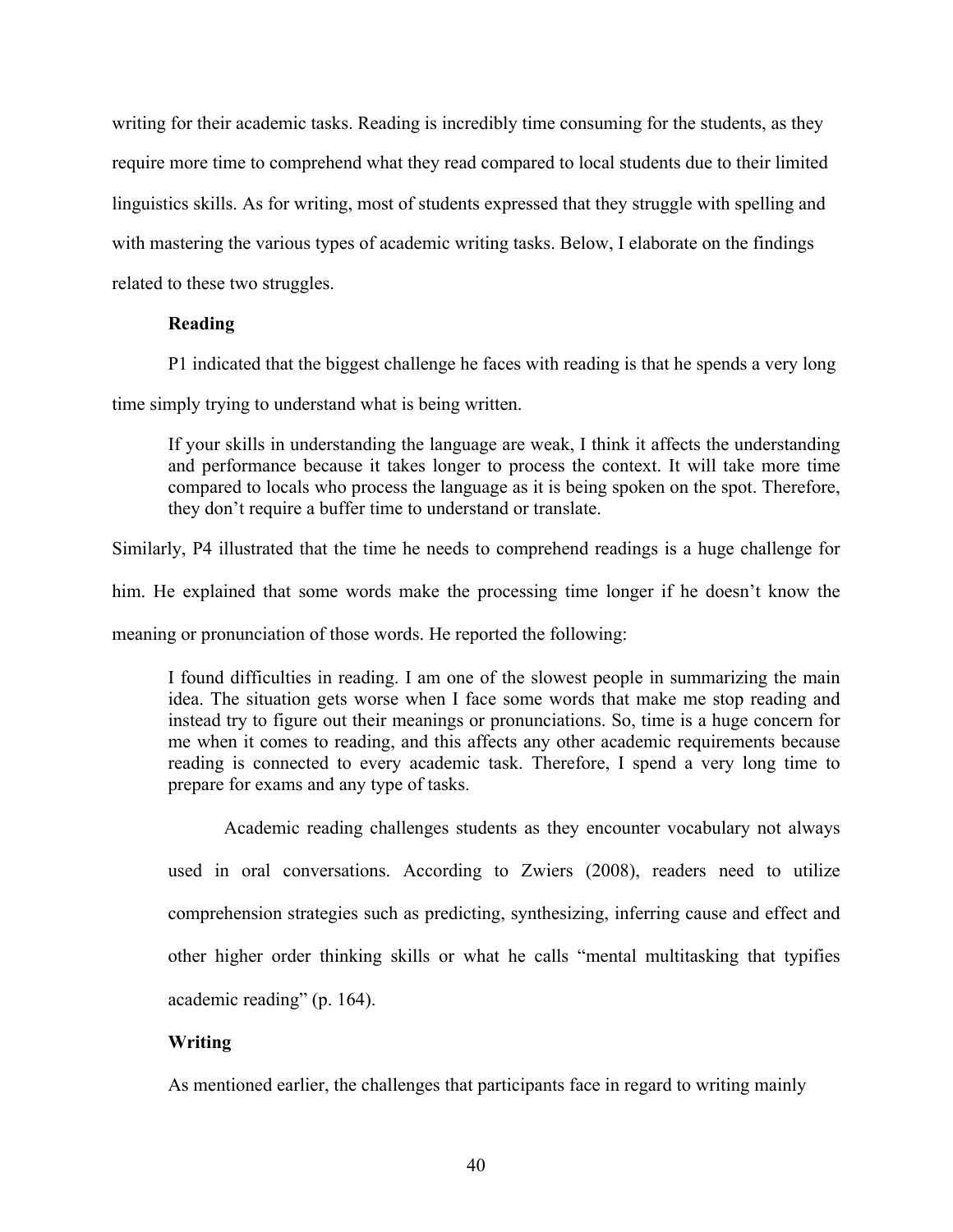relate to spelling and the many varieties of writing forms.

P1 detailed his experience as follows:

In the English language, similarly to most languages, when knowing how to pronounce a word, it doesn't precisely mean that I would know the spelling. Therefore, I had a difficulty knowing how to spell some words even though I knew their meanings.

P1 also indicated that the different writing formats are key factors when completing academic

tasks. He affirmed this when he shared the following story:

Some questions are expected to be answered in methods, such as when I was asked to summarize a lab in a report throughout the work period in one of my chemistry classes. So I understood the question, and it had 20 marks but I got 1.5 marks. So I talked to the TA and was told that the way I answered was not what they were looking for. I was told to make the report personal and to write about what I am doing by summarizing in detail what was happening and what was going on as if I was to explain it to someone who knows nothing about chemistry. It was eye opening when I realized that each class or course varied with its writing methods… This variability caused some kind of confusion for me. I have noticed that I have trouble tailoring the requirements for each course due to the professor's or department's writing expectations or likings.

In a similar way, P2 noticed that he finds his way of writing different than his domestic

classmates. The issue is that he always writes in a formal language, as in an essay format, while

local students mostly write in an informal way. He expands on this by sharing the following:

For essays, they are more academic and more formal. I face a challenge when I am asked to make written comments for article reviews in class. I usually end up writing in a formal matter similar to how I was taught during my ESL studies. When compared to my fellow local students I realize that their comments are much more informally written. In the ESL phase, we were taught to always write formally in any academic setting. This causes some confusion with how I interpret formal or informal writing at the university level.

P4 also struggles with completing his written assignments appropriately, which he, too, attributes

to the different styles of writing required, but also to his limited time and linguistic competence.

During my ESL study, I was taught how to effectively write academic papers. However, at the university level, if I were to use those strategies, I would face time constraints due to the long procedure of writing, editing, rewriting, and more editing, up until the paper is of standard. However, since there are many assignments and pressures with time, I found myself cutting corners and restraining myself while writing so that I could be as effective and timely as possible. The different types of writing assignments are another challenge. Summarizing is the hardest type of writing as I am required to explain the concepts in my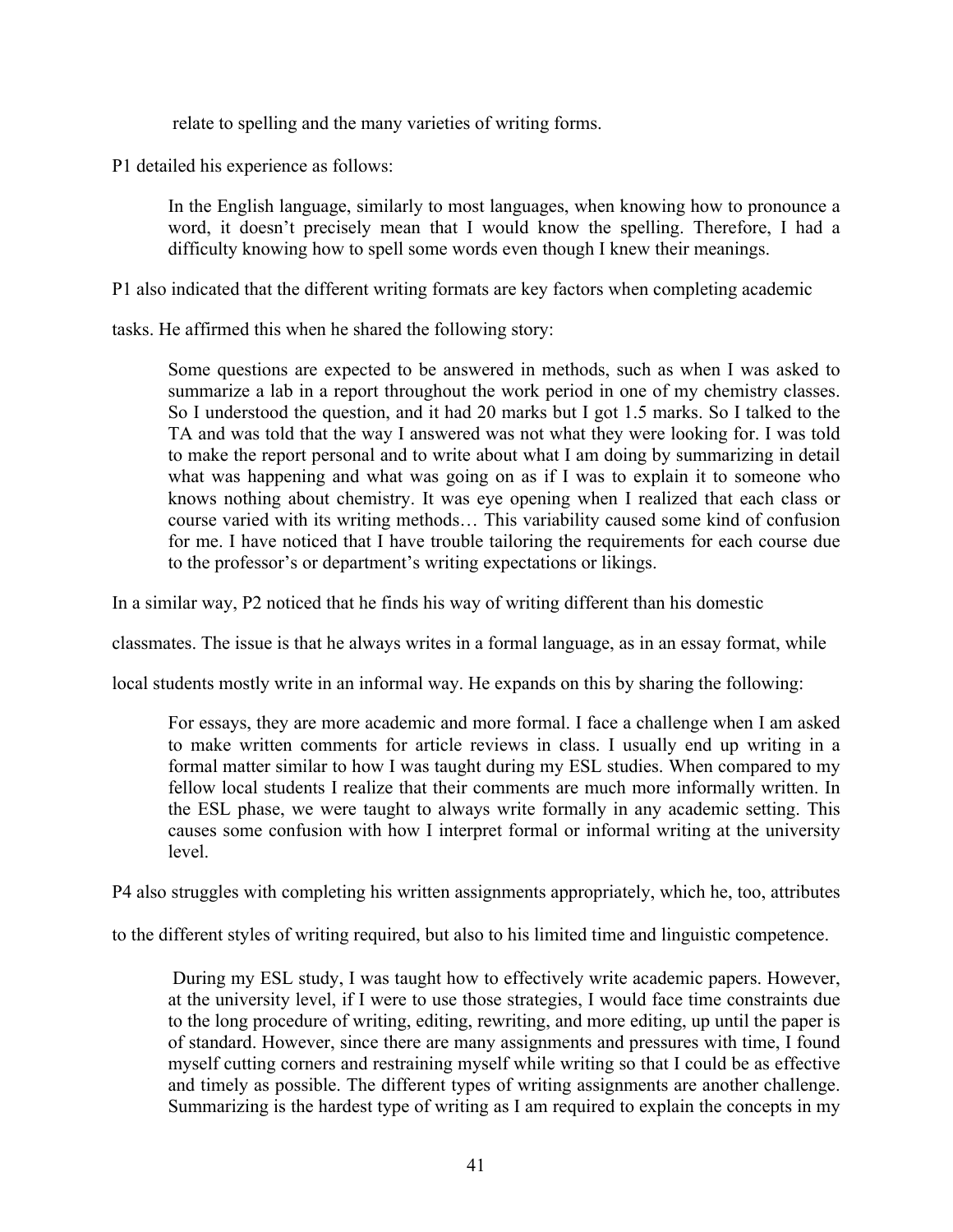own words. I really face a hard time rephrasing some sentences due to my limited vocabulary.

P3 acknowledged that he struggles with spelling and almost all sorts of writing assignments. This

passage details his thoughts on the matter.

My issue with writing was spelling, and it is still a struggle till today. There are many words that have expectations for how to write them based on their pronunciations… As for now, I am better than when I first started at the ESL level. I still face spelling difficulties. When doing any sort of writing project, I still use a translator for some words… Summaries are always difficult for me to comprehend. I still face difficulties till today and find myself searching how to write good article summaries. Essays are a big issue for me in English. Since there is a difference in the forms of writing, I always search the internet for the best way to fulfill the requirements of the particular form of writing.

## **Strategies for Overcoming Academic Challenges**

After having all participants explain their experiences in regard to academic challenges, it was important to understand how they overcome these challenges. Participants presented several strategies that they use in order to succeed in their studies and control the impact of academic challenges. Within this theme, four strategies were common and notable: 1. time and effort,

2. hiring tutors, 3. helping each other within the Saudi students' circle, and 4. seeking support at the university. Each one of these sub-themes will be discussed below.

### **Time and effort**

As mentioned earlier in the language barrier section, all participants reported that they put more time and effort compared to local or native speakers of English students in order to overcome the academic challenges caused by language barriers. For instance, P2 expressed that he spends more time and effort due to his language limitations and the difference in customary university preparation between Saudi and Canadian educational systems. Likewise, P4 stated that he spends a very long time to prepare for exams and any type of academic tasks.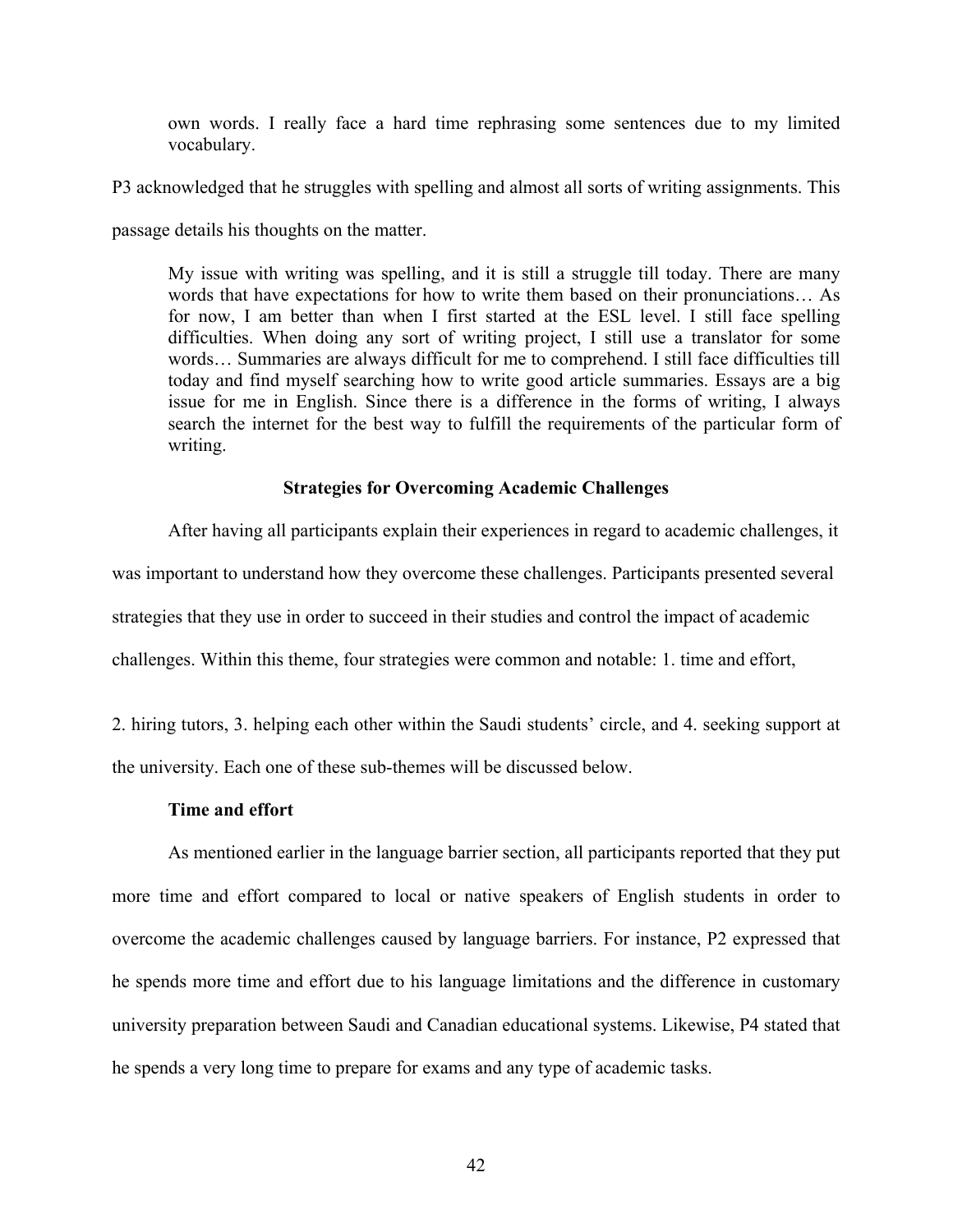# **Hiring tutors**

Secondly, three of the participants shared the strategy of hiring tutors to counteract their

difficulties. P2 deems this to be one of the most helpful strategies he has adopted, as he explains

here:

One of the most useful strategies is to simply hire tutors… I depend greatly on off campus tutors since they are, in my opinion, better than tutors provided on campus. I find that the off campus tutors know how to get the point across more efficiently. Tutors on campus are bright, because they cannot become a tutor unless they have an average above 80%, but they lack the skills to get the point across.

P4 also employs this strategy, and he does not hesitate to seek the help of a tutor for any subject

that he finds hard to understand. He has found the tutors he hired to be professionals who

benefited him greatly, allowing him to succeed in multiple courses.

The last participant to have used this strategy justifies it as follows:

I would rather hire a tutor rather than asking the professor. I feel that I can't keep asking the professor every time we learn something new in class… Tutors are beneficial and they have helped me for certain courses. They are costly, honestly, which is tough financially.

# **Cooperation with other Saudi students**

Participants raised one strategy that they all use, which is helping each other in different

ways whenever it is possible by hosting study groups, consulting each other about academic

challenges, and exchanging notes. P1 talks more about this strategy here:

I usually ask my friends and contacts within the Saudi society and figure out who has previously taken certain classes. Or, who might be able to shed some light on how to overcome these issues. Our Saudi circle is somewhat small, so getting in contact with each other is easy and we feel comfortable asking each other.

P4 stated that, every time he takes a new class, he asks his Saudi friends if they have taken it . This has been beneficial to him, as he elaborates on here:

I always ask if anyone of my Saudi friends had ever taken this class before and if they have any tips for this class. Also I would look for friends in certain courses to make sure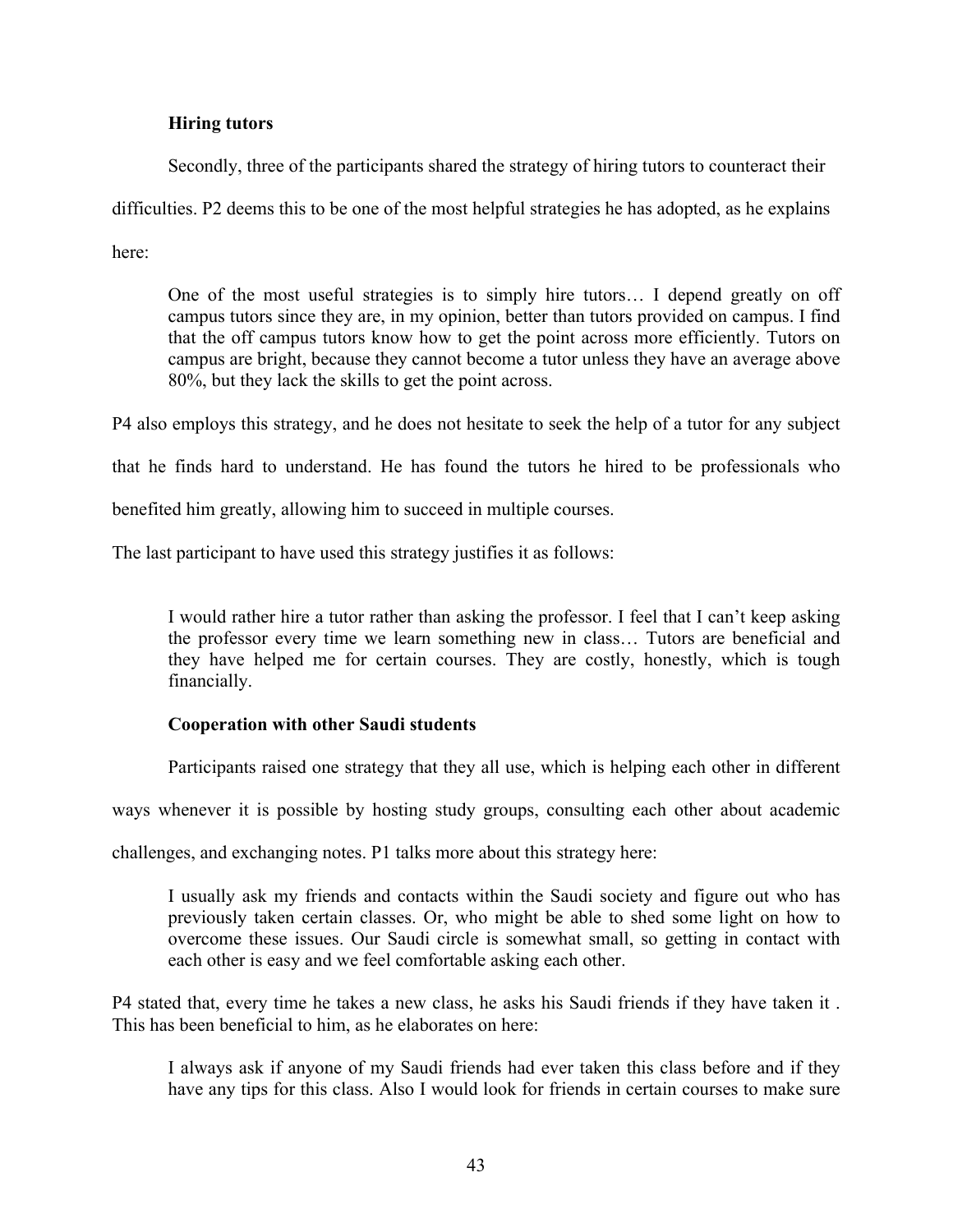we can work together on projects or assignments as much as possible. Basically to help each other as much as possible.

P2 indicated that he always engages in study groups with other Saudi students to help each other and work on assignment together. P3 does so too, and he explains why these study groups are so successful in this passage:

Most of students from the Saudi community help each other. It is really helpful when there is someone who can interpret and understand the material and be able to explain it in Arabic. It helps understanding the concept correctly.

# **Seeking support at university**

The last strategy expressed by participants was seeking support at the university. While

this support occurs in various ways, participants raised two main sources of aid: 1. professors,

and 2. university services. Each one will be discussed below.

**Professors**. All participants expressed that they receive a great deal of support from professors.

While this happens to varying degrees depending on the participant, each indicated that this help

was beneficial. For instance, P1 reported that he usually tends to contact the professor and

teaching assistants of his courses to overcome his academic difficulties. P2 shares how great of a

resource professors are to him.

As for professors, I found that all of them are helpful and put time and effort to make sure I understand correctly. Many welcome you to ask questions during office hours, but if I were to need more time they are more than happy to give me more time when suitable for both of us.

Similarly, P3 shared his experience with professors as follows:

My interaction with professors has always been on good terms. They are very understanding and helpful. Many professors tell us that we can call them by their first names… I have met with many at their offices. Most of them have done lots to explain to me either in the same way they had already explained the material in class, or in new ways just for my sake.

**University services**. each participant indicated that they always receive a huge support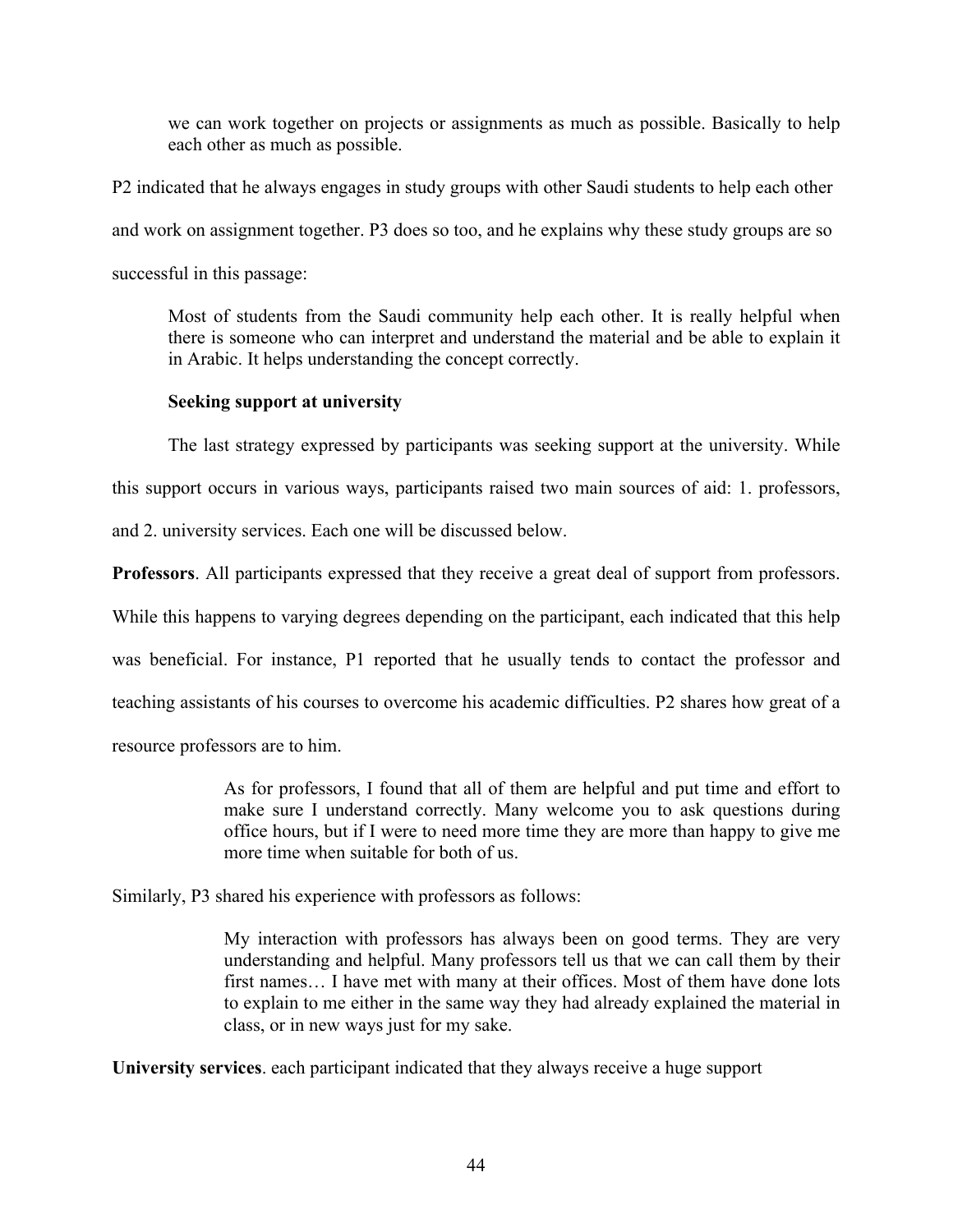from the services provided by their university. As participants vary in their ways

to utilize these services according to their needs and circumstances, they counted many services

that support them during their academic lives.

# **The Writing Help Centre as well as Math Help Centre** were the support services most

frequently addressed by all participants. Each mentioned that they use these centres all the time.

For example, P4 states below that he relies on these centres for most of his assignments.

I find the writing help center and the math help center, in the…library, are extremely helpful. I have visited the writing center for almost every single paper I had written. As for the math help center, it has always provided me with methods and guided me with ways to find the answer. I really benefited from these two help centres greatly. They are truly beneficial.

P3 also mentioned that the writing help service has helped him a lot as they provide their help

online.

I have experienced the writing help center where I have utilized their online help. I would write my essay and then would send it via email and they edited it for me. They provide lots of beneficial feedback within two days. They will specify where the major issues that I have with my writing structure are, more than the content of the essay. In my opinion, I think that anyone who was use to the writing help center regardless of their writing abilities, they will find a great benefit from having a new set of eyes editing the paper.

Similarly, P2 shared his enthusiasm for the helpfulness of these centres, which he addresses

below.

At university there is a math help center which has benefited me a lot. It is located in the library and so it is convenient for me since I usually study there… There is also a writing center which is very helpful where they edit any paper for you before submission. I really benefited from them greatly. I had an experience with them where they checked the grammar and sentence structures of my essays. My experience was really good as I was able to submit my papers online and they were able to get back to me quickly and efficiently. Also their feedback was very helpful.

Participants have also mentioned other services including libraries, workshops, prayer room, and

the tunnels. Here, P3 talks about the benefit of libraries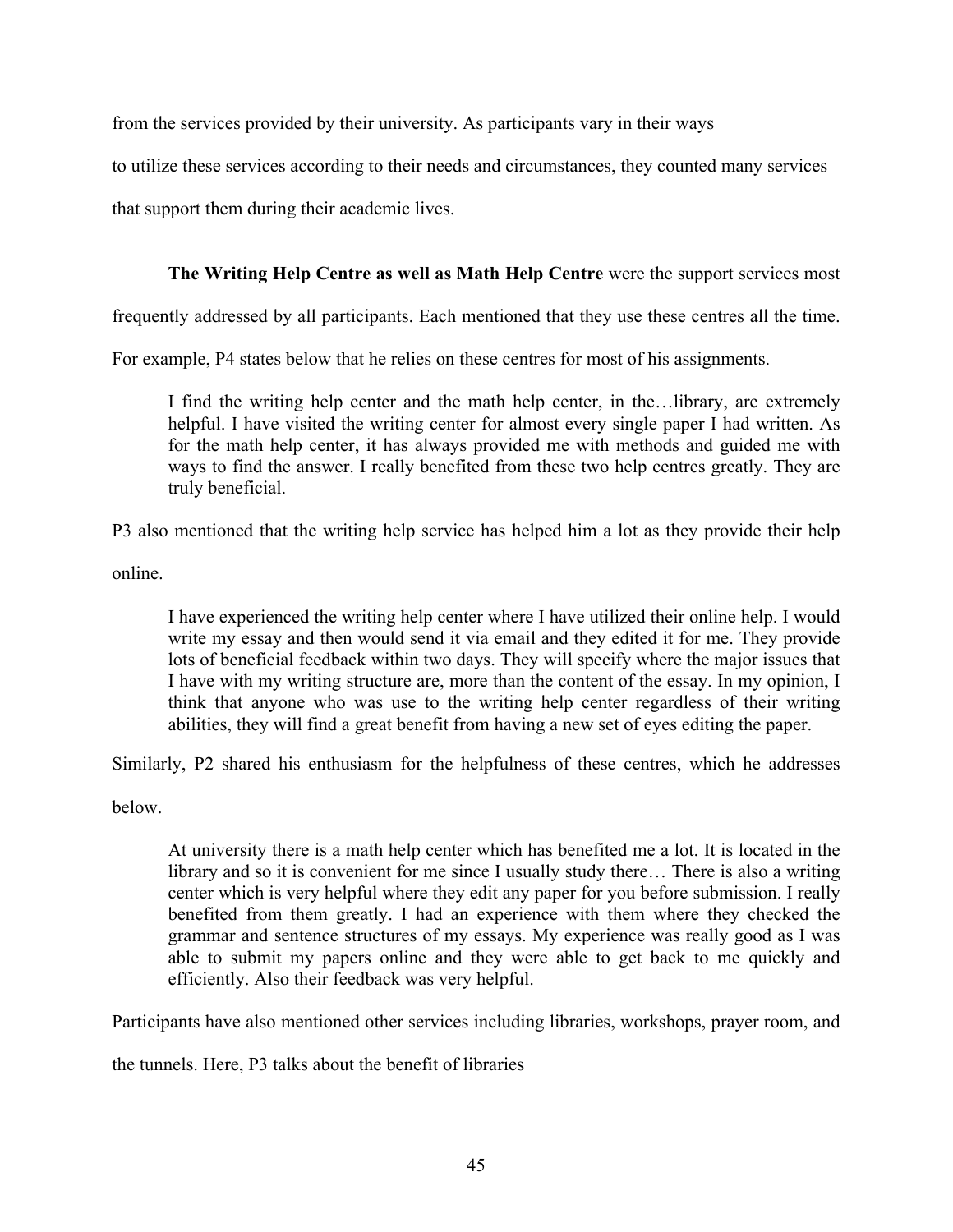The libraries are very beneficial. I always use the library to its full extent. I have used the online access to the library content many times and was able to even find books related to my courses that have benefited my understanding honestly. They even have private meeting and study rooms for group study or even just to isolate yourself in the busy library to focus. Also, librarians help me in my search for books and materials for my courses and assignments.

All participants stated that they appreciate their university's dedication to

providing a designated prayer room for Muslim students. For P3, having a designated prayer

room enables him to perform his daily prayers in a comfortable environment.

As for designated prayer areas, we have a prayer hall at the university… The nice thing is that the prayer room on campus allows me to feel more secure about my religious practices and that I can freely and comfortably pray without disturbing people or causing a commotion.

Likewise, P2 detailed that having a designated prayer room helps him to practice his prayer on

time as well as motivates him to spend a longer time on campus.

As for the prayer rooms, it is really comforting that there is a designated prayer room where I could freely practice my religion in a safe environment. As well as the fact that these prayers have specific times during the day, being able to spend the day at campus without the fear of missing a prayer made things easier for me to stay on campus for longer periods without leaving campus for the sake of the prayer.

For P3, having underground tunnels that connect the university buildings was of great help in

adjusting to the extreme cold of Canadian winters, which are in stark contrast to the weather in

Saudi Arabia. He considers these tunnels to be a great service provided by the university as well.

Due to the weather conditions in this part of the world, especially in winters, this service is

extremely important and helpful to him.

Finally, P1 captured the essence of the university services experience that each of the

participants described:

Students can book appointments with academic advisors on any academic matter as they provide insight on services provided on campus. For example, I was advised to check out the writing and math help center for all questions regarding English or math. Also, I was advised to contact the professors for any issue whether it be academic or even personal at times, and then the professors will provide even further insight on how to understand the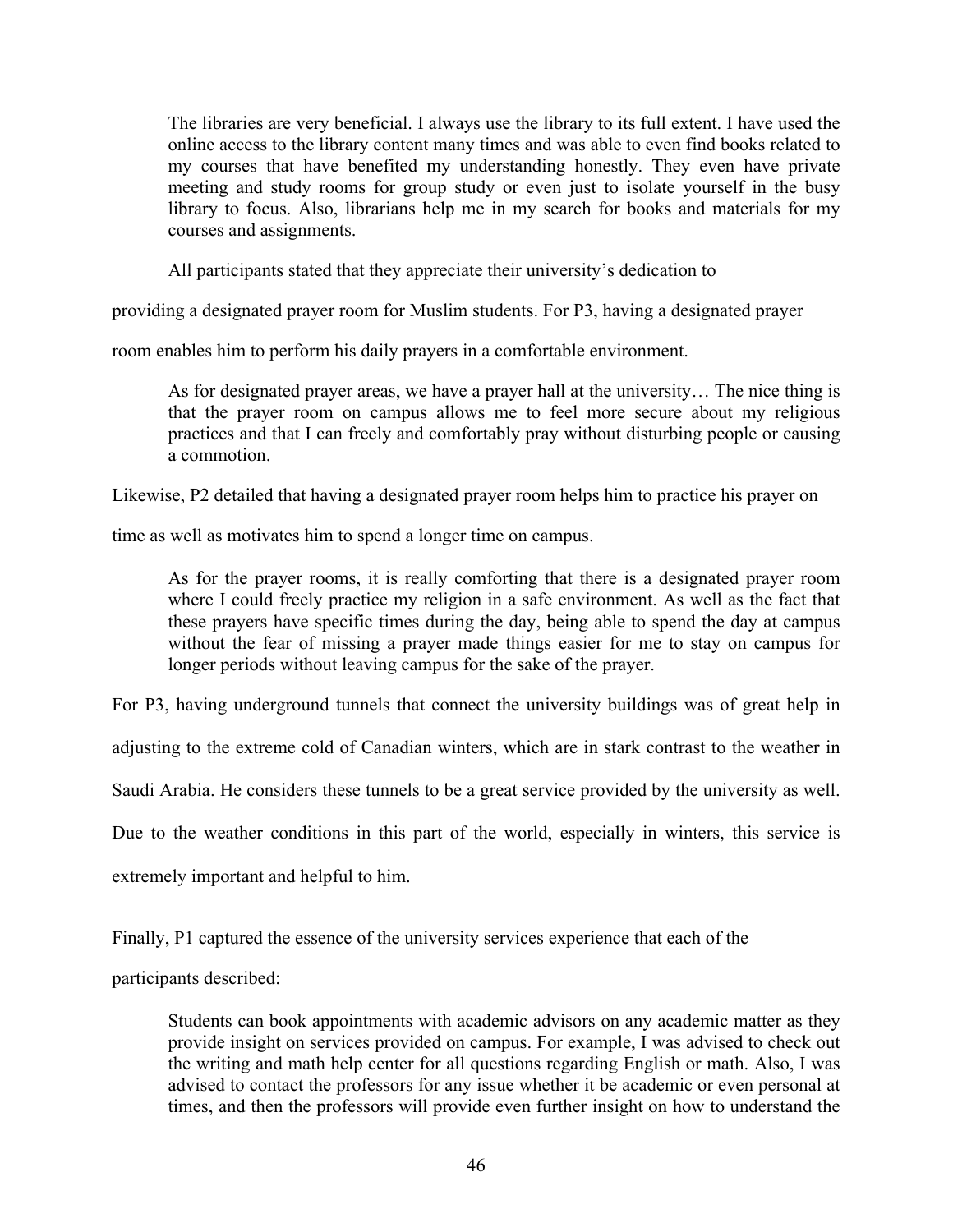material. Also, I was enlightened about services that are focused on students' mental and physical wellbeing. So, for example, there is a psychiatrist and even doctors on campus who might be easier to talk to about any personal problems or pressures that one faces alongside studying. So basically the advisors are very helpful in directing any student to any service that the student needs.

### **Conclusion**

The findings of this study revealed that the participants face different challenges on both personal and academic levels. These challenges fall within four broad areas: (1) personal experiences of living in Canada; (2) the impact of cultural identity and cross-culture on participants' experiences during their stay in Canada; (3) Academic experiences of studying in Canada; and (4) strategies for overcoming academic challenges. Participants reported that they faced feelings of homesickness and isolation due to variety of reasons including being away from their families and friends, and differences of food and daily activities. Other challenges were regarding the impact of the participants' cultural identity and cross-culture with the Canadian culture. Within this area, participants indicated that they face hard time making new friends and engaging in activities because of the cultural and religious differences. Another challenge expressed by participants was the issue of facing prejudice and stereotypes. The most and major challenge reported by participants was the issue of language barrier. They illustrated that language barrier affects them at both academic and personal level as they face hard time understanding some terms, engaging in a long conversations or class discussions, making new friends or participating in activities with local students. Other linguistic challenge reported by participants were reading and writing. Finally, participants of this study reported their strategies for success and seeking support including putting extra time and effort, hiring tutors, cooperation with other Saudi students, seeking support from professors, and utilizing university services. Having that said, each one of these areas is discussed in detail in the next chapter.

47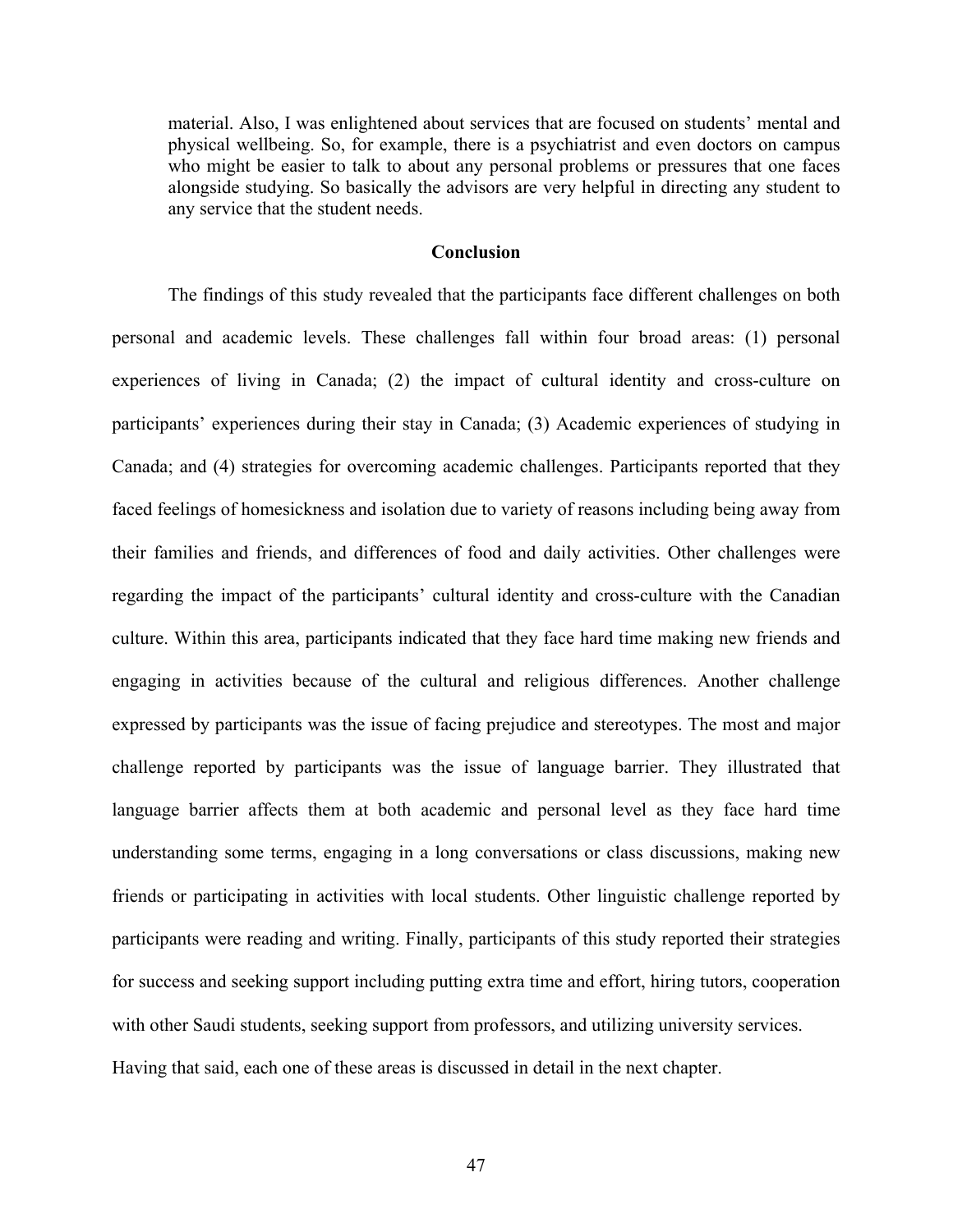### **CHAPTER FIVE**

## **DISCUSSION**

Using qualitative research approach, the researcher adopted an ethnographic method to analyze the interview data for this study in order to obtain a deeper understanding of the views, experiences, beliefs and/or motivations of Saudi Arabian undergraduate students studying at a Canadian university. It was important to note the absence of literature surrounding Saudi Arabian international students in Canada with only one study that focused on personal constructs of Saudi Arabian graduate students at a Canadian university. It was also important to note that the literature about Saudi Arabian international students is limited, with few researchers focusing specifically on the Saudi experience in the United States. Hence, this study adds to the literature of Saudi Arabian international students in general, and in Canada in particular.

In order to address and discuss the salient findings reported by the participants, this chapter discusses the findings organized into four broad areas: (1) personal experiences of living in Canada; (2) the impact of cultural identity and cross-culture on participants' experiences during their stay in Canada; (3) Academic experiences of studying in Canada; and (4) strategies for overcoming academic challenges. The next section of the chapter considers the strengths and limitations of this study. This section is followed by a discussion of possible implications of the study. The final section of this chapter considers possible future directions for research on Saudi Arabian international students studying in the Canada.

## **Summary and Discussion of the Findings**

### **Personal Experiences of Living in Canada**

The first broad area emerged from the data was regarding the personal challenges of the participants during their stay in Canada. During the interviews, the participants gave in-depth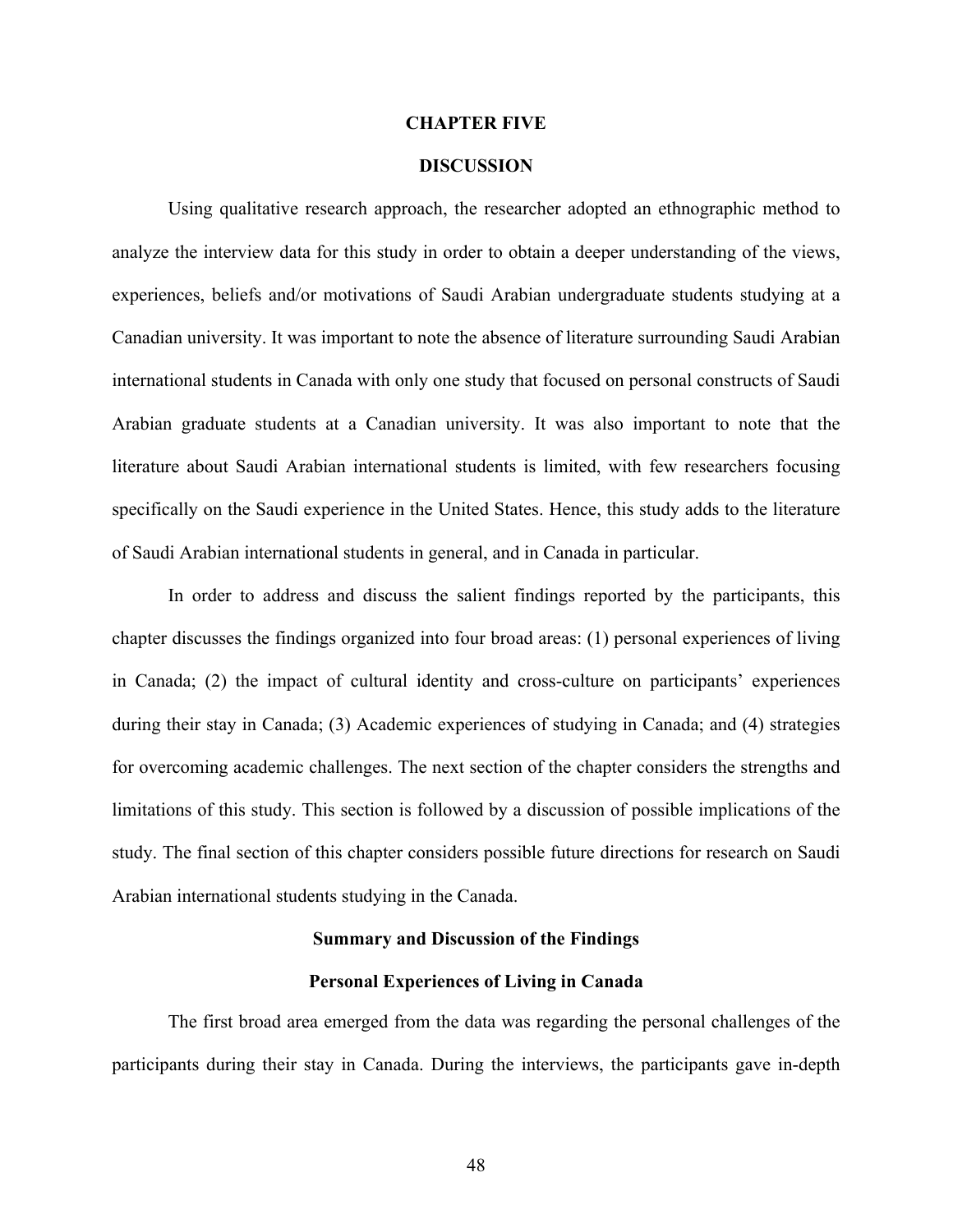responses about their lived experiences when asked about these challenges. What follows is a discussion about the findings that emerged from this broad area.

The personal challenges that Saudi Arabian international undergraduate students experienced during their living in Canada was related to homesickness and loneliness. All participants reported that they had such feelings due to the difficulty of being away from their home and families, as well as difficulty of adjusting to their new lives in Canada. In similar way, a study on Saudi Arabian graduate students studying at a large Canadian university by Hamad (2012) found that social life was found to result strong feelings of isolation whether on-campus or off campus. Also, the current study's finding regarding homesickness and loneliness corresponds with other studies that addressed the experiences of Saudi Arabian international students in the United States of America (Al-Banyan, 1987; Heyn, 2013; Hofer, 2009; Shaw, 2010). Shabeeb's study (1996) reported that Saudi and Arabian Gulf international students faced difficulties related to homesickness and loneliness. Similarly, a study about by Hofer (2009) revealed that 51.9% of Saudi Arabian international students participated in the study reported that homesickness was the largest problem they faced during their study in the United States.

This finding from the current study appears consistent with many studies in the international student literature regarding homesickness (Al-nusair, 2000; Haneef, 1996; King-Irani, 2004; Lin & Yi, 1997; Luzio-Lockett, 1998; Maundeni, 1999; McLachlan & Justice, 2009; Nydell, 2006; Popadiuk & Arthur, 2004; Stafford et al., 1980; Zhou, 2014). The feeling of homesickness and loneliness is common among international students. Such feelings are usually associated with being away from family and lacking social support in the host country. Similar to international students, the Saudi Arabian international students in this study were found to be negatively affected by the separation from their home and families. This finding makes sense as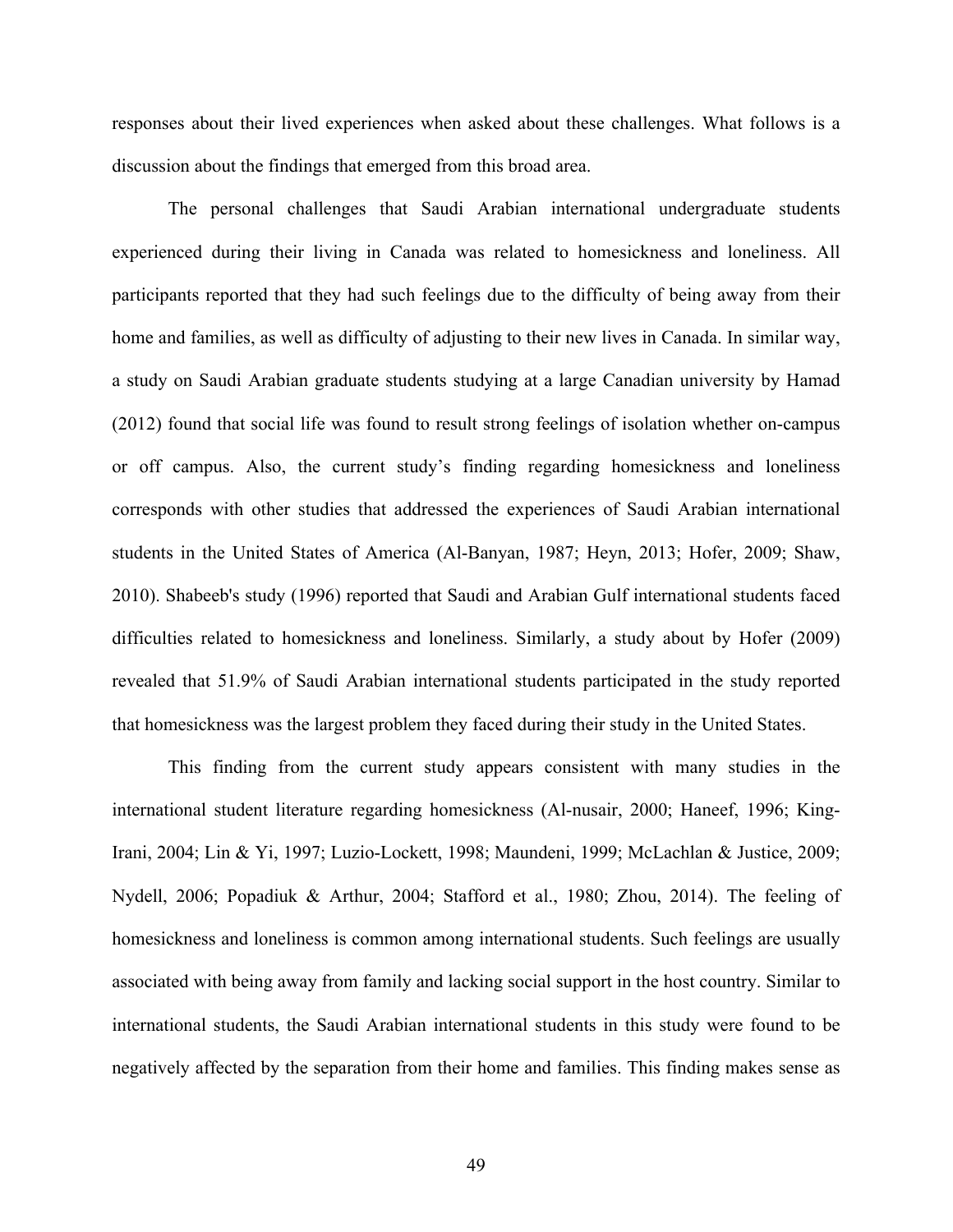Saudi Arabian students come from a culture that is highly ranked as a collectivist culture (Long, 2005).

### **Impact of Cultural Identity and Cross-Culture**

The second broad area focused on the impact of the impact of cultural identity and crossculture on participants' experiences during their stay in Canada. Within this broad area, three main ideas emerged: Cultural and religious differences, gender role, and experiencing prejudice and stereotypes. The following is a discussion about the salient findings from this broad area.

**Cultural and religious differences.** The participants from this study expressed facing the challenge of adjusting to a different culture. While they appreciate their own culture and religious values, they also desire to adjust to the host culture and to be more engaged and included. Hence they face the difficulty of keeping their values and being engaged more in the host culture. This finding is similar to a study by Hamad (2012) on the personal constructs of Saudi Arabian studying in Canada. She found that her participants faced the challenge of adjusting to the Canadian culture due to cultural differences. This finding also corresponds with other studies about Saudi Arabian international students in the literature (e.g. Al Musaiteer, 2015; Shabeeb,1996; Hofer, 2009; Rabia, 2016; Razek & Coyner, 2013). They reported that cultural and religious differences were a challenge for Saudi Arabian international students in the United States. For example, Abdel Rezak's study (2012) about the experience of Saudi Arabian students studying at an American university revealed that many barriers including religious, prevented Saudi Arabian students from the participation in social events. Hofer (2009) asserts that Saudi Arabian international students face difficulties to make friends with Americans students. One of the reasons he mentioned was that "Saudi students do not socialize in the same fashion that many domestic students do. Since alcohol consumption is prohibited, Saudis cannot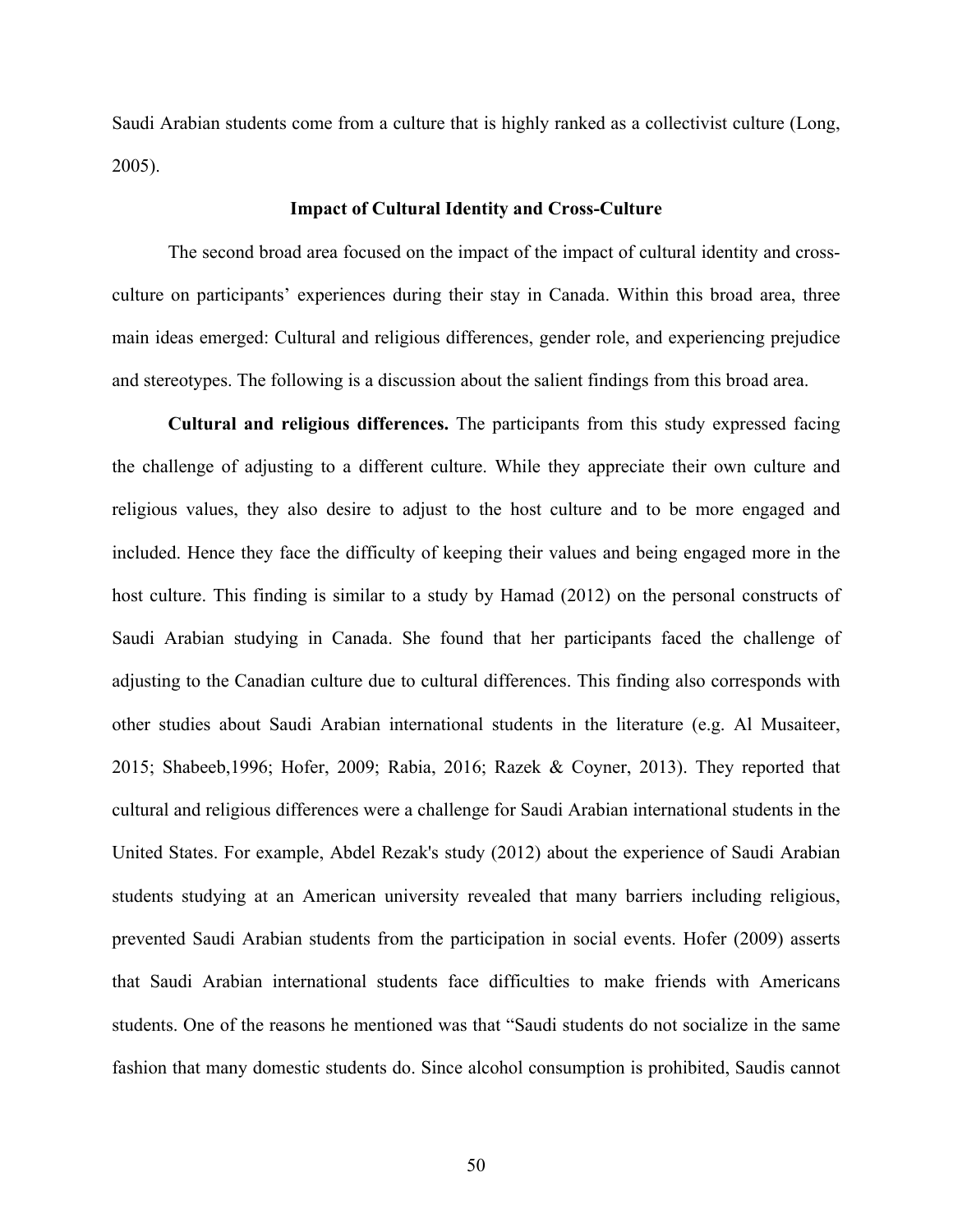consume alcohol and don't usually frequent nightclubs" (p. 193). When one considers that Saudi Arabian international students come from a country that is 100% Arab Muslims (Keating, 2004), this finding makes a great deal of sense because of the massive cultural transition each participant experienced.

Similarly, many studies from the international students' literature confirm that culture is a key factor that determines the students' adjustment and socialization (Jackson & Heggins, 2003; Jiao, 2006; Kuo & Roysircar, 2006; Liang, 2003; Pelling, 2000; Tseng & Newton, 2002; Yan & Berliner, 2013). Cultural and religious differences influence international students in different ways including socializing and communicating with students from other cultures. Zhou & Zhang, (2014) pointed out that international students who grew up in a different culture show different personal interests, ways of communication, sense of humor, daily life practice, and perceptions on different things which will negatively impact their desire and attempts to make close friends with local students.

**Gender roles.** Another impact of cross-cultural experienced by participants of this study was the cultural transition about gender roles. As both genders do not interact constantly with the opposite sex unless he or she is a family member in their culture, participants expressed that the intermingling between men and women in Canada was a new experience for them. This finding is similar to other studies of Saudi Arabian international students (e.g. Abdel Rezak, 2012; Al Musaiteer, 2015; Rabia, 2016). In Alhazmi & Nyland's study (2010) about intercultural engagement of Saudi Arabian international students in Australia, participants reported that being in a mixed gender environment for Saudi international students causes some uneasiness. The study indicated that the participants reported different reasons for these difficulties. The most common reason is because it is a new experience that they hadn't been exposed to it before. Such

51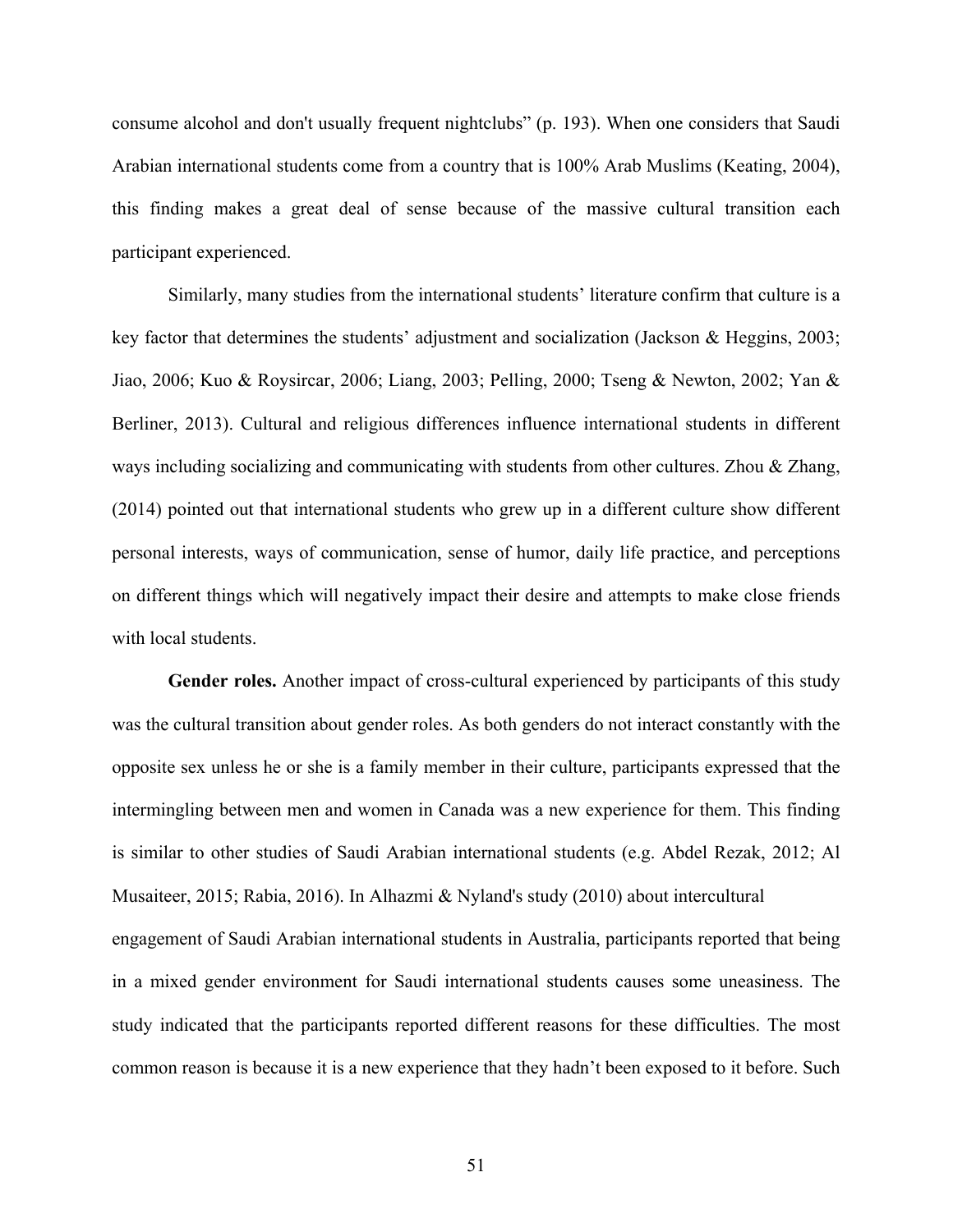new cross cultural experience is logical to be a challenge for students coming from a segregated environment including segregated education system (Alhazmi & Nyland, 2010).

**Experiencing prejudice and stereotypes**. Another impact of cross-cultural experience of participants was the recognition by the participants that many people in Canada have inaccurate perceptions of Saudi Arabia and its people. Despite the fact that they have not experienced a direct attack or discrimination, all participants reported that they have been in different situations where they faced prejudice and stereotypes. In many times, they engage in discussions about their culture with the desire to correct the faulty perceptions about Saudi Arabian people. They also reported that media is a major reason of the spread of stereotypes about Saudi Arabian people and Muslims in general. This finding corresponds with other studies reported that Saudi Arabian international students faced challenges associated with the issue of stereotypes (Abdel Rezak, 2012; Al Musaiteer, 2015; Heyn, 2013; Hofer, 2009; Jammaz,1972; Shaw, 2010). Abdel Rezak (2012) expressed that his participants reported that media create faulty perceptions about Saudi Arabia. He illustrated how the common stereotypes about Saudi Arabia, especially those spread by media, were offending for his participants. Similar to the current study, Heyn (2013) found that Saudi Arabian international students studying in the United experienced being stereotyped. She reported that her participants have retained efforts to fix the wrong perceptions that many American have about Saudi Arabia.

Participants felt it was their responsibility to provide a positive view of Saudi Arabia to the American people. They also felt as though they were responsible for fixing Americans' misconceptions about Saudi Arabian people and the Saudi Arabian culture. (p.133)

This finding is similar to other studies that addressed Arab and Muslim people (e.g. Mansouri & Trembath, 2005; Hanassab, 2006; Husom, 2009; Merryfield, 2002; Nagra, 2011; Poynting & Noble, 2004). Eid & Karim (2011) note that over the last three decades, the tendency

52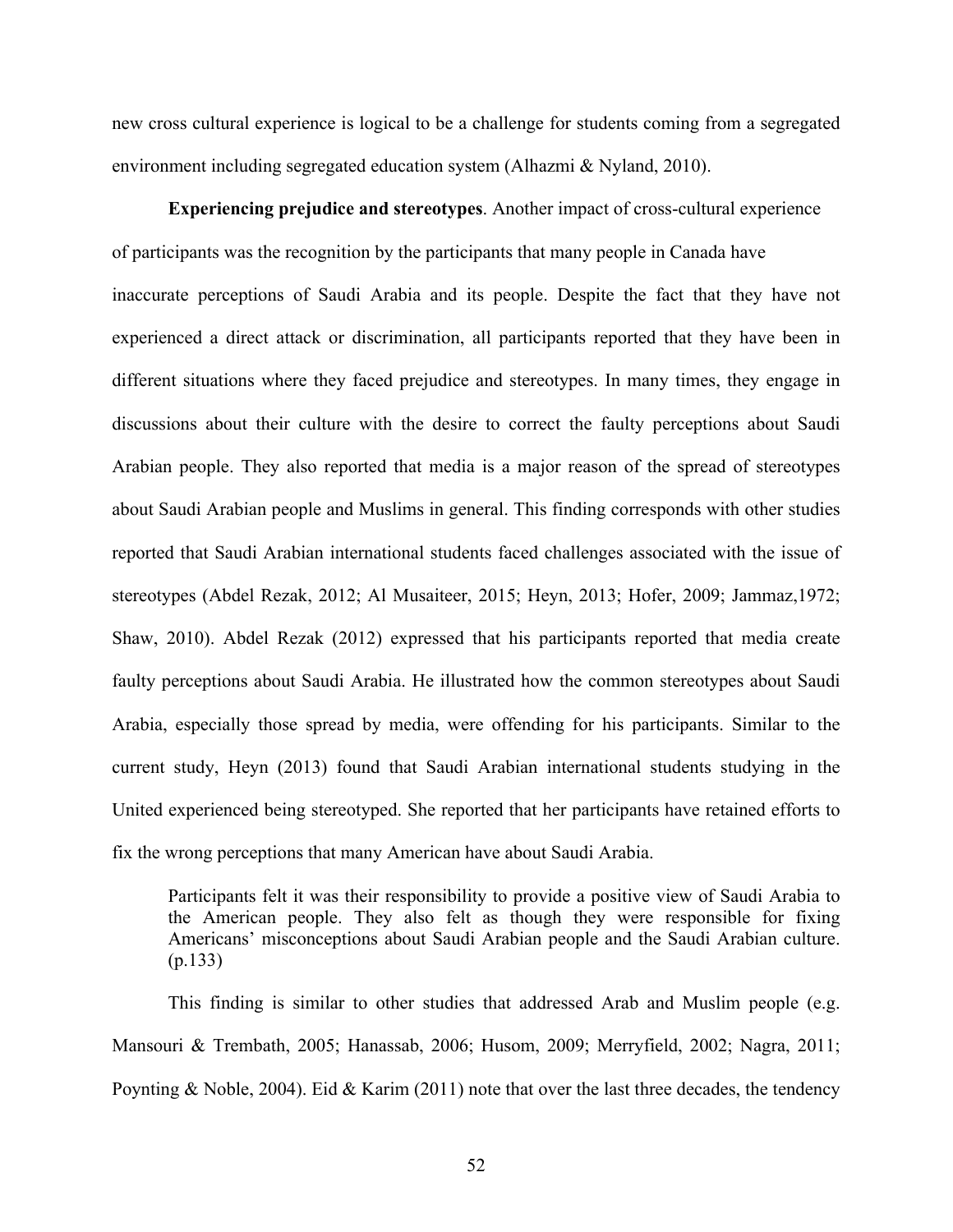to depict Muslims as terrorists has rapidly grown. They indicated that linking Islam to terrorism "has come to be accepted as part of the discourse on security and terrorism, so much so that the terms "Muslim" and "terrorist" have become almost synonymous" (p.4). The years after the incident of 9/11 the concept of linking terrorism and Islam has been more explicit and extremely increased (Caidi & MacDonald, 2008). Hence, this factor promotes the stereotypes of Arab and Muslim population and adds more pressure and burden on their shoulders, which lead to harder experiences for this population of international students. Therefore, it is logical that Arab and Muslim international students, in general, experience more discrimination and stereotype than other international students as they are painted as terrorists.

## **Academic Experiences of Studying in Canada**

The third broad area to be discussed concerned the academic challenges that Saudi Arabian international students experienced during their studies in Canada. Within this broad area, two main ideas emerged: Language barrier and other linguistic difficulties related to reading and writing. What follows is a discussion about the salient findings from this this broad area.

**Language Barrier.** The findings of this study revealed that the most significant academic challenge for the participants during their Canadian studies was related to the English language proficiency. Participants reported that language barriers are the biggest challenge for them as it affects them negatively at both personal and academic levels in different ways including understanding slang and local language, mingling and making friendships with local students, and engaging in classroom activities including oral presentations, class discussions, and group works. This is consistent with other studies that addressed Saudi and Arab international students (e.g. Abdel Rezak, 2012; Al Musaiteer, 2015; Al-Shehry, 1989; Al-Zubaidi & Rechards,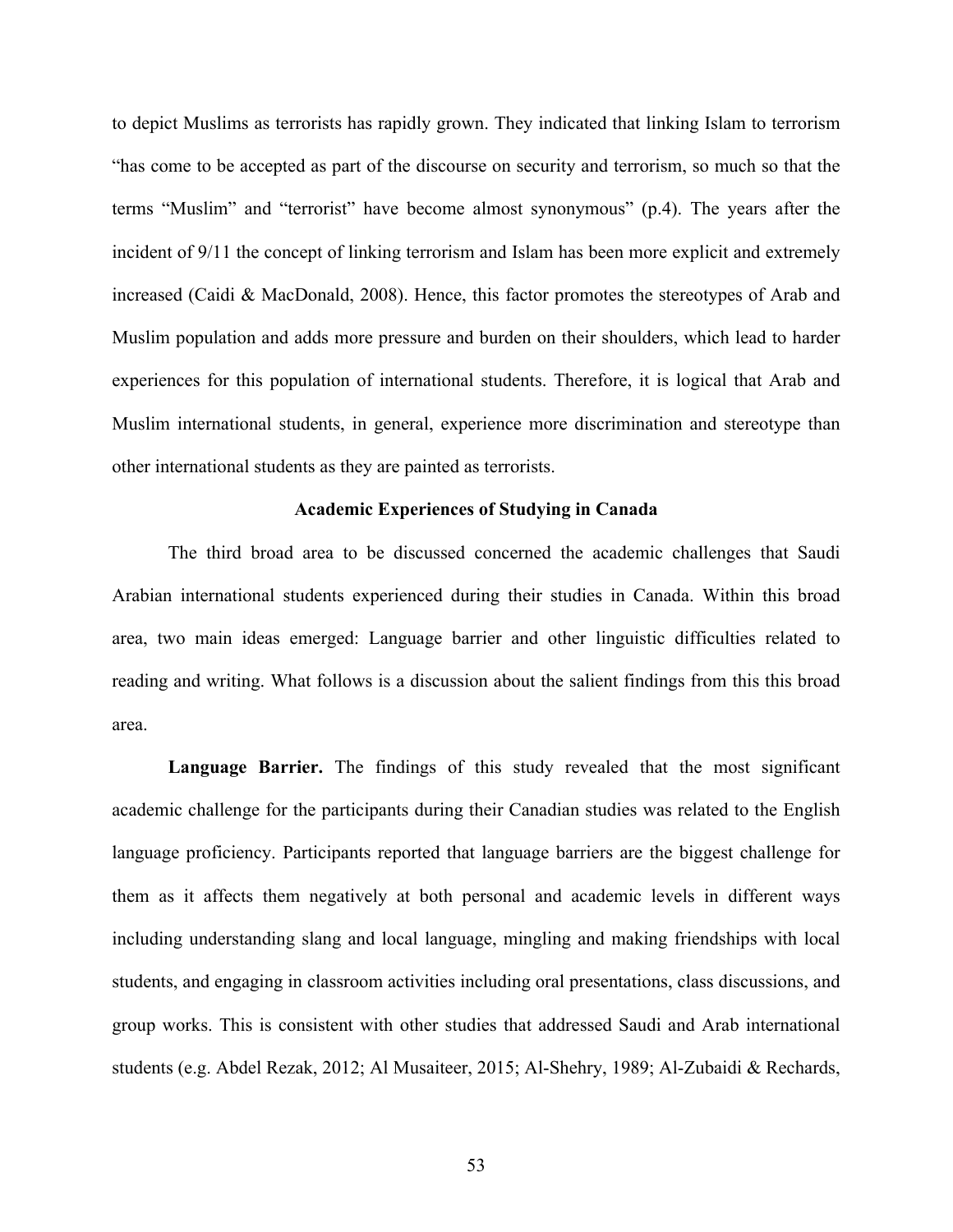2010; Heyn, 2013; Hofer, 2009; Jammaz,1972; Rabia, 2016; Razek & Coyner, 2013; Shabeeb,1996; Shaw, 2010). The issue of English language proficiently emerges as a salient challenge across these studies which seem to be logical due to the huge difference between Arabic and English.

This finding also emerges as a core factor in the international student literature (Brumfit, 1993; Lacina, 2002; Lee & Rice, 2007; Mori, 2000; Smith, 1987; Smith & Demjanenko, 2011; Wan, 2001; Wei Yeoh & Terry, 2013). English proficiency is one significant challenge for students coming from countries where English is not the primary language. As the academic language uses higher level of words, international students face hard time to understand and perform such language. Zwiers (2008) explains that use of complex language as well as the knowledge that educators have leads to skipping over information that students need. International students face the challenge of understanding new concepts or terms. When instructors are aware of such issues, the experience of international students will be much easier. Thus, the use of simple and explicit language in classrooms is needed. Zhang and Zhou (2010) found out that limited English language proficiency affects international students' lives socially and academically, including developing friends with native English speakers, understanding the course materials, finding group work mates. In such situation, international students usually find themselves engaged in a process of triple learning, which has been defined by Palmer (2015) earlier as three different stages of language usage. International students come with the level of English language that they have learned in their countries. However, upon their arrival to Canada, they find that the level of English used in Canada is not the same as the one they know due to the use of slang and local language. Further, international students encounter a different language at their academic institution where they face the challenge of understanding the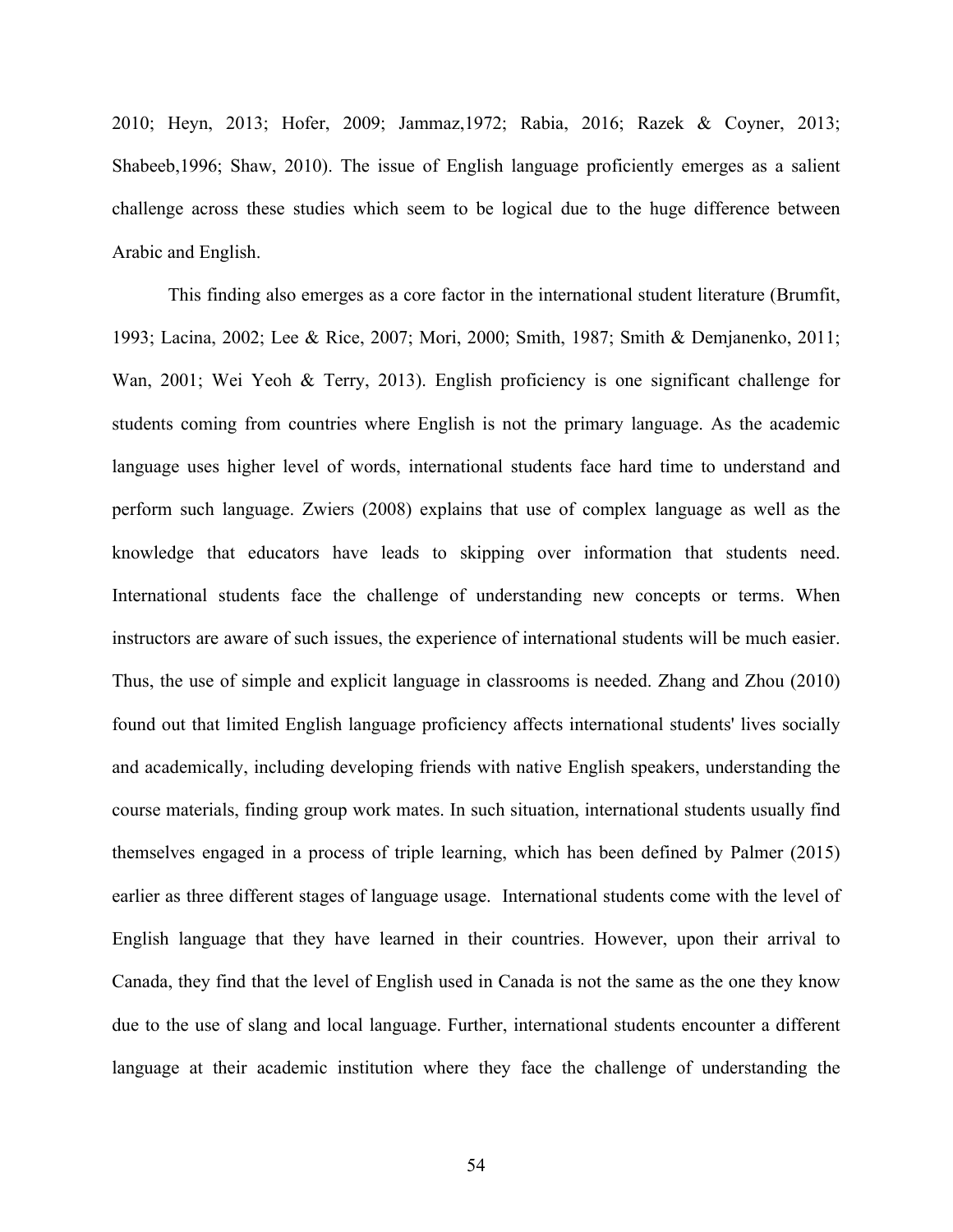academic language which is a higher level of English used to describe complex ideas in their discipline. When they arrive to the host country with their cultures and languages that have shaped their ways of learning and thinking, they encounter the challenge of understanding the local language of the host community as well as the academic language as communities of practice (Bakhtin, 1986), and this is where the process of triple learning occurs (Palmer 2015).

**Other linguistics challenges**. Another difficulty related to the issue of English language proficiency reported by participants was in regard with reading and writing for their academic tasks. For reading, participants reported that most challenge they face is time consuming. As for writing, the challenges revolve around spelling and mastering the various types of academic writing tasks formats required in their courses. This finding is similar to other studies that addressed Saudi and Arab international students (e.g. Abdel Rezak, 2012; Hall, 2013; Heyn, 2013; Hofer, 2009; Rabia, 2016; Shabeeb, 1996). As the participants of the current study came from different academic literacy culture, it seems to be logical that they faced such difficulties. Al-Zubaidi (2012) indicated that

As Arab students belong to different academic culture, so their habits of mind tend to be different. As we have regularly observed, this is reflected in their different oral as well as writing activities in the classroom. Yet most current English academic course generally ignores the fact that Arab students have a different background in academic literacy. (p.48)

Al-Zubaidi (2012) asserted that Arab students need assistance to adjust to new academic requirements and the ethics of academic writing and to overcome some related issues including different genres involved in the academic writing.

The findings in the current study appear consistent with many studies in the international student literature. The challenge of acquiring competence in the English language to academic success is a major and common obstacle among international students. Most of international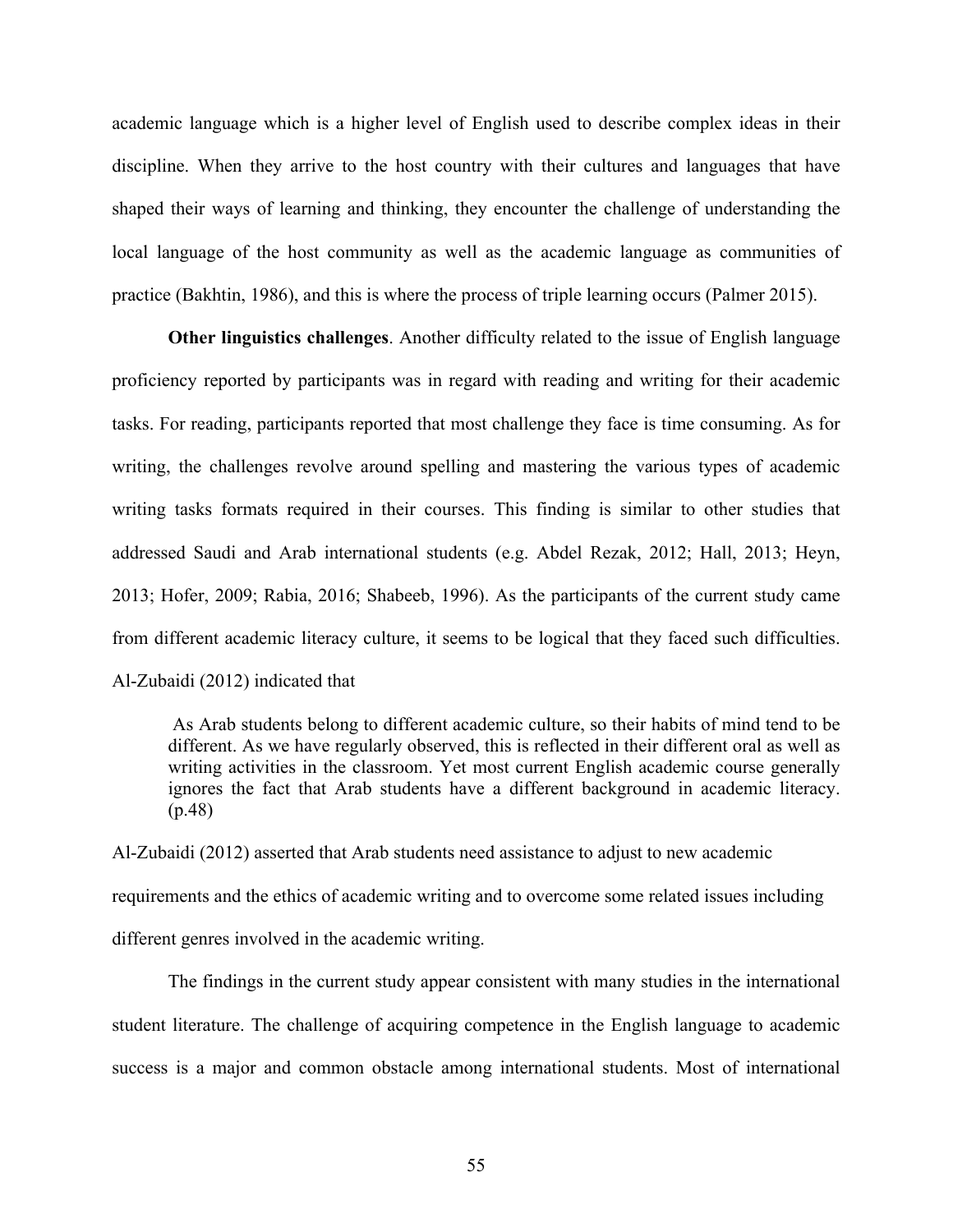students come from countries where English is not the native language as well as come from different learning milieu. Hence, language proficiency as well as different learning cultures result to more challenges for international students. (Alford & Jetnikoff, 2011; Allison, 2011; Galante, 2014; et al., 2013; Lee, 2014; Murphy & Unthiah, 2015; Palmer-Clarke, 2015; Wang, 2004).

## **Strategies for Overcoming Academic Challenges**

The fourth broad area addressed is the success and seeking support strategies that the participants used to overcome academic challenges. What follows is a discussion about the salient findings from this this broad area.

The participants from this study presented some strategies that they use in order to succeed in their studies and control the impact of academic challenges. Within this theme, four strategies were common and notable: 1. time and effort, 2. hiring tutors, 3. helping each other within the Saudi students' circle, and 4. seeking support at the university by receiving support from professors, and taking advantage of campus resources. Within this strategy of taking advantage of campus resources, each of the participants indicated that they always receive a huge support from the services provided by the university. Because participants differ in their ways to utilize these services based on their needs and conditions, they counted many services that support them during their academic lives including the writing help centre, the math help centre, libraries, workshops, prayer room, and the underground tunnels between buildings. This is consistent with other studies that focused on Saudi Arabian international students and addressed the issue of success strategies (e.g. Abdel Razek, 2012; Heyn, 2013; Hofer, 2009; Shaw, 2010). For example, a study by Shaw (2010) on Saudi Arabian international students' success strategies indicated many strategies reported by participants including managing time, studying hard, seeking help from writing help from professors, tutors, and Learning Centers. Heyn's study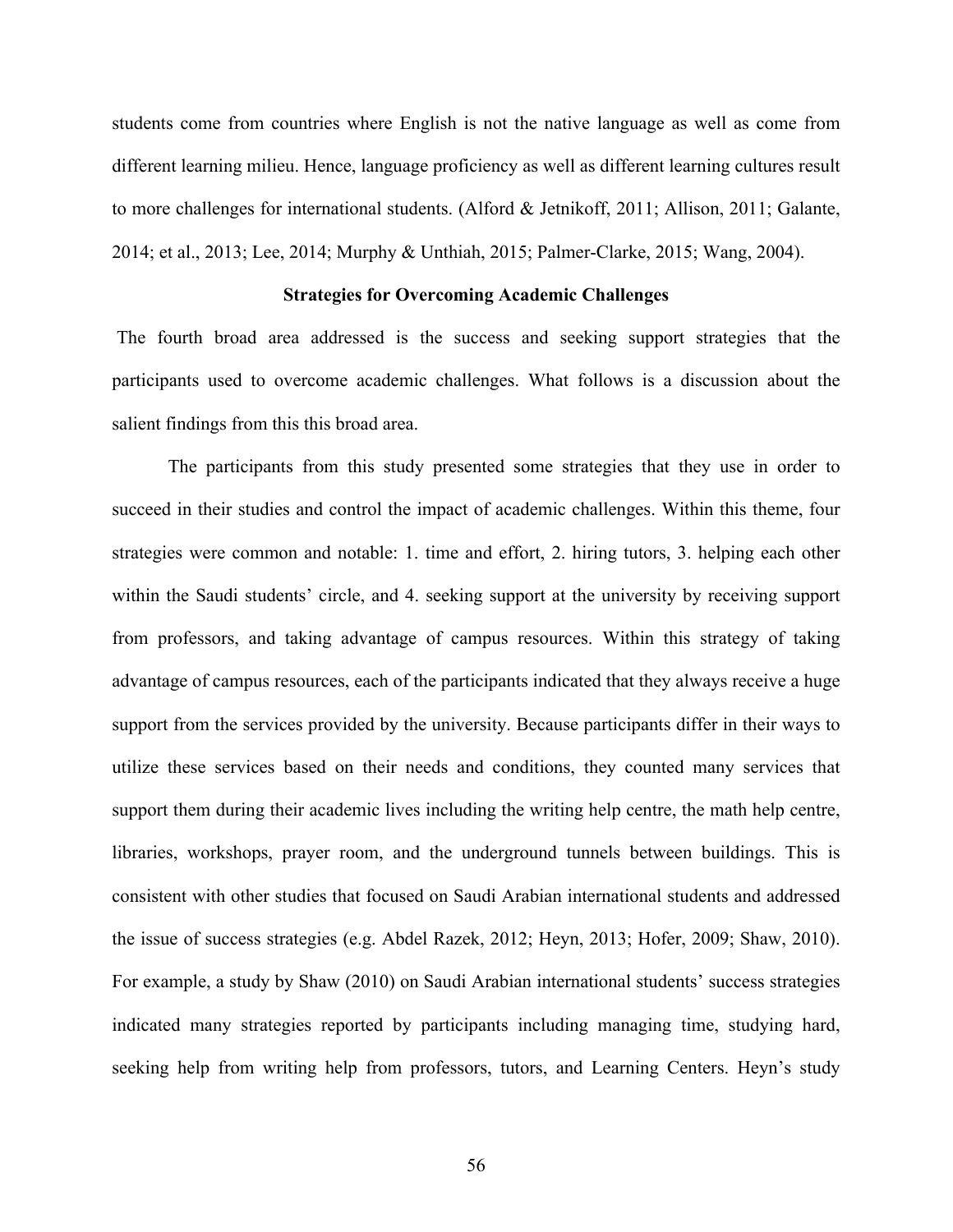(2013) on Saudi Arabian international students' experiences in the United States illustrated that her participants reported that they received support from their professors, religion, and other Saudi Arabian students. She mentioned that religion was an important form of support that the participants addressed. Muslims pray five times daily in a specific way by kneeling on prayer mats facing Mecca. The finding from this study makes a great deal of sense of the high appreciation, reported by the participants of this study, of providing a designated prayer room for Muslim students. Another study by Hofer (2009) on the experiences of Saudi Arabian students studying in the state of Missouri indicated that the participants used different strategies including friends from homeland and other friends, professors, international students' advisors, and academic advisors to overcome personal and academic challenges. However, the most frequent approach indicated by participants was asking friends from their home country as their main source for help in resolving problems.

The findings from this study support similar findings of other studies in the international students' literature that addressed many factors that contribute in the success of international students which include time management, study skills, study groups, tutors, friends, and support services (Abel, 2002; Al-Sharideh & Goe, 1998; Stoynoff, 1996, 1997; Tseng & Newton, 2002).

#### **Strengths and Limitations**

This study utilized a qualitative method using an ethnographic approach by conducting in-depth face to face interviews which allowed the researcher to capture the lived experience of Saudi Arabian undergraduate students during their study at Canadian university. Thus, this study adds to the literature of Saudi Arabian international students specifically in Canada, and also in general. The interviews were conducted in Arabic, the mother tongue of all participants as well as the researcher, to enable them sharing their thoughts that allowed the researcher to get richer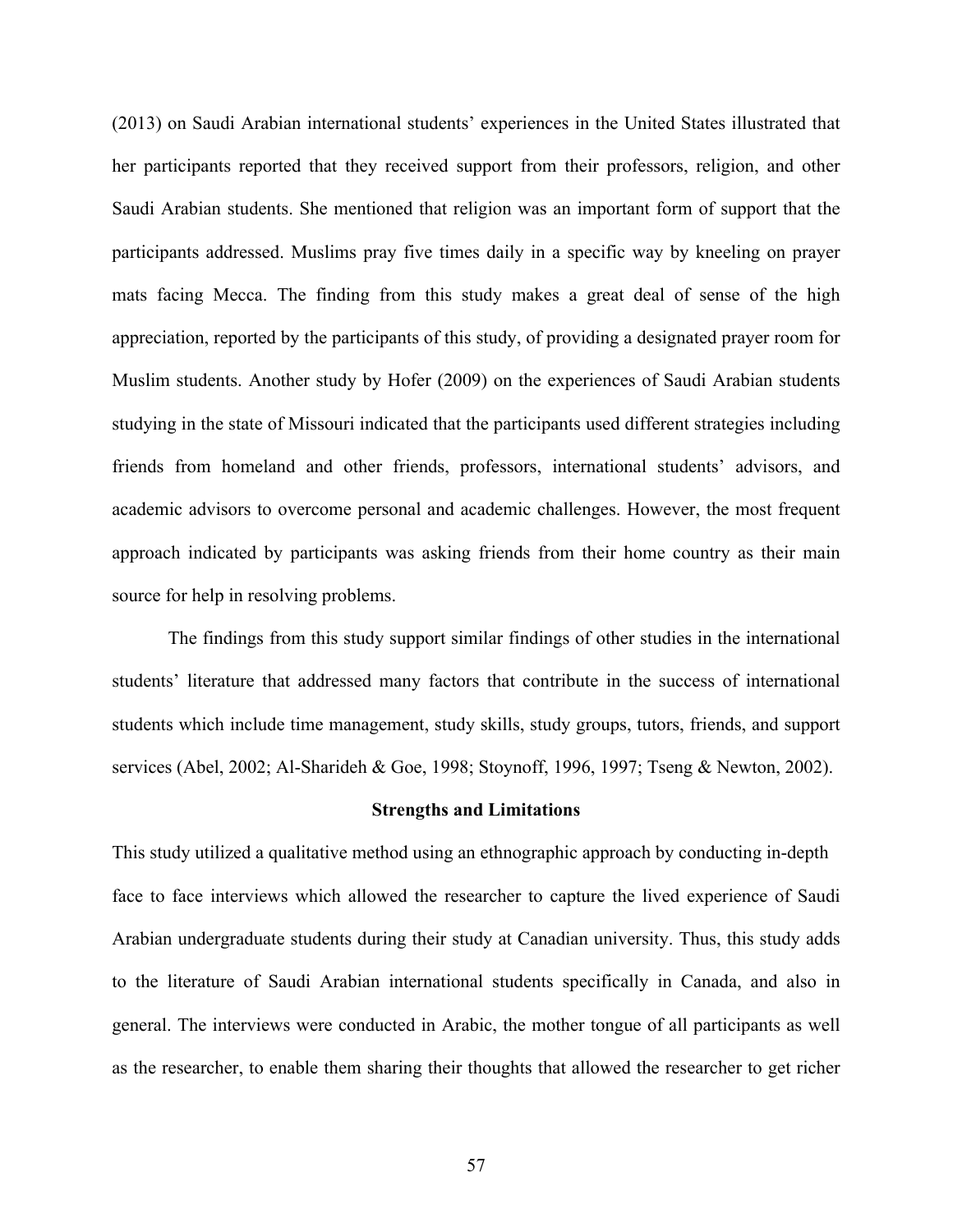data from the participants' narratives. However, conducting the interviews in Arabic was also preferred by each of the participants. Thus, the in-depth qualitative conversational interviewing method using the first language of participants was a particular strength of the study.

Given that the qualitative method allowed the researcher to get richer data from the participants, the findings of this study may not be generalizable due to the nature of qualitative research and the small size of the sample. Thus, the findings may be descriptive of the experiences of the participants of this study, but may not be descriptive of other Saudi Arabian international students in Canada or the Saudi Arabian population. Additionally, when using a qualitative study there are limits to this study is the absence of comparative data from other studies that focus on the experience of Saudi Arabian international students in Canada due to the lack of such research. It is also important to note that all the participants of this study were males. Hence, inclusion of female Saudi Arabian students in the study may show different experience and/or other results. Despite the fact that conducting interviews in Arabic was a particular strength of this study, the translation of participants' responses to English is a limitation of the study. All the participants' responses were translated to English by the researcher who speaks Arabic as first language and English as a second language; however, it does not affect the overall results of this study.

### **Implications**

This study sought to explore the lived experience of Saudi Arabian international students in Canada. Thus, it provides some implications for future Saudi Arabian students, Saudi Arabian Ministry of Education, Saudi Arabian Cultural Bureau in Canada, and Canadian universities and English language schools. The data of this study can be beneficial for future students planning to come from Saudi Arabia to Canada. They can take advantage of the shared data of this study to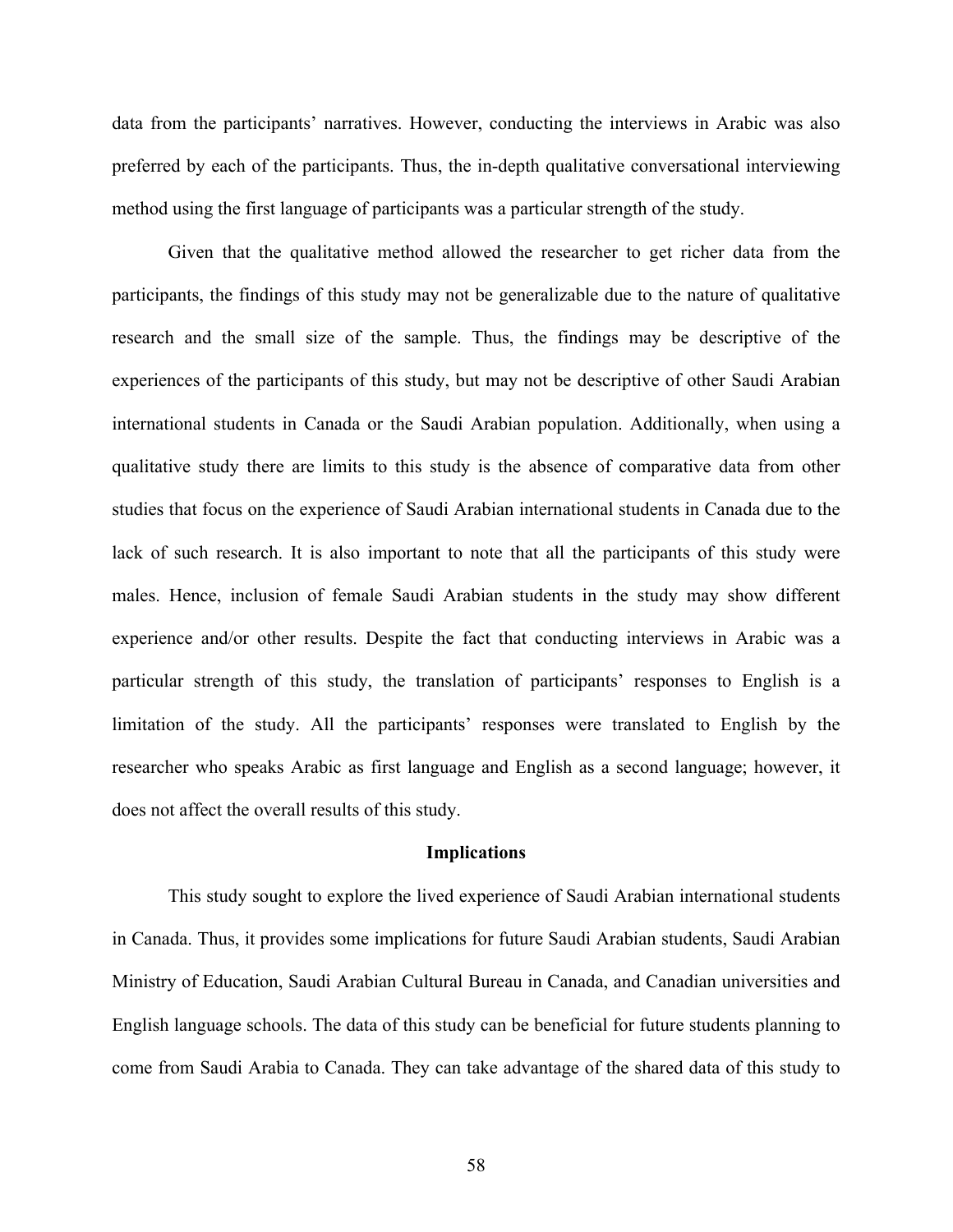have an idea about the potential challenges that they might face upon and after their arrival to Canada. So they can be somehow aware of some dimensions of their journey.

Other implications of this study are for the Saudi Arabian Ministry of Education. The most challenge reported by participants of this study is the issue of language barrier. Therefore, the Ministry of Education in Saudi Arabia should shed a light on its English language curriculum and pedagogies as well as the qualification of English teachers. Although teaching English is included in the Saudi curriculum from grade four, the outcomes of this subject is not satisfying as the language barrier is a challenge that emerged across most of the researches that addressed Saudi Arabian international students which span from the 1970s to 2013 (e.g. Heyn, 2013; Jammaz, 1972). It is hard for students to come to Canada with low level of English especially at the first stage upon their arrival. Another implication for the Saudi Arabian Ministry of Education is to improve its pre-departure orientations for students who are about to leave the country to study abroad. It is recommended to concentrate these orientations by providing students with more information about the differences between the Canadian and Saudi Arabian educational systems and the learning culture. Also, it is recommended to prepare the students with some skills to cope with possible stress caused by being away from their families and friends, cultural differences, and academic challenges.

Furthermore, this study has implications for the Saudi Arabian Cultural Bureau in Canada as it supervises the students during their study in Canada. The shared data of this study can be utilized to enhance the experience of Saudi Arabian international students or other international students in Canada. It is recommended to provide the students with further information about Canadian culture and educational system after they arrive to Canada. It is also recommended to provide the Canadian universities, colleges, and English language schools with some information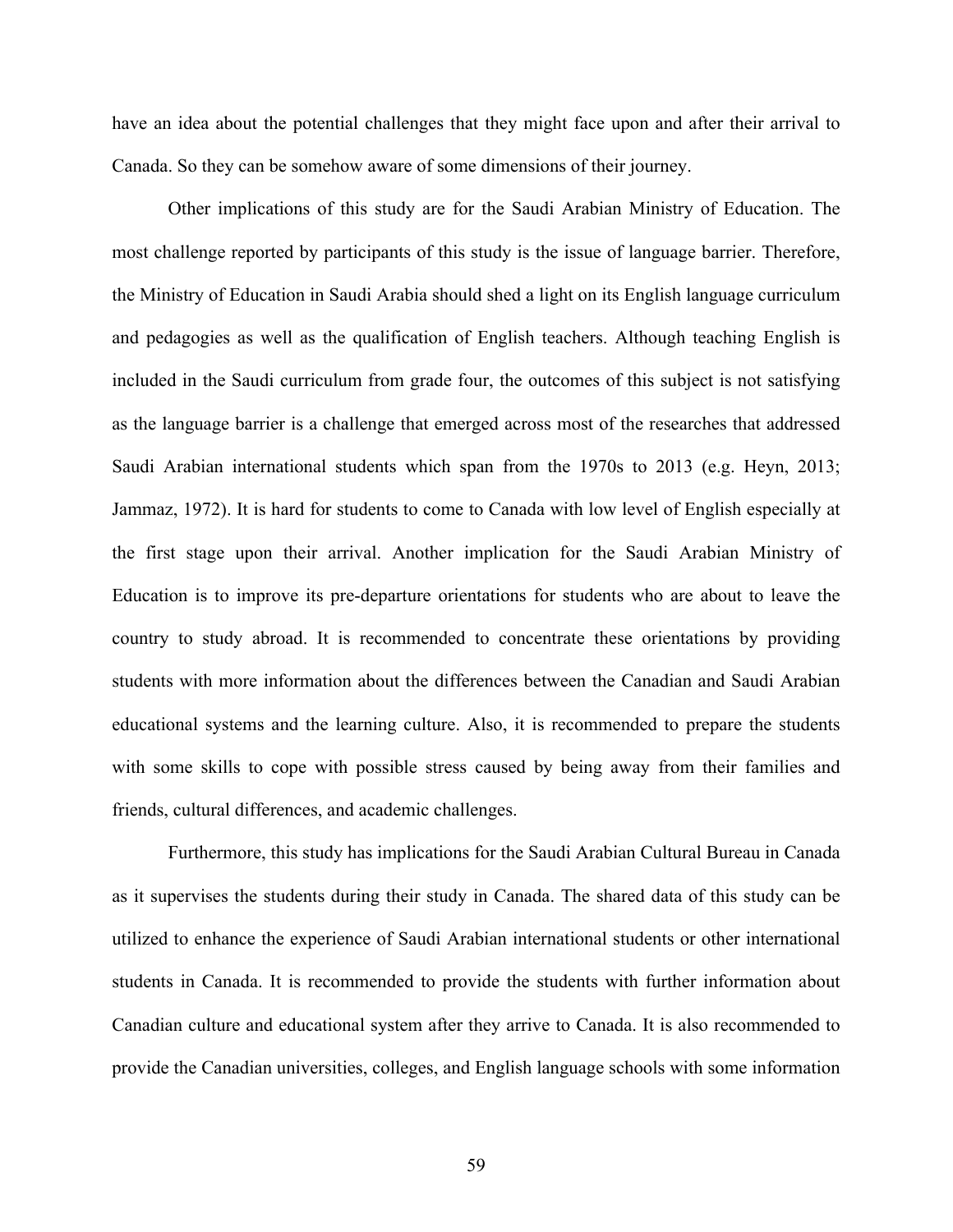about the Saudi Arabian culture, educational system, as well as the linguistic differences. So, this might help Canadian institution to prepare better support for Saudi Arabian international student's population.

Finally, the findings of this study can be also beneficial to higher education institutes, professors, and English language schools' professionals. Learning about the experience of Saudi Arabian international Students in Canada may help them to understand the challenges faced this population of international students. Some findings of this study such as homesickness, language challenges, and academic challenges may apply to many international students from different countries around the world. However, other findings such as the cultural and religious differences, as well as the huge difference between Arabic and English may apply only to Saudi Arabian international students. Such differences are critical; and hence, understanding of these differences may lead to eliminating misinterpretation of some behaviors and reactions when interacting with Saudi Arabian students. Having an idea about these challenges may help professionals to provide International students in general and Saudi Arabian international students with better learning environment and support services during their study in Canada.

### **Recommendations**

This study addressed the lack of research on Saudi Arabian international students in general and in Canada in particular which opens wide doors for further research on this topic. Therefore, additional research on Saudi Arabian international students is needed. Future research may include female Saudi Arabian international students. This may lead to more information and different findings which may eventually lead to fully understanding of the lived experience of Saudi Arabian international students. In addition, future research may use larger samples of Saudi Arabian international students from different universities, and mixed methods of both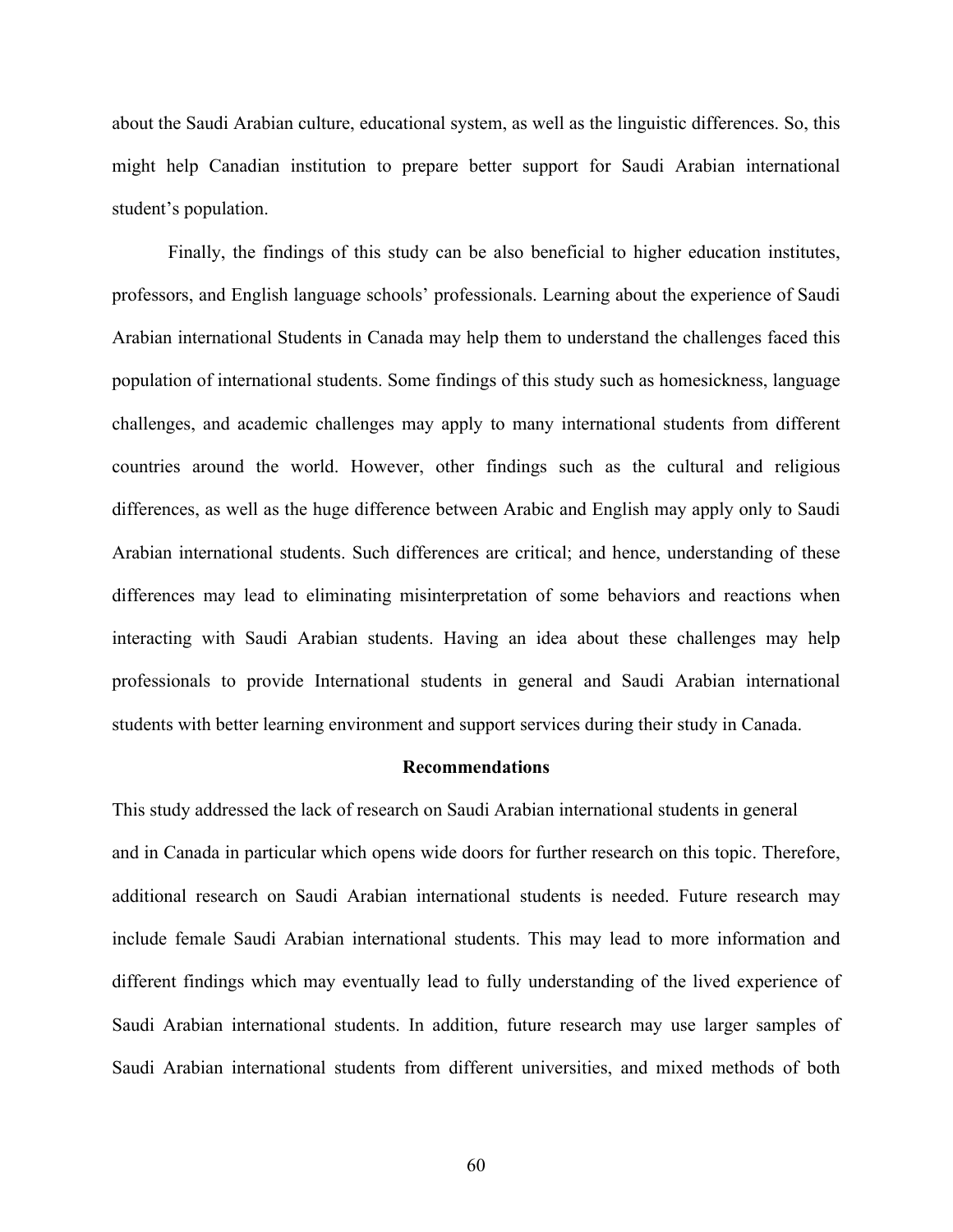qualitative and quantitative approaches which might capture more information. It is also possible for future research to include the perspectives of the participants' spouses and professors to obtain deeper understanding. This research may be enhanced by adding more questions to explore the perceptions of the participants about Canada in general and Canadian education in particular before and after their arrival to Canada in order to obtain comparative data. Another recommendation for future research is to include the positive experience of Saudi Arabian international students in Canada along with the challenges in order to capture a full image of their lived experience. Finally, the researcher hopes that this study will be an introduction for further research that will contribute in expanding the literature of Saudi Arabian international students especially in Canada, and lead to better of their lived experience.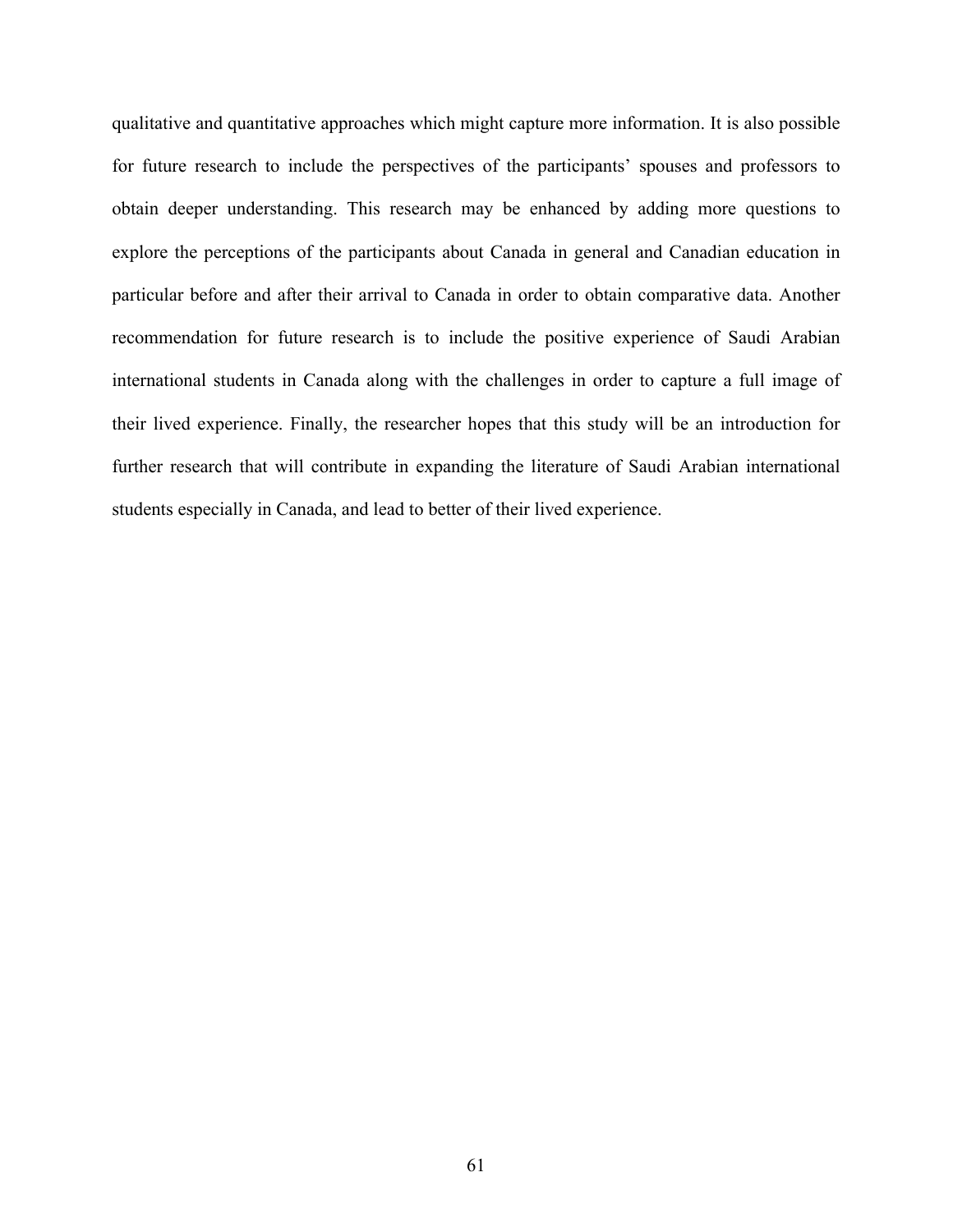### **REFERENCES**

Abdel Razek, A. N. A. (2012). *An exploration of the case of Saudi students' engagement success and self-efficacy at a Mid-Western American University* (Doctoral dissertation, University of Akron). Retrieved from

http://rave.ohiolink.edu/etdc/view?acc\_num=akron1337282450

- Abel, C. F. (2002). Academic success and the international student: Research and recommendations. *New Directions for Higher Education, 117*, 13-21.
- Abu-Hilal, M. M. (1986). *Foreign students' interaction, satisfaction, and attitudes toward certain aspects of the American culture: A case of Arab students in Southern California*  (Unpublished doctoral dissertation). University of California, Riverside, CA.
- Ahmed, N. A. (2016). *Saudi Women's Experiences Studying At Canadian Universities Through The King Abdullah Scholarship Program* (Unpublished master's thesis). The University of Western Ontario.
- Al-Banyan, A. S. (1980). *Saudi students in the United States: A study of cross-cultural education and attitude change.* London: Ithaca Press.
- Alford, J., & Jetnikoff, A. (2011). High-challenge teaching for senior English as an additional language: Learners in times of change. *English in Australia*, *46*(1), 11.
- Alhazmi, A., & Nyland, B. (2010). Saudi international students in Australia and intercultural engagement: A study of transitioning from a gender segregated culture to a mixed gender environment. In F. Fallon. *The 21st ISANA International Education Conference*. Paper presented at The 21st ISANA International Education Conference, Melbourne, Australia (1-11). Melbourne, Australia: ISANA International Education Association Inc.

Al-Khatib, B. A., Awamleh, H. S., & Samawi, F. S. (2012). Student's adjustment to college life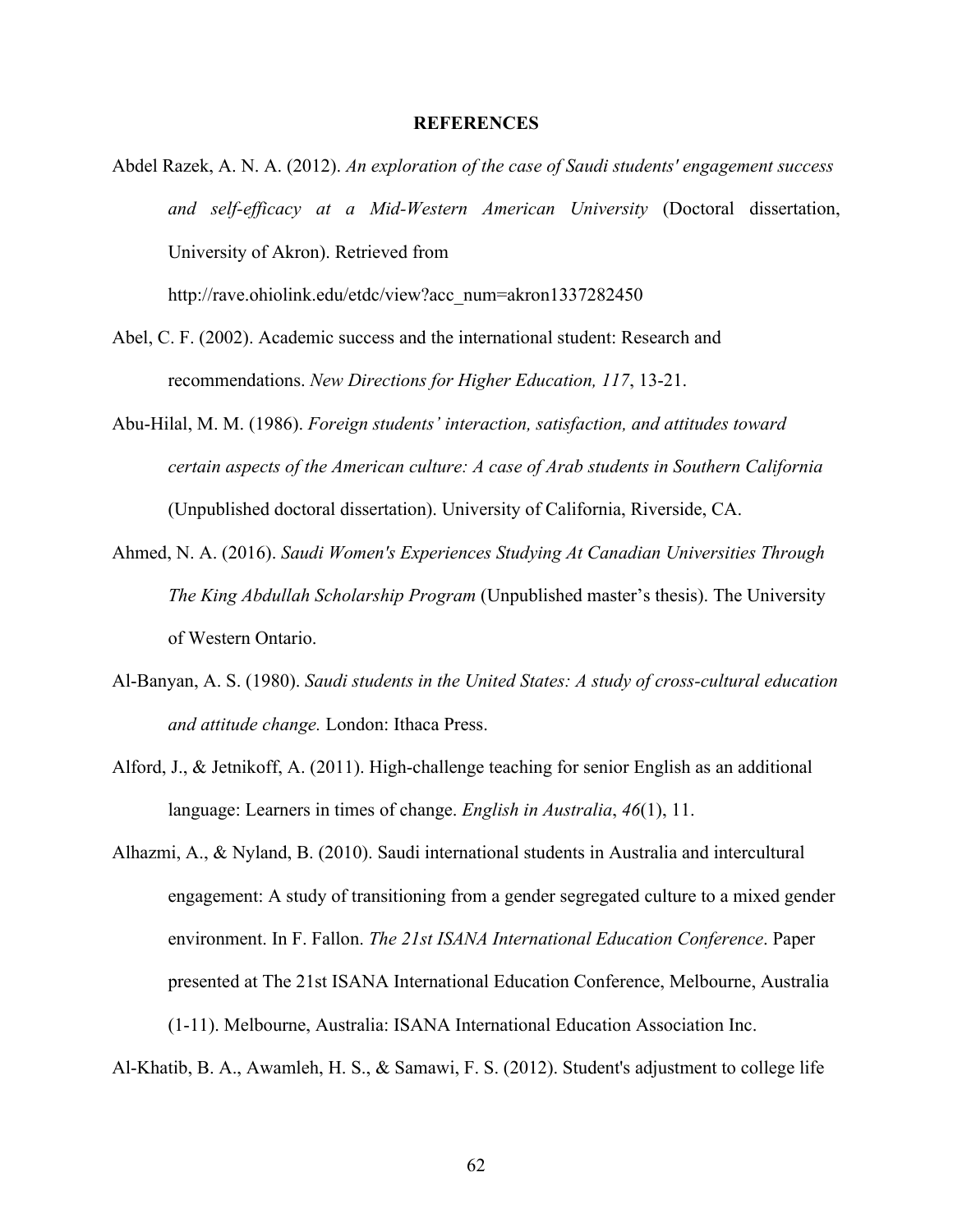at Albalqa Applied University. *American International Journal of Contemporary Research*, *11*(2), 8-16.

- Al-Otaibi, G. (2004). *Language learning strategy use among Saudi EFL students and its relationship to language proficiency level, gender and motivation* (Unpublished doctoral dissertation). Indiana University of Pennsylvania, Indiana, US.
- Ali, A., & Reisen, C. A. (1999). Gender role identity among adolescent Muslim girls living in the U.S. *Current Psychology, 18*(2), 185.
- Ali, S. R., Liu, W. M., & Humedian, M. (2004). Islam 101: Understanding the religion and therapy implications. *Professional Psychology: Research and Practice, 35*, 635-642.
- Allison, D. (2011). Learning our literacy lessons: EAL/D students, critical literacy, and the National Curriculum. *Australian Journal of Language and Literary*, *34*(2), 181-201.
- Al-nusair, D. M. (2000). *An assessment of college experience and educational gains of Saudi students studying at U.S. colleges and universities* (Unpublished doctoral dissertation). George Washington University, Washington, DC.
- Al-Sharideh, K., & Goe, W. R. (1998). Ethnic communities within the university: An examination of factors influencing the personal adjustment of international students. *Research in Higher Education*, *39*(6), 699-723.
- Al-Shehry, A. M. (1989). *An investigation of the financial and academic problems perceived by Saudi graduate students while they are studying in the United States* (Unpublished doctoral dissertation). Oregon State University, Corvallis, OR.
- Altbach, P. G., & Teichler, U. (2001). Internationalization and exchanges in a globalized university. *Journal of Studies in International Education*, 5(1), 5-25.

Al-Zubaidi, K. O. (2012). The academic writing of Arab postgraduate students: Discussing the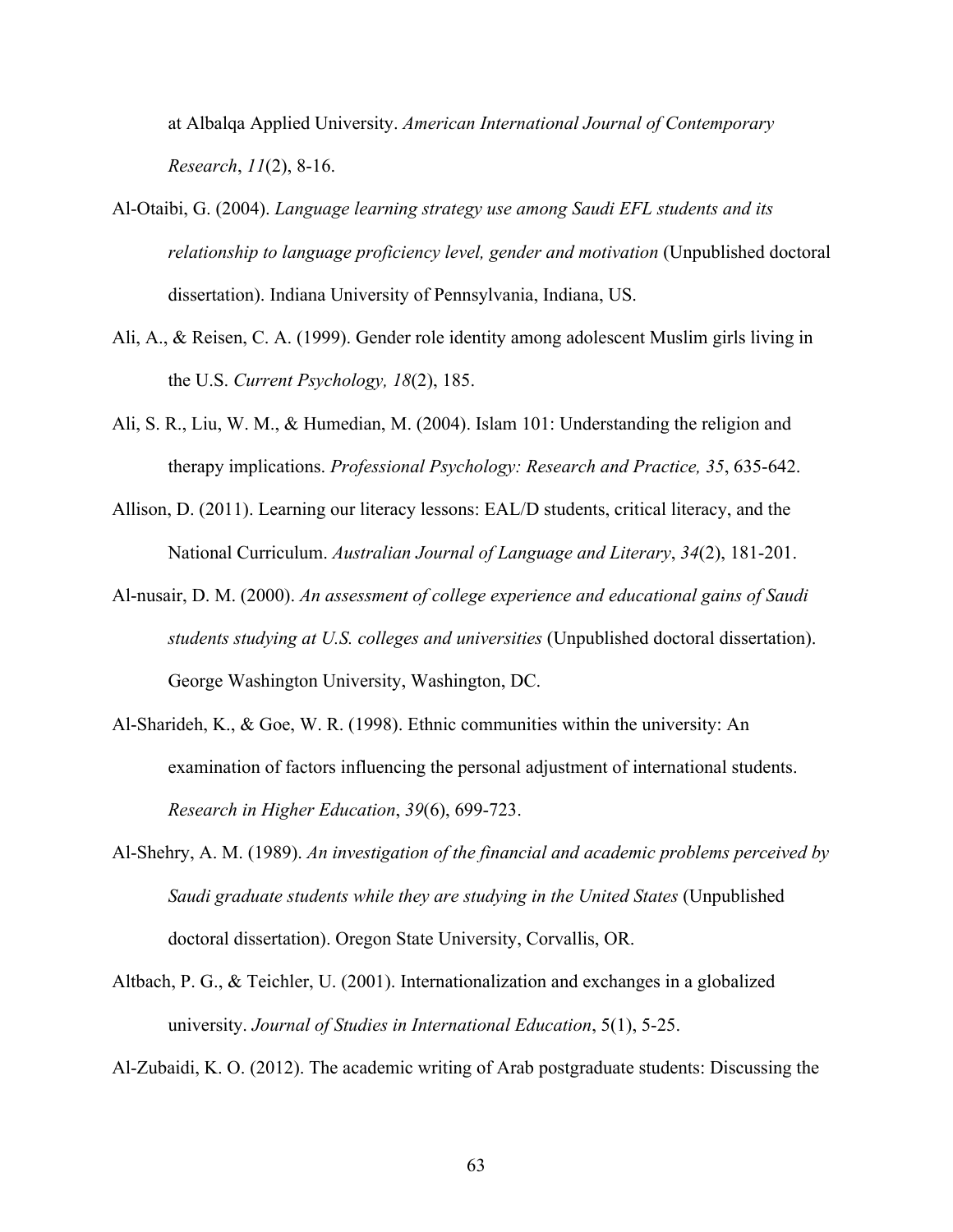main language issues. *Procedia-Social and Behavioral Sciences*, *66*, 46-52.

- Al-Zubaidi, K. O., & Rechards, C. (2010). Arab postgraduate students in Malaysia: Identifying and overcoming the cultural and language barriers. *Arab World Journal*, *1*(1), 107-129.
- Andrade, M. S. (2006). International students in English-speaking universities: Adjustment factors. *Journal of Research in International Education*, *5*(2), 131-154.
- Angrosino, M. (2007). *Doing ethnographic and observational research*. Thousand Oaks, CA: Sage.
- Auty, N., Holes, C., & Harris, R. (1993). *Just listen 'n learn Arabic*. New York, NY: McGraw-Hill.
- Baharak, T. B., & Bin Baki, R. (2013). Challenges faced by international postgraduate students during their first year of studies. *International Journal of Humanities and Social Science 3*(13), 138-145*.*
- Bakhtin, M. (1986). *Speech genres and other late essays*. Austin: University of Texas Press.
- Barnawi, O. (2009). The construction of identity in L2 academic classroom community: A small scale study of two Saudi MA in TESOL students at North American University. *Journal of Language and Linguistic Studies*, *5*(2), 62-84.
- Black, J. S. (1990). The relationship of personal characteristics with the adjustment of Japanese expatriate managers. *MIR: Management International Review*, *30,* 119-134.
- Blake, D., & Hanley, V. (1995). *The dictionary of educational terms*. Aldershot, Hants, England; Brookfield, Vt.: Arena.

Blanchard, C. M. (2009). Saudi Arabia: Background and U.S. relations. In Nagunian, D. R.

- (Ed.), *Saudi Arabia: A hotbed of unrest?* (pp.1-57). New York, NY: Nova Science.
- Bogdan, R.C. & Bliken, S. K. (2007. *Qualitative research for education* (5<sup>th</sup> ed.), New York: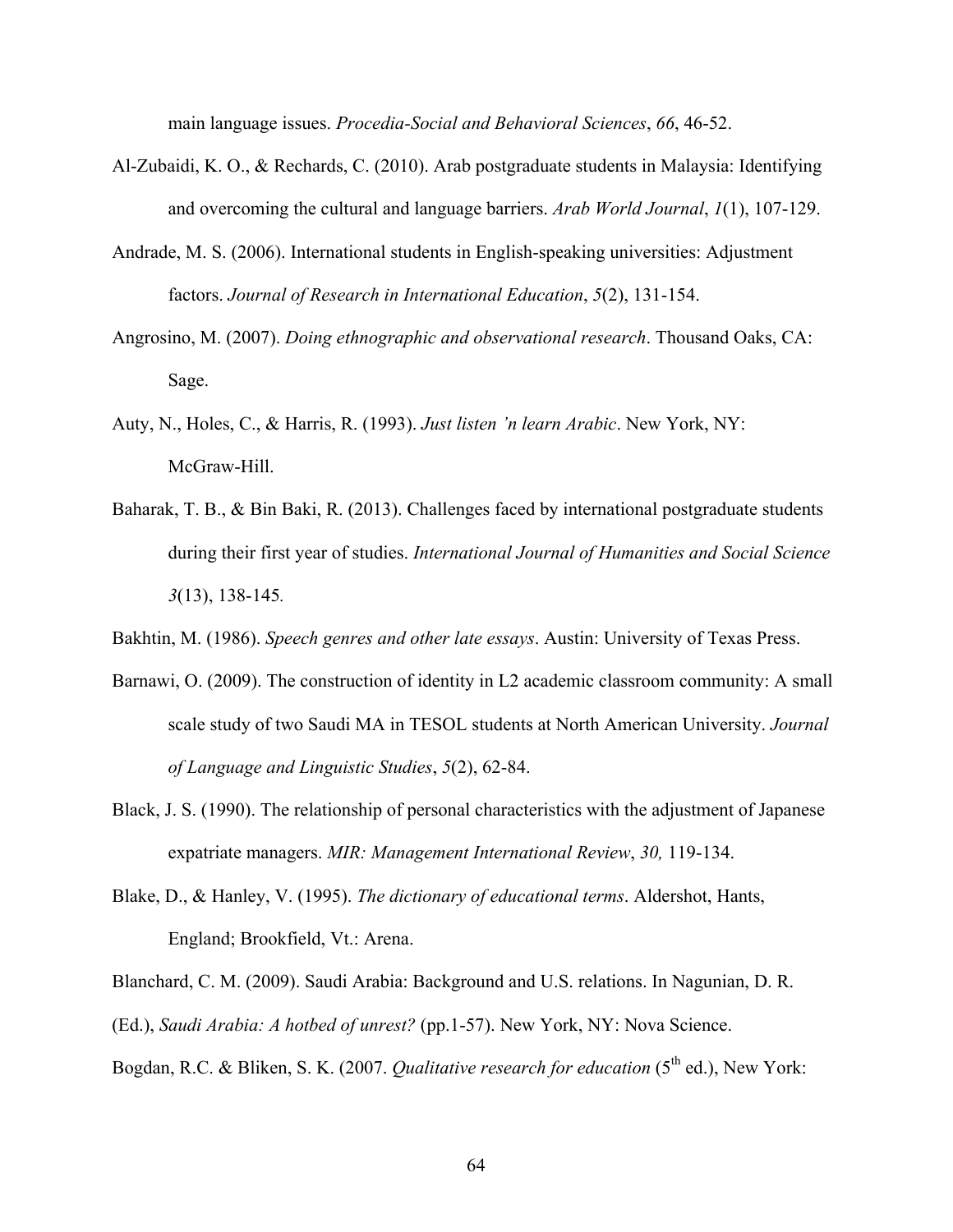Allyn & Bacon.

Bowen, W. H. (2008). *The history of Saudi Arabia*. Westport, CT: Greenwood Press.

- Brumfit, C. (1993). Culture and success: A general model, and its applicability for EAP learners. In G. M. Blue (Ed.), *Language, learning and success: Studying through English. Developments in ELT* (n.p.). Hamel Hempstead: Phoenix ELT.
- Caidi, N., & MacDonald, S. (2008). Information practices of Canadian Muslims post 9/11. *Government Information Quarterly, 25*, 348-378.
- Calloway-Thomas, C., Cooper, Pamela J, & Blake, C. A. (1999). *Intercultural communication: Roots and routes*. Boston: Allyn and Bacon
- Canadian Bureau for International Education (CBIE). (2005). *The national report on international students in Canada 2014*. Retrieved from http://www.cbie.ca/about-ie/factsand-figures/
- Creswell, J. W. (2013). *Qualitative Inquiry and Research Design*. Los Angeles: Sage
- Cummins, J. (2006). Multiliteracies and equity: How do Canadian schools measure up? *Education Canada*, *46*(2), 4-7.
- Eid, M., & Karim, K. H. (2011). Ten years after 9/11—What have we learned? *Global Media Journal–Canadian Edition*, *4*(2), 1-12.
- Galante, A. (2014). Developing EAL learners' intercultural sensitivity through a digital literacy project. *TESL Canada Journal*, *32*(1), 53.
- Ghosh, R. A. & Abdi, A. A. (2004). *Education and the politics of difference: Canadian perspectives*. Toronto, ON: Canadian Scholars' Press.
- Gilliver-Brown, K. & Johnson, E. M. (2009, December). *Academic literacy development: Multiple perspectives approach to blended learning.* Paper presented at Ascilite,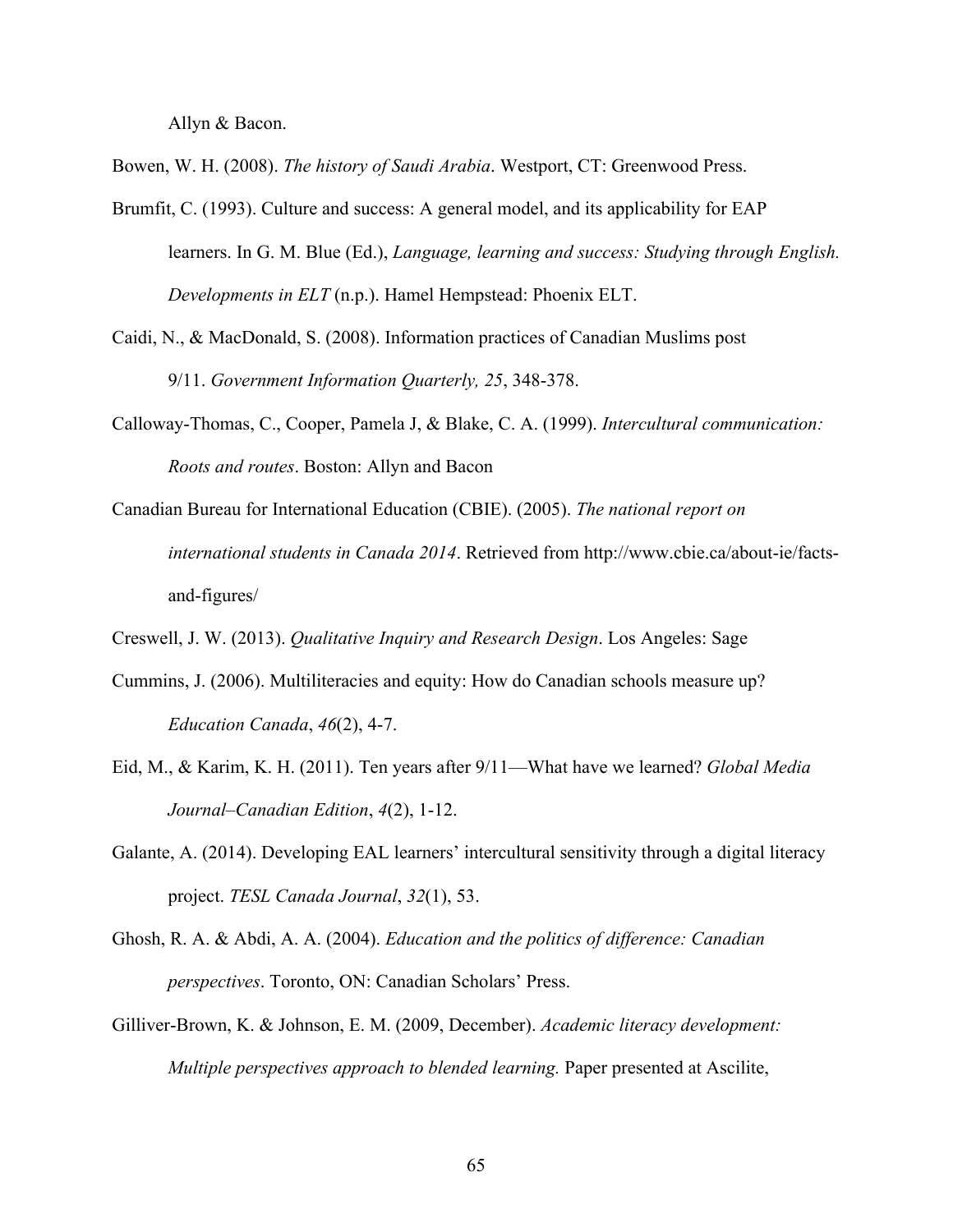Auckland. Retrieved from

http://www.ascilite.org/conferences/auckland09/procs/gilliver-brown.pdf

Gunderson, L., Odo, D. M., & D'Silva, R. (2013). *ESL (ELL) literacy instruction: A guidebook to theory and practice*. New York, NY: Routledge.

Fetterman, D. M. (1998). *Ethnography: Step by step*. Thousand Oaks, CA: Sage.

- Flege, J. E., & Port, R. (1981). Cross-language phonetic interference: Arabic to English. *Language and speech*, *24*(2), 125-146. Retrieved from http://www.jimflege.com/files/Flege\_Port\_phonetic\_interference\_L\_S\_1981.pdf
- Hackett, C., Connor, P., Stonawski, M., Skirbekk, V., Potancoková, M., & Abel, G. (2015). The future of world religions: Population growth projections, 2010-2050. *Pew Research Centre*. Retrieved from http://www.pewforum.org/2015/04/02/religious-projections-2010-2050/
- Hall, T. R. (2013). *Saudi male perceptions of study in the United States: An analysis of King Abdullah Scholarship program participants* (Unpublished doctoral dissertation). Western Kentucky University, Bowling Green, KY.
- Hamad, E. (2012). *Personal constructs of Saudi Arabian graduate students studying at a large Canadian university: A personal construct theory approach* (Master's thesis). Retrieved from http://ir.lib.uwo.ca/etd/597
- Hanassab, S. (2006). Diversity, international students, and perceived discrimination: Implications for educators and counselors. *Journal of Studies in International Education*, *10*(2), 157- 172.
- Haneef, S. (1996). *What everyone should know about Islam and Muslims* (14th ed.). Chicago, IL: KAZI.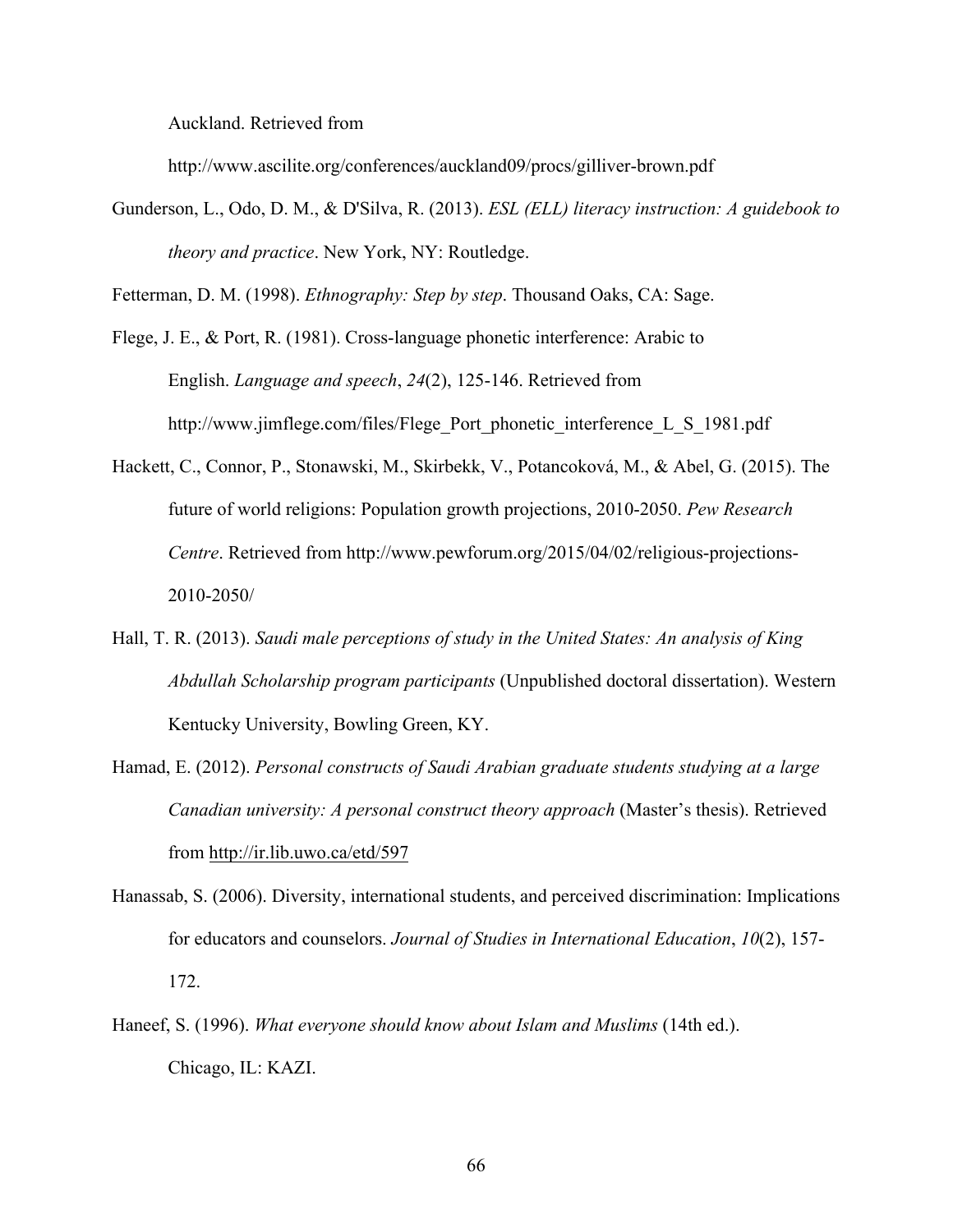- Harper, R. A. (2007). *Saudi Arabia – Modern World Nations* (2nd ed.). New York, NY: Infobase.
- Heyn, M. E. (2013). *Experiences of male Saudi Arabian international students in the United States* (Doctoral dissertation, Western Michigan University). Retrieved from http://citeseerx.ist.psu.edu/viewdoc/download?doi=10.1.1.686.466&rep=rep1&type=pdf
- Hitlan, R. T., Carrillo, K., Zárate, M. A., & Aikman, S. N. (2007). Attitudes toward immigrant groups and the September 11 terrorist attacks. *Peace and Conflict: Journal of Peace Psychology*, *13*(2), 135-152.
- Hofer, V. E. (2009). *The identification issues serving as a barrier to positive educational experiences for Saudi Arabian students studying in the state of Missouri* (Doctoral dissertation). Retrieved from ProQuest Digital Dissertations. (339682)
- Hofstede, G., Hofstede, G. J., & Minkov, M. (1991). *Cultures and organizations: Software of the mind* (Vol. 2). London: McGraw-Hill.
- Husom, G. (2009). *The perceived challenges that Somali parents, as Muslims, face in raising their adolescents in the public school system* (Unpublished master's thesis). Hamline University, St. Paul, Minnesota.
- Ismael, T. Y., & Measor, J. (2003). Racism and the North American media following 11 September: The Canadian setting. *Arab Studies Quarterly*, *25*(1/2), 101-136.
- Jammaz, A. I. (1972). *Saudi students in the United States: A study of their adjustment problems* (Unpublished doctoral dissertation). Michigan State University, East Lansing, Michigan.
- Jackson, J. F., & Heggins III, W. J. (2003). Understanding the collegiate experience for Asian international students at a Midwestern research university. *College Student Journal*, *37*(3), 379-391.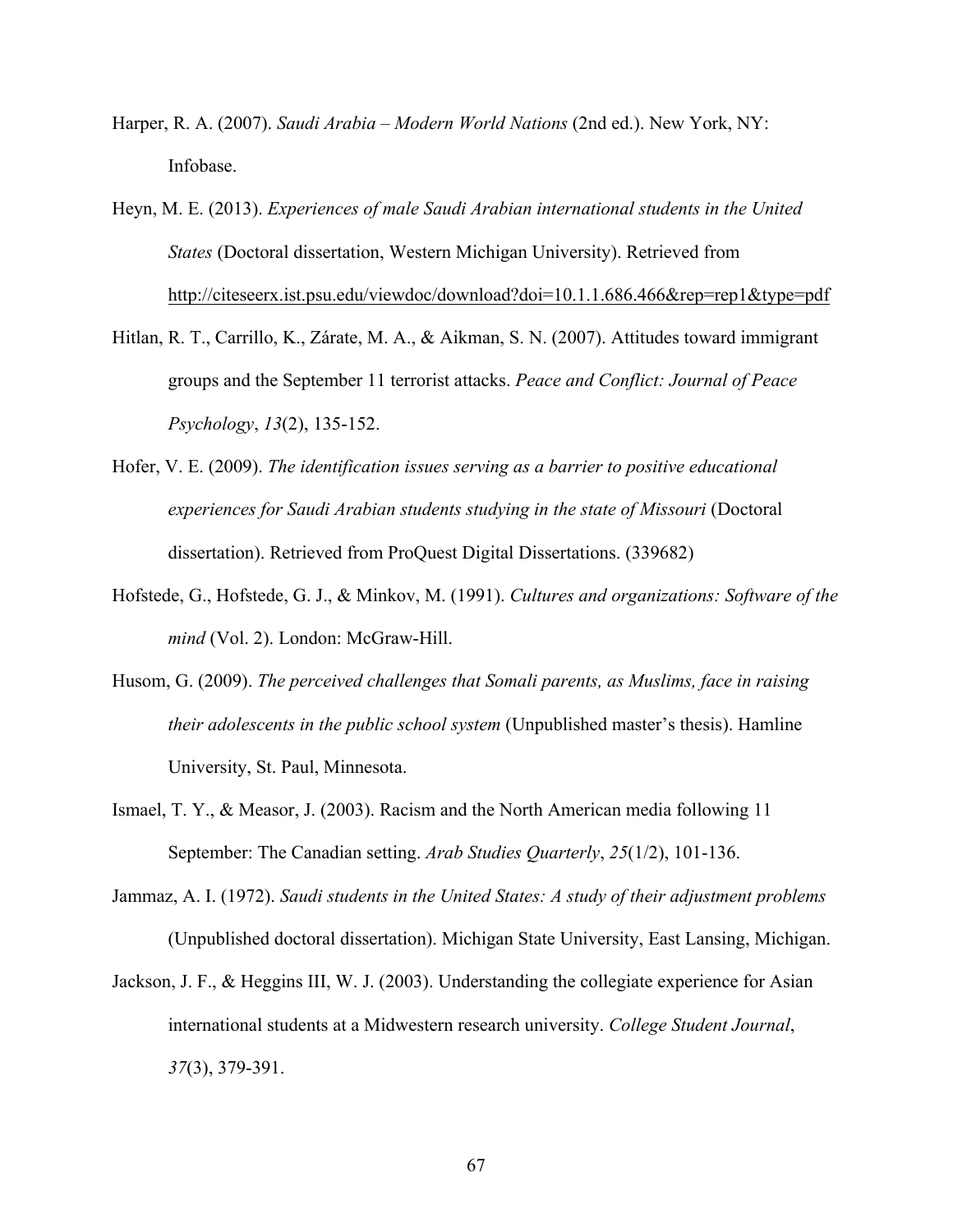- Keating, S. (2004). *Saudi Arabia: Modern Middle East nations and their strategic place in the world.* Broomall, PA: Mason Crest.
- Kingdom of Saudi Arabia General Authority for Statistics. (2017). *About Kingdom*. Retrieved from https://www.stats.gov.sa/en/%D8%B5%D9%81%D8%AD%D8%A9/about-kingdom
- King-Irani, L. (2004). Kinship, class, and ethnicity. In D. J. Grerner & J. Schwedler (Eds.), *Understanding the contemporary Middle East* (2nd ed., pp. 299-334). Boulder, CO: Lynne Rienner
- Lacina, J. G. (2002). Preparing international students for a successful social experience in higher education. *New Directions for Higher Education*, *117*, 21-27.
- Lee, J. (2015). International student experiences: Neo-racism and discrimination. *International Higher Education*, *44*, 3-5.
- Lee, J. J., & Rice, C. (2007). Welcome to America? International student perceptions of discrimination. *Higher Education, 53*, 381-409.
- Lee, K. C. (2014). Tips for international students' success and adjustment. *International Student Experience Journal*, *2*(1) 1-6.
- Lin, J. C., & Yi, J. K. (1997). Asian international students' adjustment issues and program suggestions. *College Student Journal*, *31*, 473-480.
- Long, D. E. (2005). *Culture and customs of Saudi Arabia: Culture and customs of the Middle East*. Westport, CT: Greenwood Press.
- Long, D. E., & Maisel, S. (2010). *The Kingdom of Saudi Arabia*. Gainesville, FL: University Press of Florida.
- Luzio-Lockett, A. (1998). The squeezing effect: The cross-cultural experience of international students. *British Journal of Guidance & Counseling*, *26*, 209-224.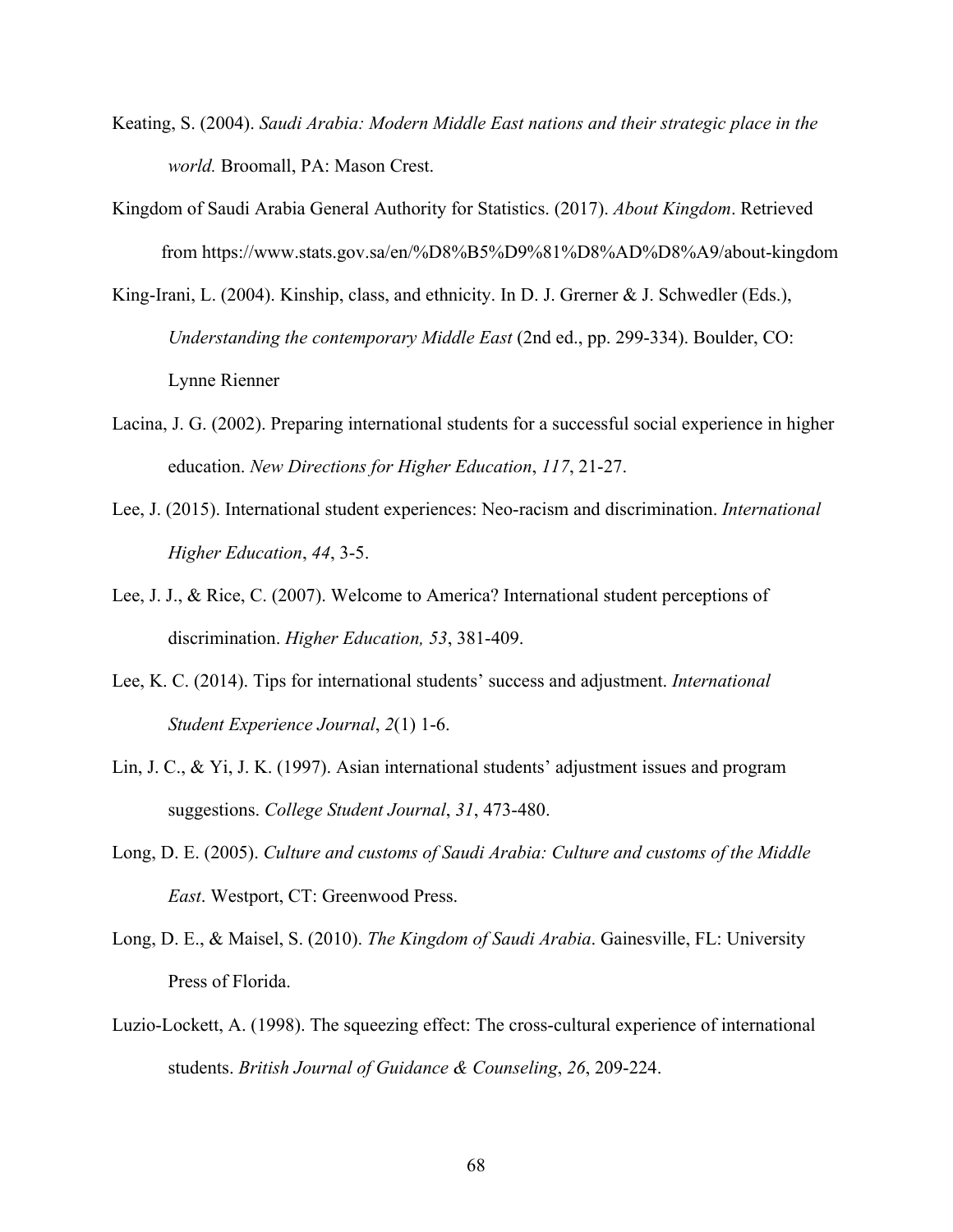- Mansouri, F., & Trembath, A. (2005). *Multicultural education and racism: The case of Arab-Australian students in contemporary Australia* (Unpublished doctoral dissertation). Deakin University, Australia.
- Matsumoto, D., Yoo, S. H., & Nakagawa, S. (2008). Culture, emotion regulation, and adjustment. *Journal of personality and social psychology*, *94*(6), 925.
- Maundeni, T. (1999). African females and adjustment to studying abroad. *Gender and Education*, *11*, 27-42.
- McLachlan, D. A., & Justice, J. (2009). A grounded theory of international student wellbeing. *Journal of Theory Construction & Testing*, *13*(1), 27.
- Mishler, E. G. (1986). *Research Interviewing: Context and Narrative*. Cambridge, Mass.; London: Harvard University Press.
- Mori, S. C. (2000). Addressing the mental health concerns of international students. *Journal of counseling & development*, *78*(2), 137-144.
- Merryfield, M. M. (2002). The difference a global educator can make. *Educational leadership*, *60*(2), 18-21.
- Murphy, V. A., & Unthiah, A. (2015). *A systematic review of intervention research examining English language and literacy development in children with English as an additional language (EAL)*. Retrieved from

https://www.unboundphilanthropy.org/sites/default/files/EAL\_Systematic\_review1.pdf

Myles, J., & Cheng, L. (2003). The social and cultural life of non-native English speaking international graduate students at a Canadian university. *Journal of English for Academic Purposes*, *2*(3), 247-263.

Nagra, B. (2011). *Unequal citizenship: Being Muslim and Canadian in the post 9/11*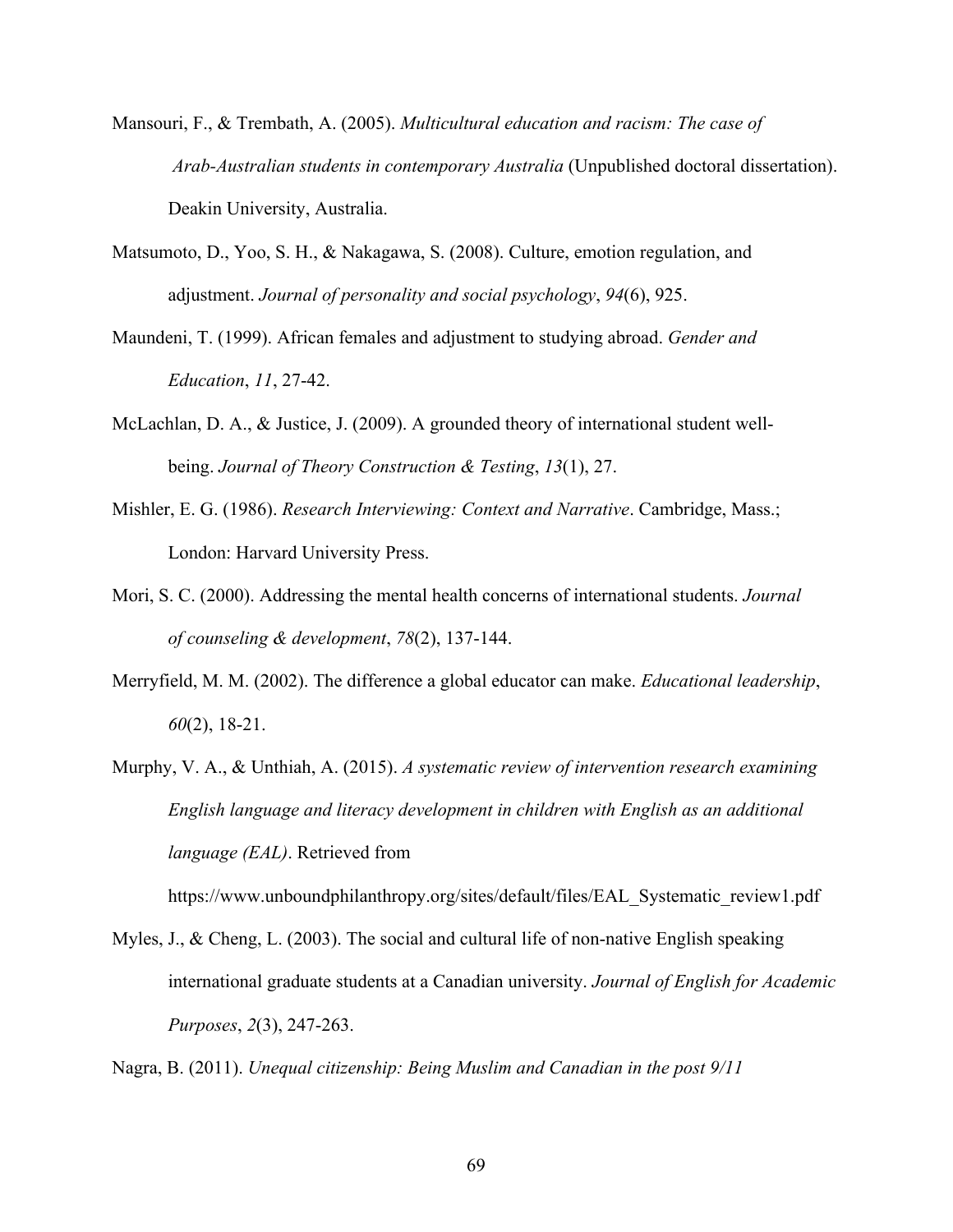*era* (Unpublished doctoral dissertation). University of Toronto, Toronto, ON.

- Nawaz, S., Umer, A., Tabasum, M., Zaman, M., Batool, A., & Aslam, S. (2015). Difficulties facing by students of L1 in adopting L2. *European Journal of English Language, Linguistics and Literature, 2*(2), 2059-2027.
- Nydell, M. K. (2006). *Understand Arabs: A guide for modern times* (4th ed.). Yarmouth, ME: Intercultural Press.
- Palmer-Clarke, Y. (2015). *Triple learning: The journey from student to scholar* (Unpublished doctoral dissertation). University of Saskatchewan, Saskatoon, SK.
- Pelling, A. C. (2000). *Culture shock of international students in Canada* (Unpublished master's thesis). University of Lethbridge, Lethbridge, B.
- Peltokorpi, V., & Froese, F. J. (2012). The impact of expatriate personality traits on crosscultural adjustment: A study with expatriates in Japan. *International Business Review*, *21*(4), 734-746.
- Pidgeon, M. & Andres, L. (2005). *The first year experiences of international and domestic students at four Canadian universities* (Unpublished doctoral dissertation). University of British Columbia, Vancouver, BC.
- Piontkowski, U., Florack, A., Hoelker, P., & Obdrzálek, P. (2000). Predicting acculturation attitudes of dominant and non-dominant groups. *International Journal of Intercultural Relations*, *24*(1), 1-26.
- Popadiuk, N., & Arthur, N. (2004). Counseling international students in Canadian schools. *International Journal for the Advancement of Counselling*, *26*(2), 125-145.

Poynting, S., & Noble, G. (2004). Living with racism: The experience and reporting by Arab and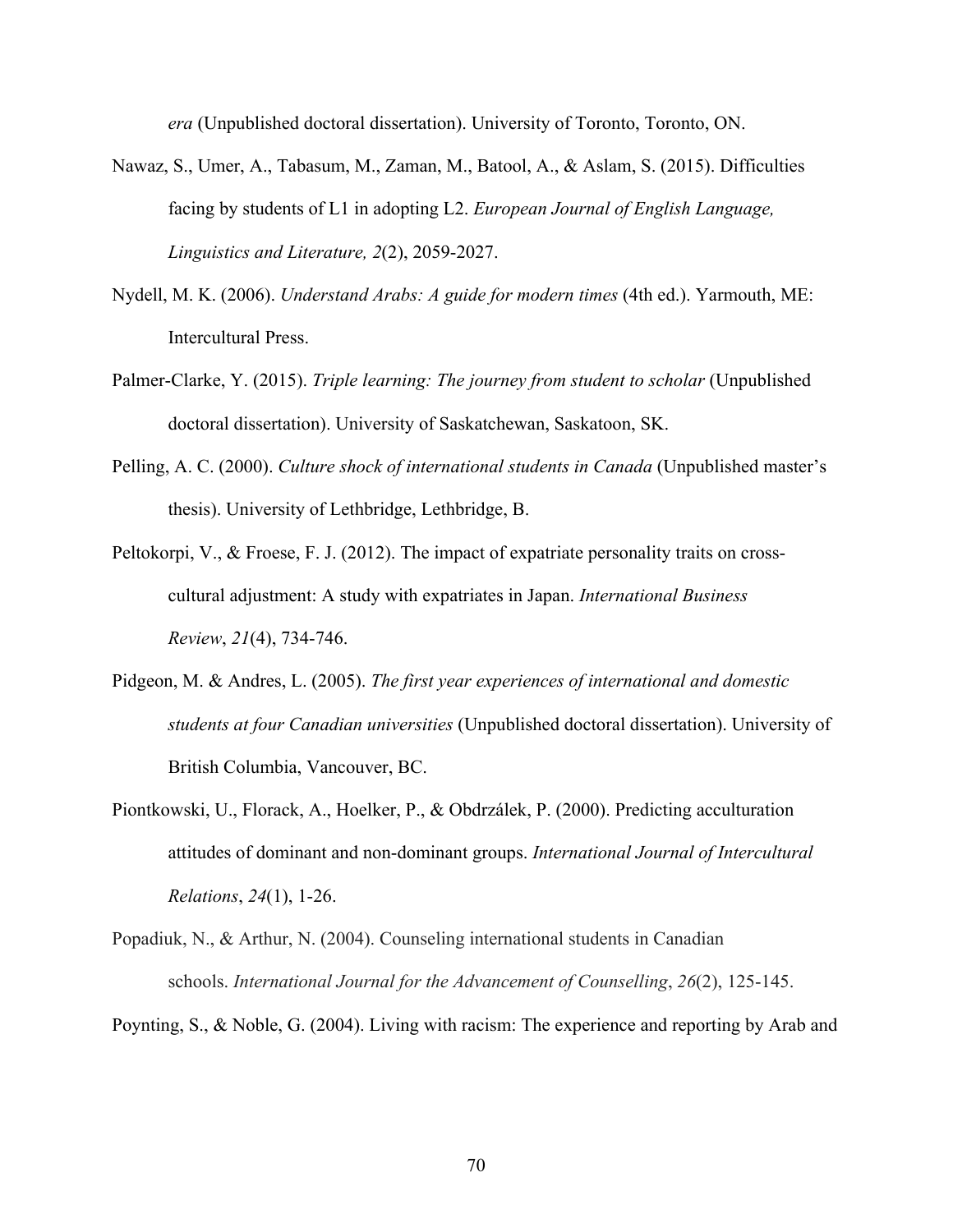Muslim Australians of discrimination, abuse and violence since 11 September 2001: Report to the Human Rights and Equal Opportunity Commission, 19 April 2004. Sydney: Human Rights and Equal Opportunities Commission.

- Poyrazli, S., & Lopez, M. D. (2007). An exploratory study of perceived discrimination and homesickness: A comparison of international students and American students. *The Journal of Psychology*, *141*(3), 263-280.
- Rabia, H. M. A. (2016). Undergraduate Arab international students' adjustment to US universities. *International Journal of Higher Education*, *6*(1), 131.
- Razek, N. A., & Coyner, S. C. (2013). Cultural impacts on Saudi students at a mid-western American university. *Academy of Educational Leadership Journal*, *17*(1), 103.
- Ridley, D. (2004). Puzzling experiences in higher education: Critical moments for conversation. *Studies in Higher Education, 29*(1), 91-107.
- Roberts, E., & Tuleja, E. A. (2008). When west meets east: Teaching a managerial communication course in Hong Kong. *Journal of Business and Technical Communication*, *22*(4), 474-489.
- Rubin, H.J. & Rubin, K.S. (2012). Qualitative interviewing (3<sup>rd</sup> ed). Los Angeles, CA: Sage.
- Ryder, A. G., Alden, L. E., & Paulhus, D. L. (2000). Is acculturation unidimensional or bidimensional? A head-to-head comparison in the prediction of personality, self-identity, and adjustment. *Journal of personality and social psychology*, *79*(1), 49.
- Sam, D. (2001). Satisfaction with life among international students: An exploratory study. *Social Indicators Research*, *53*(3), 315-337.
- Schmitt, M. T., Spears, R., & Branscombe, N. R. (2003). Constructing a minority group identity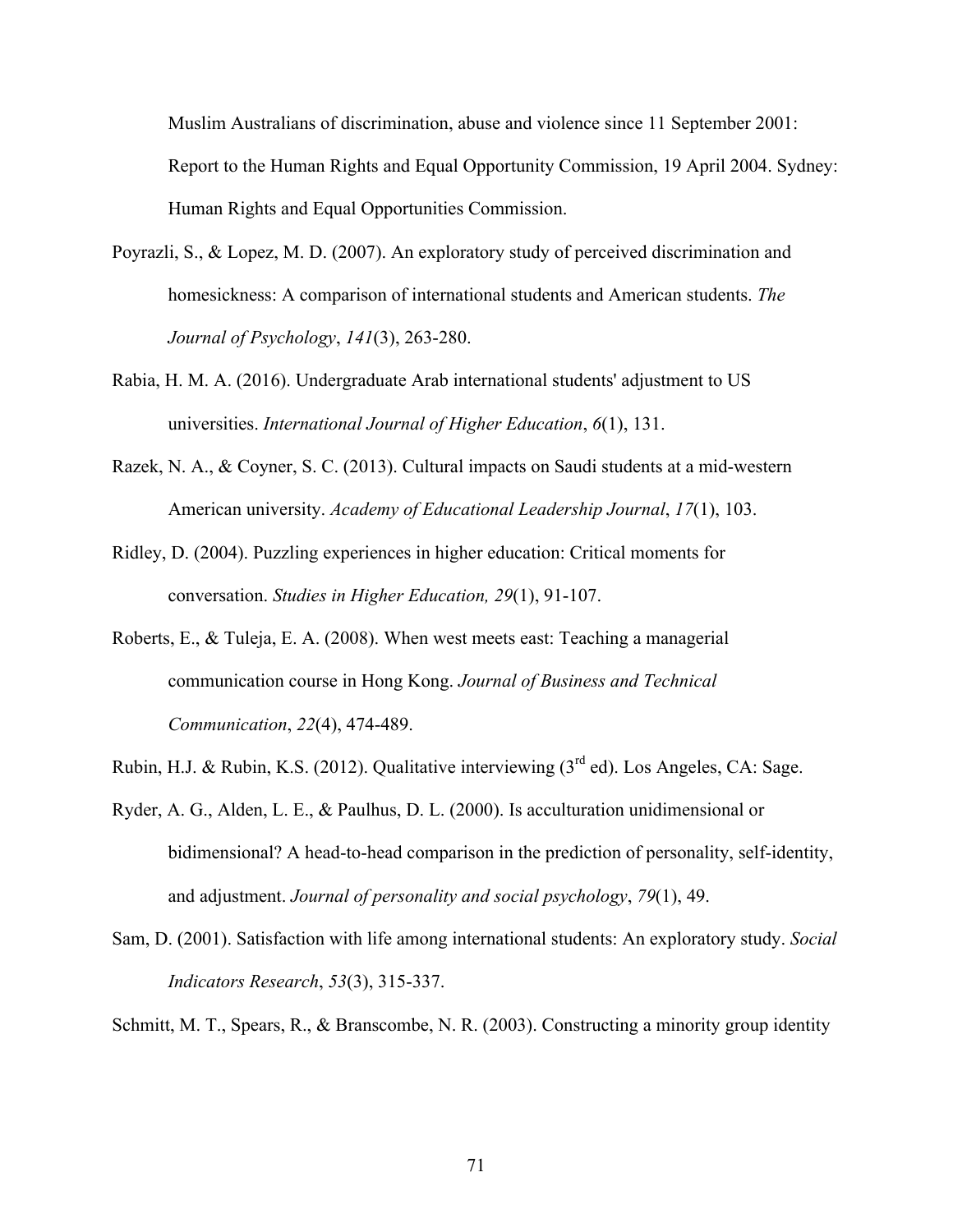out of shared rejection: The case of international students. *European Journal of Social Psychology*, *33*(1), 1-12.

Slethaug, G. (2007). *Teaching Abroad*. Hong Kong: Hong Kong University Press.

Senft, G., & Basso, E. B. (2009). *Ritual communication*. Oxford: Berg.

- Shabeeb, S., & Isaacson, Nancy. (1996). *Saudi and Arabian Gulf Students' Adjustment Problems in Eastern Washington* (Doctoral dissertation). Retrieved from ProQuest Dissertations and Theses.
- Shaw, D. L. (2009). *Bridging differences: Saudi Arabian students reflect on their educational experiences and share success strategies* (Doctoral dissertation, Oregon State University). Retrieved from

http://ir.library.oregonstate.edu/xmlui/bitstream/handle/1957/13826/ShawDonnaS2010.p df

- Smith, L. E. (Ed.). (1987). *Discourse across cultures: Strategies in world Englishes*. New York: Prentice Hall.
- Smith, C. & Demjanenko, T. (2011). *Solving the International Student Retention Puzzle*. Retrieved from http://www1.uwindsor.ca/internationalization/system/files/Final%20Report\_SISRP%20J uly%2026,%202011\_0.pdf
- Sommer, G., & Lupapula, A. (2012). *Comparing address forms and systems: Some examples from Bantu*. Retrieved from http://www.lingref.com/cpp/acal/42/paper2775.pdf
- Spack, R. (1997). The acquisition of academic literacy in a second language: A longitudinal case study. *Written Communication*, *14*, 3-62.

Spencer-Oatey, H. (2008). *Culturally speaking: Culture, communication and politeness theory*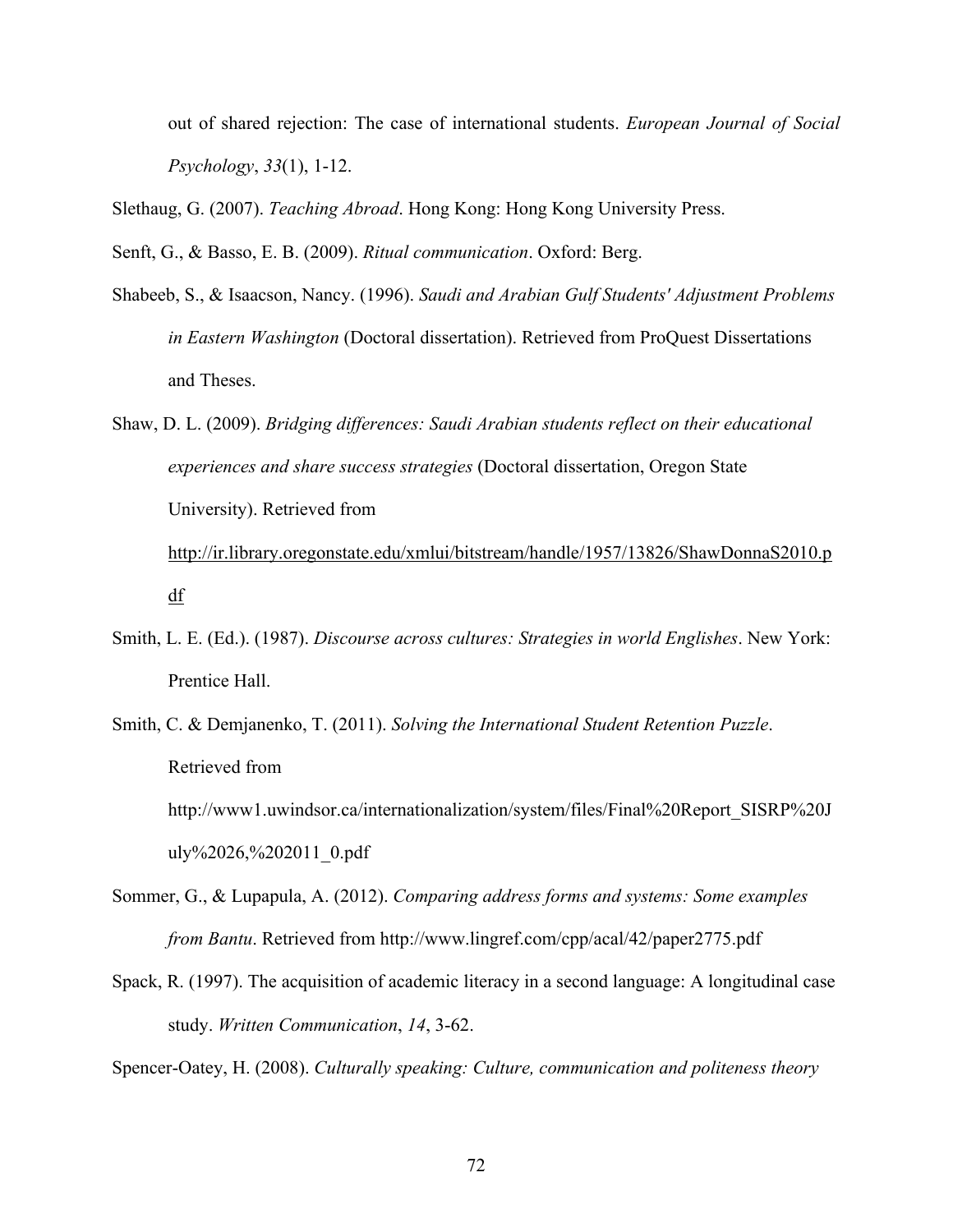(2nd ed.). Bloomsbury Publishing.

- Stafford, T. H., Marion, P. B., & Salter, M. L. (1980). Adjustment of international students. *NASPA Journal*, *18*, 40-45.
- Stoynoff, S. (1996). Self-regulated learning strategies of international students: A study of highand low-achievers. *College Student Journal*, *30*, 29.
- Stoynoff, S. (1997). Factors associated with international students' academic achievement. *Journal of Instructional Psychology*, *24*, 56-68.
- Triandis, H. C., & Suh, E. M. (2002). Cultural influences on personality. *Annual review of psychology*, *53*(1), 133-160.
- Trice, A. G. (2007). Faculty perspectives regarding graduate international students' isolation from host national students. *International Education Journal*, *8*(1), 108-117.
- Tseng, W. C., & Newton, F. B. (2002). International students' strategies for wellbeing. *College Student Journal*, *36*(4), 591.
- Wan, G. (2001). The learning experience of Chinese students in American universities: A crosscultural perspective. *College Student Journal, 35*(1).
- Wang, Y. (2004). Pursuing cross-cultural graduate education: A multifaceted investigation. *International Education*, *33*(2), 52.
- Watson, J. C. (2007). *The phonology and morphology of Arabic.* Oxford, UK: Oxford University Press.
- Wei Yeoh, J. S. & Terry, D. T. (2013). International research students' experiences in academic success. *Universal Journal of Educational Research*, *1*(3), 275-280.
- Wenhua, H. & Zhe. Z. (2013). International students' adjustment problems at university: A critical literature review. *Academic Research International*, *4*(2), 400-406.